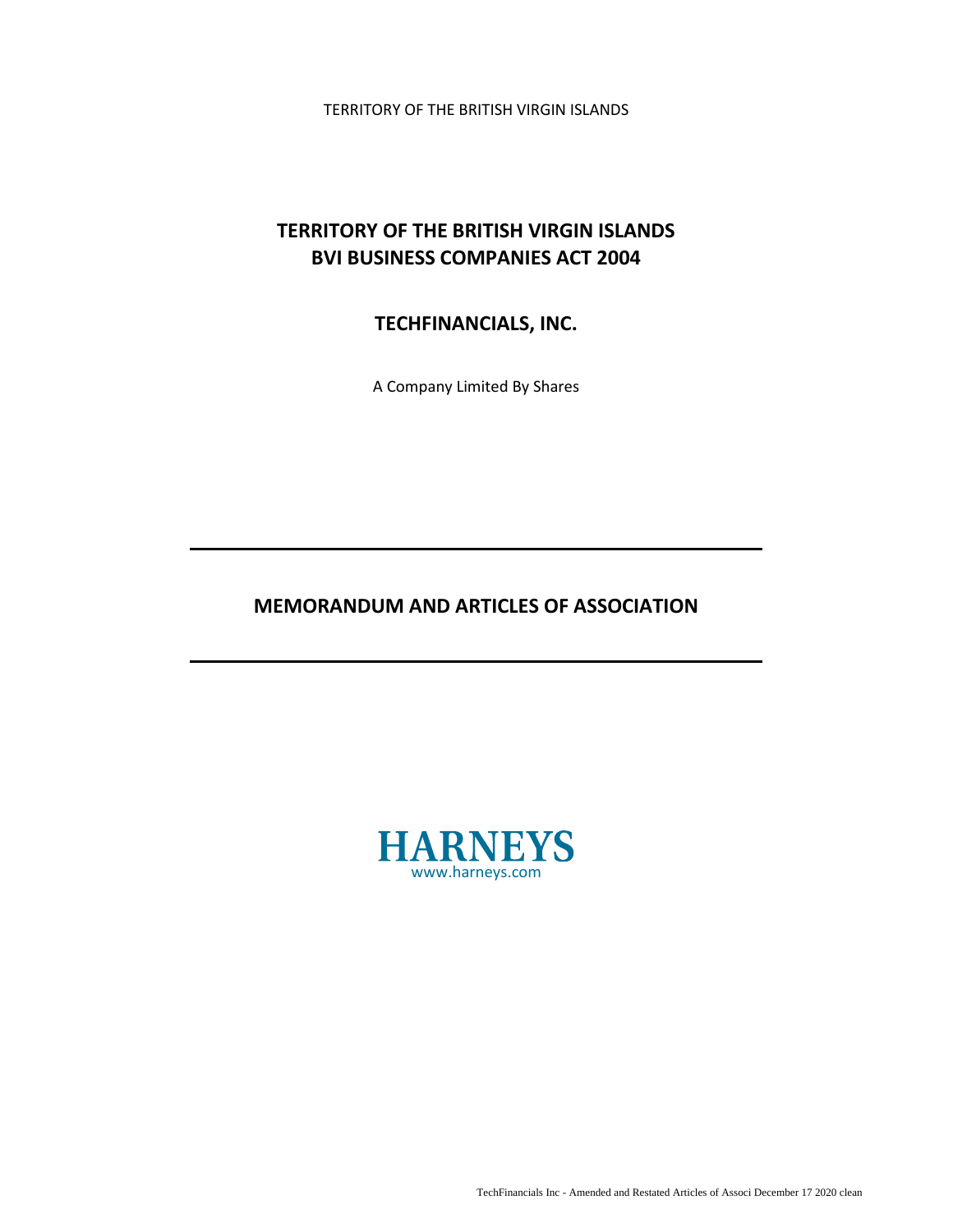#### THE BVI BUSINESS COMPANIES ACT, 2004

#### **AMENDED AND RESTATED**

#### **MEMORANDUM OF ASSOCIATION**

**OF**

#### **TECHFINANCIALS, INC.**

#### A COMPANY LIMITED BY SHARES

#### **1 DEFINITIONS AND INTERPRETATION**

1.1 In this Memorandum of Association and the attached Articles of Association, if not inconsistent with the subject or context:

"**Act**" means the BVI Business Companies Act, 2004 (No. 16 of 2004) and includes the regulations made under the Act;

"**Admission**" means the admission to trading of the Shares on the NEX Exchange;

"**Articles**" means the attached Articles of Association of the Company;

"**Board**" means the board of Directors or the Directors present at a duly convened meeting of the Directors at which a quorum is present;

"**business day**" means a weekday on which banks are generally open for business in both the City of London and Tel-Aviv;

**"CIF"** means a business operating as a Cyprus Investment Firm and subject to authorisation and regulation by CySEC;

"**CREST Regulations**" means the United Kingdom Uncertificated Securities Regulations 2001;

**"CySEC"** means the Cyprus Securities and Exchange Commission;

"**Directors**" mean those persons holding office as directors of the Company from time to time;

"**Distribution**" in relation to a distribution by the Company to a Shareholder means the direct or indirect transfer of an asset, other than Shares, to or for the benefit of the Shareholder, or the incurring of a debt to or for the benefit of a Shareholder, in relation to Shares held by a Shareholder, and whether by means of the purchase of an asset, the purchase, redemption or other acquisition of Shares, a transfer of indebtedness or otherwise, and includes a dividend;

"**electronic**" means actuated by electric, magnetic, electro-magnetic, electro-chemical or electromechanical energy and "by electronic means" means by any manner capable of being so actuated and shall include e-mail and/or other data transmission service;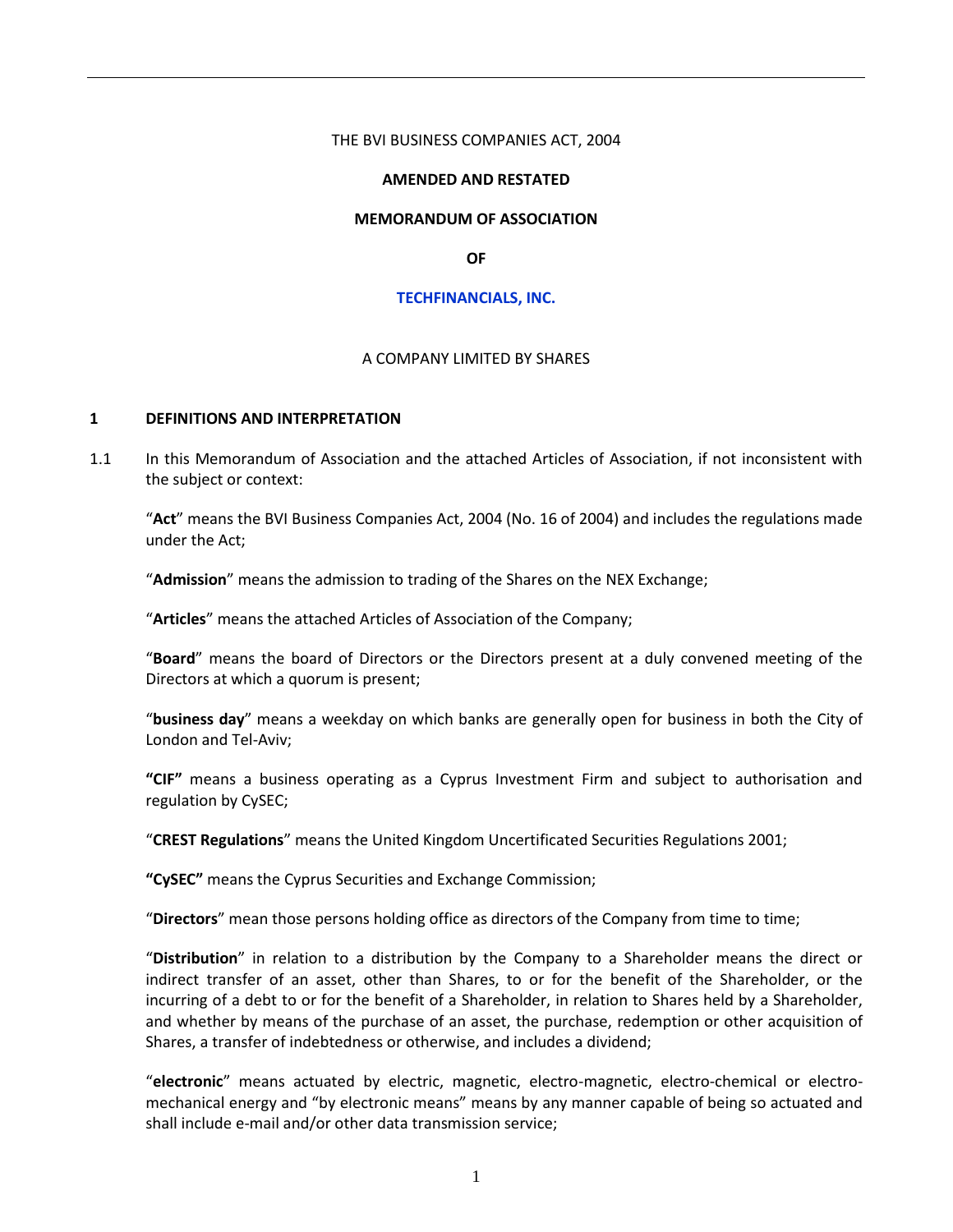"**Employee Share Scheme**" means any scheme for providing incentives to employees, consultants and/or Directors involving share options, allocations of Shares, share appreciation rights or similar matters involving Shares and/or Securities;

"**executed**" includes any mode of execution;

"**held**" means, in relation to Shares, the Shares entered in the register of members as being held by a member and term "holds" and "**holder**" shall be construed accordingly;

"**month**" means a calendar month;

"**NEX Exchange**" means NEX Exchange Growth Market, a market for unlisted securities with a regulatory framework dedicated to the needs of smaller companies;

"**Person**" means individuals, corporations, trusts, the estates of deceased individuals, partnerships and unincorporated associations of persons;

"**present in person**" means, in the case of an individual, that individual or his lawfully appointed attorney being present in person and, in the case of a corporation, being present by duly authorised representative or lawfully appointed attorney and, in relation to meetings, "**in person**" shall be construed accordingly;

"**Memorandum**" means this Memorandum of Association of the Company;

"**Registrar**" means the Registrar of Corporate Affairs appointed under section 229 of the Act;

"**relevant system**" means a computer-based system, and procedures, which enable title to units of a security to be evidenced and transferred without a written instrument pursuant to the CREST Regulations;

# "**Resolution of Directors**" means either:

- (a) a resolution approved at a duly convened and constituted meeting of Directors or of a committee of Directors by the affirmative vote of a majority of the Directors present at the meeting who voted except that where a Director is given more than one vote, he shall be counted by the number of votes he casts for the purpose of establishing a majority; or
- (b) a resolution consented to in writing by all Directors or by all members of a committee of Directors, as the case may be;

# "**Resolution of Shareholders**" means either:

- (a) a resolution approved at a duly convened and constituted meeting of the Shareholders of the Company by the affirmative vote of a majority of in excess of 50% of the votes of the Shares entitled to vote thereon in respect of which the Shareholders holding the Shares were present at the meeting in person or by proxy and being Shares in respect of which the votes were voted; or
- (b) a resolution consented to in writing by a majority of in excess of 50% of the votes of Shares entitled to vote thereon;

# "**75% Resolution of Shareholders**" means either: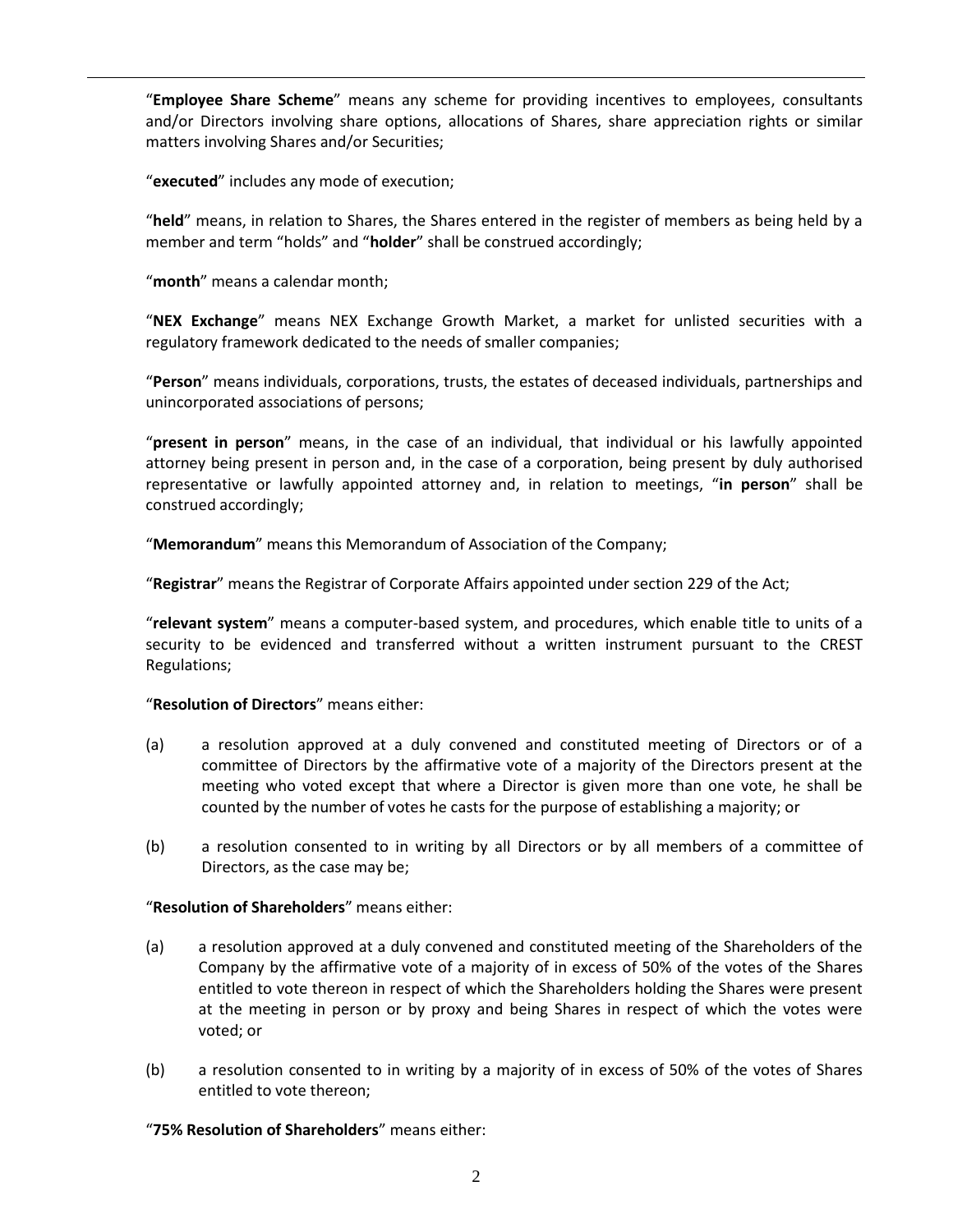- (a) a resolution approved at a duly convened and constituted meeting of the Shareholders of the Company by the affirmative vote of a majority of in excess of 75% of the votes of the Shares entitled to vote thereon in respect of which the Shareholders holding the Shares were present at the meeting in person or by proxy and being Shares in respect of which the votes were voted; or
- (b) a resolution consented to in writing by a majority of in excess of 75% of the votes of Shares entitled to vote thereon;

"**Seal**" means any seal which has been duly adopted as the common seal of the Company;

"**Securities**" means Shares and debt obligations of every kind of the Company, and including without limitation options, warrants and rights to acquire Shares or debt obligations;

"**Share**" means a share issued or to be issued by the Company;

"**Shareholder**" means a Person whose name is entered in the register of members of the Company as the holder of one or more Shares or fractional Shares;

"**Treasury Share**" means a Share that was previously issued but was repurchased, redeemed or otherwise acquired by the Company and not cancelled;

"**United Kingdom**" means Great Britain and Northern Ireland; and

"**written**" or any term of like import includes information generated, sent, received or stored by electronic, electrical, digital, magnetic, optical, electromagnetic, biometric or photonic means, including electronic data interchange, electronic mail, telegram, telex or telecopy, and "**in writing**" shall be construed accordingly.

- 1.2 In the Memorandum and the Articles, unless the context otherwise requires a reference to:
	- (a) a "**Regulation**" is a reference to a regulation of the Articles;
	- (b) a "**Clause**" is a reference to a clause of the Memorandum;
	- (c) voting by Shareholders is a reference to the casting of the votes attached to the Shares held by the Shareholder voting;
	- (d) the Act, the Memorandum or the Articles is a reference to the Act or those documents as amended or, in the case of the Act any re-enactment thereof; and
	- (e) the singular includes the plural and vice versa.
- 1.3 Any words or expressions defined in the Act unless the context otherwise requires bear the same meaning in the Memorandum and the Articles unless otherwise defined herein.
- 1.4 Headings are inserted for convenience only and shall be disregarded in interpreting the Memorandum and the Articles.

# **2 NAME**

The name of the Company is TECHFINANCIALS, INC.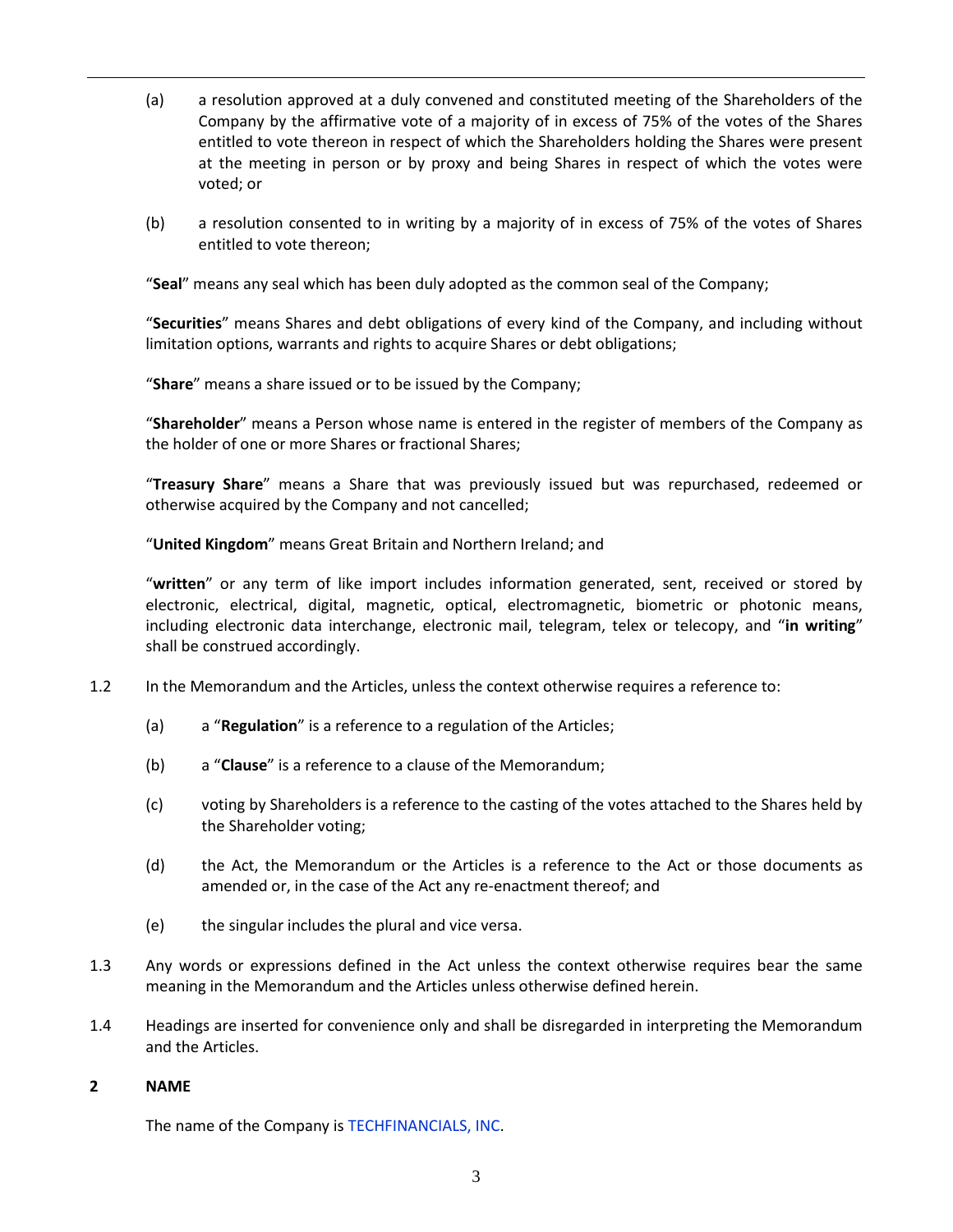# **3 STATUS**

The Company is a company limited by shares.

### **4 REGISTERED OFFICE AND REGISTERED AGENT**

- 4.1 The first registered office of the Company is at ARIAS, FABREGA & FABREGA TRUST CO. BVI LIMITED, 325 Waterfront Drive, Omar Hodge Building, 2<sup>nd</sup> Floor, Wickham's Cay, Road Town, Tortola, British Virgin Islands, the office of the first registered agent.
- 4.2 The first registered agent of the Company is ARIAS, FABREGA & FABREGA TRUST CO. BVI LIMITED, 325 Waterfront Drive, Omar Hodge Building, 2<sup>nd</sup> Floor, Wickham's Cay, Road Town, Tortola, British Virgin Islands
- 4.3 The Company may by Resolution of Shareholders or by Resolution of Directors change the location of its registered office or change its registered agent.
- 4.4 Any change of registered office or registered agent will take effect on the registration by the Registrar of a notice of the change filed by the existing registered agent or a legal practitioner in the British Virgin Islands acting on behalf of the Company.

### **5 CAPACITY AND POWERS**

- 5.1 Subject to the Act and any other British Virgin Islands legislation, the Company has, irrespective of corporate benefit:
	- (a) full capacity to carry on or undertake any business or activity, do any act or enter into any transaction; and
	- (b) for the purposes of paragraph (a), full rights, powers and privileges.
- 5.2 For the purposes of section 9(4) of the Act, the Company may not:
	- (a) carry on banking or trust business unless it is licensed to do so under the Banking and Trust Companies Act, 1990;
	- (b) carry on business as an insurance or reinsurance company, insurance agent or insurance broker, unless it is licensed under the Insurance Act;
	- (c) carry on the business of company management unless it is licensed under the Company Management Act, 1990;
	- (d) carry on the business of providing the registered office or the registered agent for companies incorporated in the British Virgin Islands; or
	- (e) carry on the business of mutual fund, mutual fund manager or mutual fund administrator without a license under the Mutual Fund Act, 1996.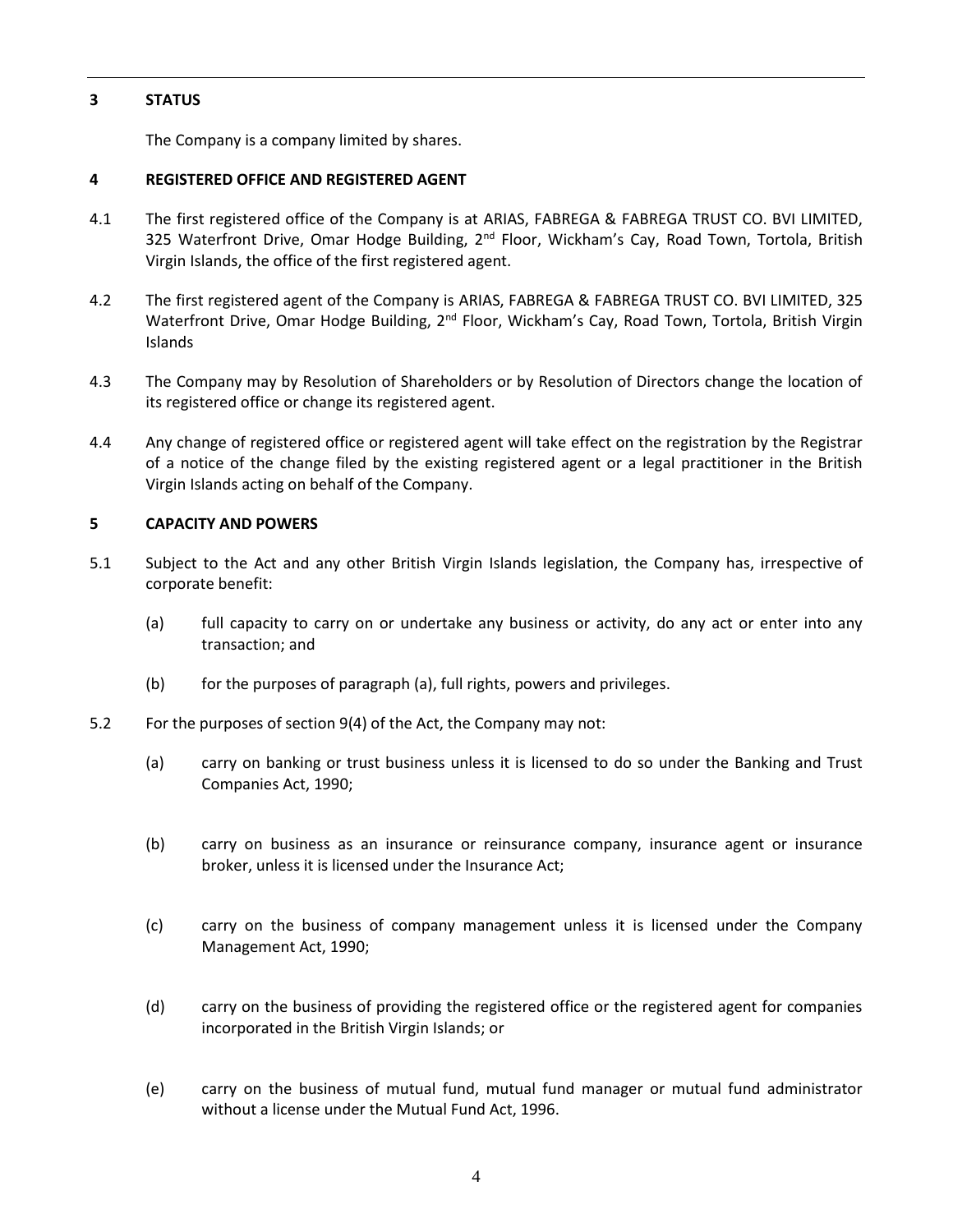### **6 NUMBER AND CLASSES OF SHARES**

- 6.1 The Company is authorised to issue a maximum of 100,000,000 ordinary Shares with US\$0.0005 par value per Share.
- 6.2 The Company may issue fractional Shares and a fractional Share shall have the corresponding fractional rights, obligations and liabilities of a whole Share of the same class or series of Shares.
- 6.3 Shares may be issued in one or more series of Shares as the Directors may by Resolution of Directors determine from time to time.

#### **7 RIGHTS OF SHARES**

- 7.1 Each Share in the Company confers upon the Shareholder:
	- (a) the right to one vote on any Resolution of Shareholders or 75% Resolution of Shareholders;
	- (b) the right to an equal share in any dividend paid by the Company; and
	- (c) the right to an equal share in the distribution of the surplus assets of the Company on its liquidation.
- <span id="page-5-1"></span>7.2 The Company may by Resolution of Directors redeem, purchase or otherwise acquire all or any of the Shares in the Company subject to Regulation 2 of the Articles.

#### <span id="page-5-0"></span>**8 VARIATION OF RIGHTS**

If at any time the Shares are divided into different classes, the rights attached to any class may only be varied, whether or not the Company is in liquidation, with the consent in writing of the holders of not less than 75% of the issued Shares in that class or by a resolution passed at a meeting by a majority of in excess of 75% of the votes cast by those present and voting in person or by proxy at a meeting of the holders of the issued Shares in that class.

#### **9 RIGHTS NOT VARIED BY THE ISSUE OF SHARES PARI PASSU**

The rights conferred upon the holders of the Shares of any class shall not, unless otherwise expressly provided by the terms of issue of the Shares of that class, be deemed to be varied by the creation or issue of further Shares ranking *pari passu* therewith.

#### **10 REGISTERED SHARES**

- 10.1 The Company shall issue registered Shares only.
- 10.2 The Company is not authorised to issue bearer Shares, convert registered Shares to bearer Shares or exchange registered Shares for bearer Shares.

#### **11 TRANSFER OF SHARES**

11.1 Subject to the provisions of Sub-Regulations 5.2 and 5.3 of the Articles, the Company shall, on receipt of an instrument of transfer complying with Sub-Regulation [5.1](#page-12-0) of the Articles, enter the name of the transferee of a Share in the register of members unless the Directors resolve to refuse or delay the registration of the transfer for reasons that shall be specified in a Resolution of Directors.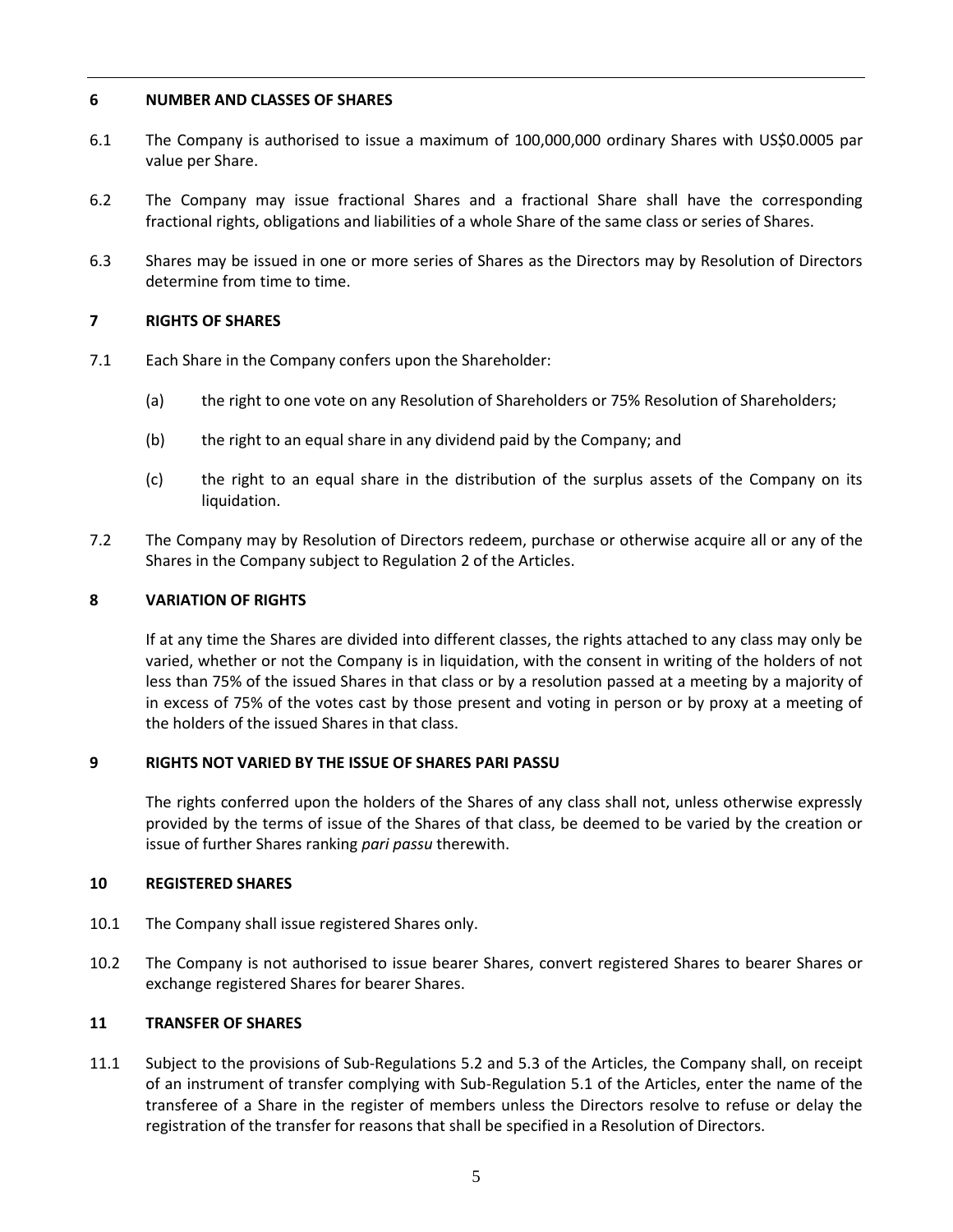11.2 The Directors may only resolve to refuse or delay the transfer of a Share if the Shareholder has failed to pay an amount due in respect of the Share or if the transfer otherwise breaches any of the provisions of the Act of or the Memorandum and Articles.

# **12 AMENDMENT OF THE MEMORANDUM AND THE ARTICLES**

- 12.1 Subject to Clause [8,](#page-5-0) the Company may only amend the Memorandum and / or the Articles by way of a 75% Resolution of Shareholders. .
- 12.2 Any amendment of the Memorandum or the Articles will take effect on the registration by the Registrar of a notice of amendment, or restated Memorandum and Articles, filed by the registered agent.

We, ARIAS FABREGA & FABREGA TRUST CO. BVI LIMITED of 325 Waterfront Drive, Omar Hodge Building, 2<sup>nd</sup> Floor, Wickham's Cay, Road Town, Tortola, British Virgin Islands for the purpose of incorporating a BVI Business Company under the laws of the British Virgin Islands hereby sign this Memorandum of Association on 16<sup>th</sup> day of June 2009.

Incorporator

………………………………… (Sgd.) Francis Maximin Authorised Signatory ARIAS FABREGA & FABREGA TRUST CO. BVI LIMITED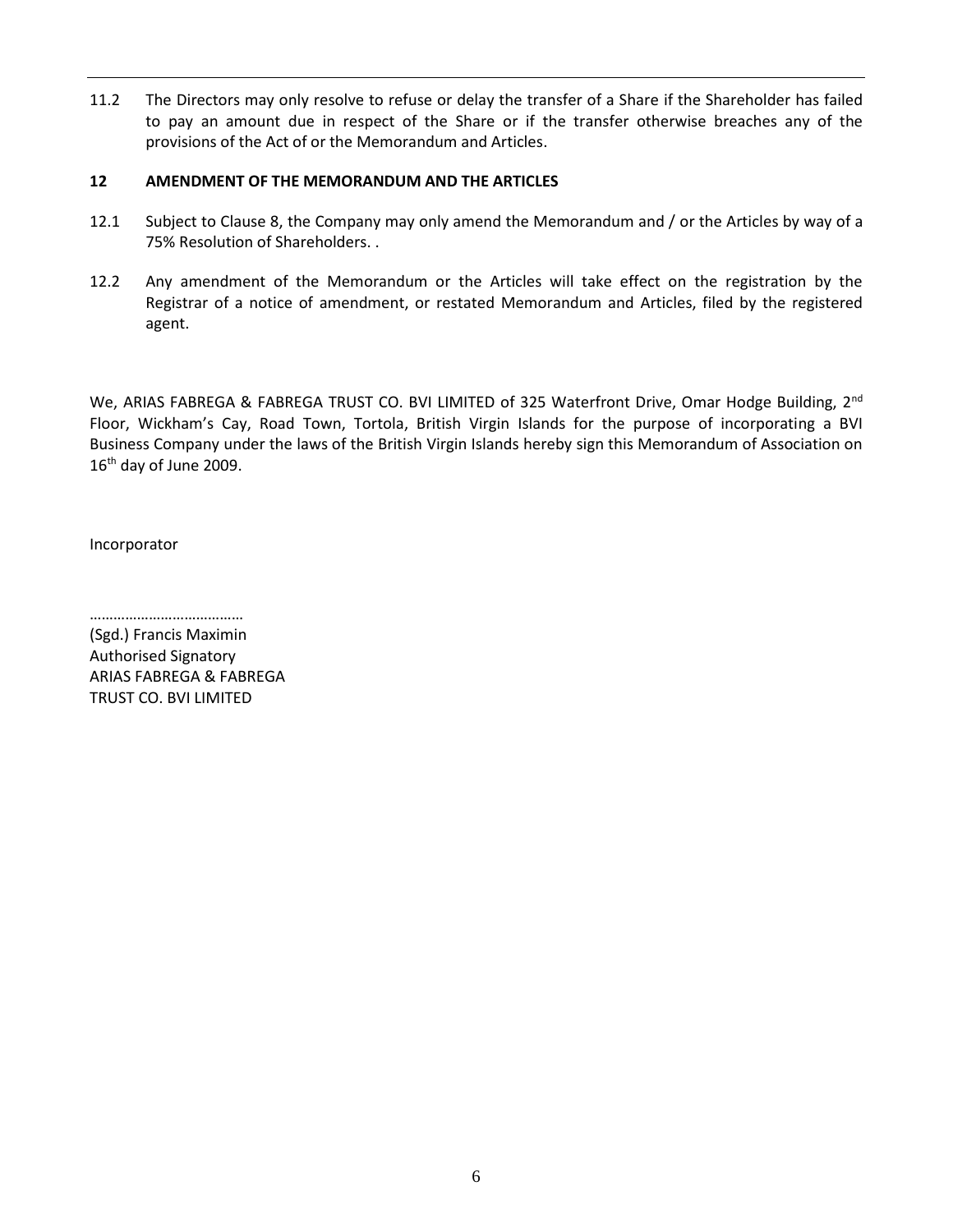[This page has intentionally been left blank]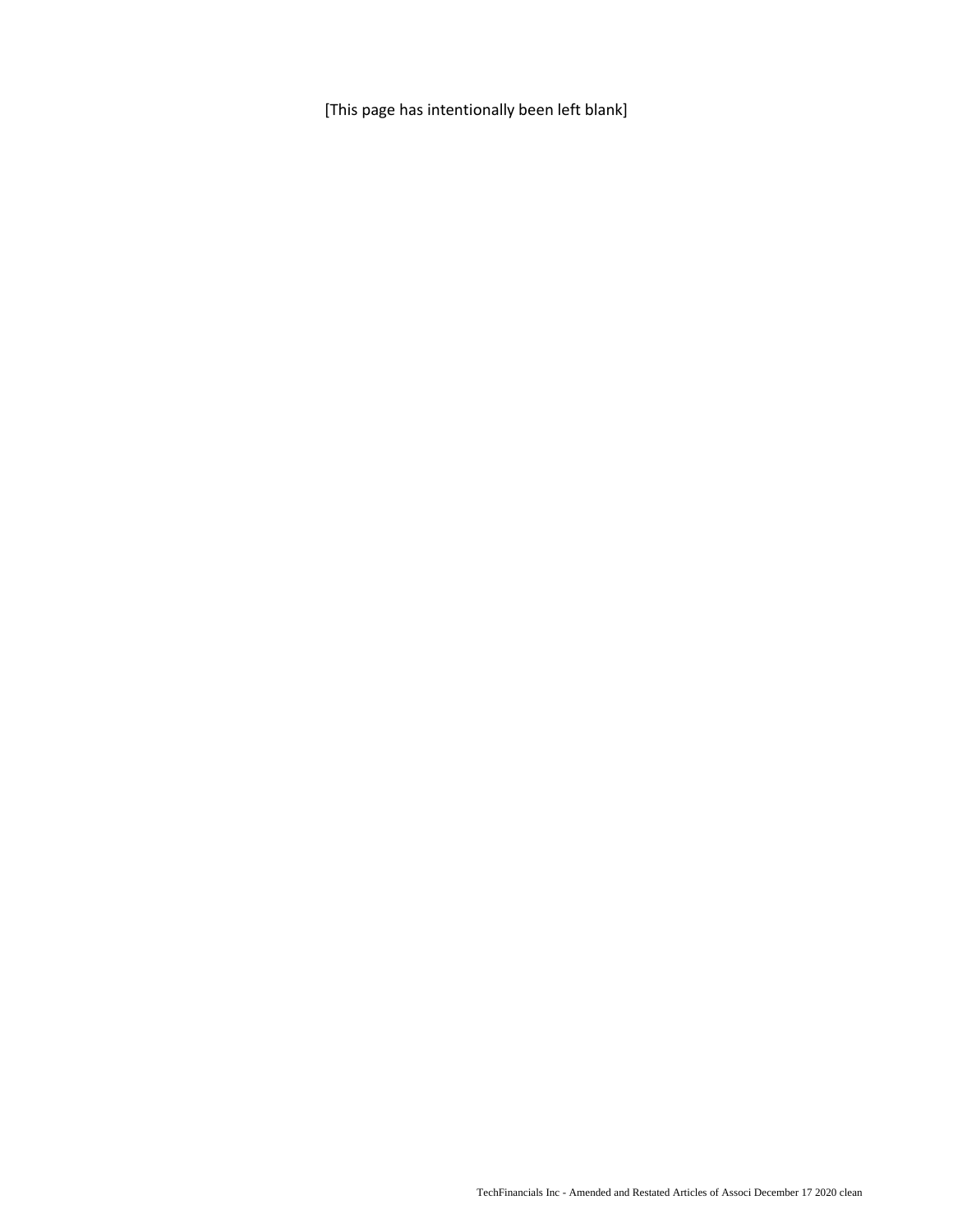#### $-2-$

#### TERRITORY OF THE BRITISH VIRGIN ISLANDS

#### THE BVI BUSINESS COMPANIES ACT, 2004

#### **AMENDED AND RESTATED**

#### **ARTICLES OF ASSOCIATION**

**OF**

#### **TECHFINANCIALS, INC**

#### A COMPANY LIMITED BY SHARES

#### **1. SHARES**

- <span id="page-8-0"></span>1.1 The Directors may not exercise any power of the Company to issue Shares or to grant rights to subscribe for or to convert any security into Shares unless they are authorised to do so by these Articles or by a Resolution of Shareholders.
- 1.2 Section 46 of the Act (*Pre-emptive rights*) does not apply to the Company.
- 1.3 The Directors are generally and unconditionally authorised, for the purpose of Regulation 1.1, to exercise any power of the Company by Resolution of Directors to:
	- (a) offer or issue Shares;
	- (b) grant any right to subscribe for, or to convert any security (including any debt securities) into, Shares; or
	- (c) otherwise deal in, or dispose of any Shares,

to any person, for such consideration and on such terms as the Directors may by Resolution of Directors determine.

- 1.4 Regulation 1.5 shall not apply to:
	- (a) Shares issued, or any right to subscribe for or convert any security into Shares granted, in any such case as part of any offering of Shares which culminates in Admission;
	- (b) Shares issued pursuant to any right granted or offer or agreement made before Admission (whether or not such right offer or agreement was expressed to be conditional on Admission);
	- (c) Shares issued pursuant to any Employee Share Scheme; or
	- (d) any right to subscribe for, or to convert any security (including debt securities) into Shares issued pursuant to any Employee Share Scheme.
	- (e) Shares issued as payment for the acquisition of another corporate entity, as payment for the acquisition of securities of another corporate entity and/or as consideration in a joint venture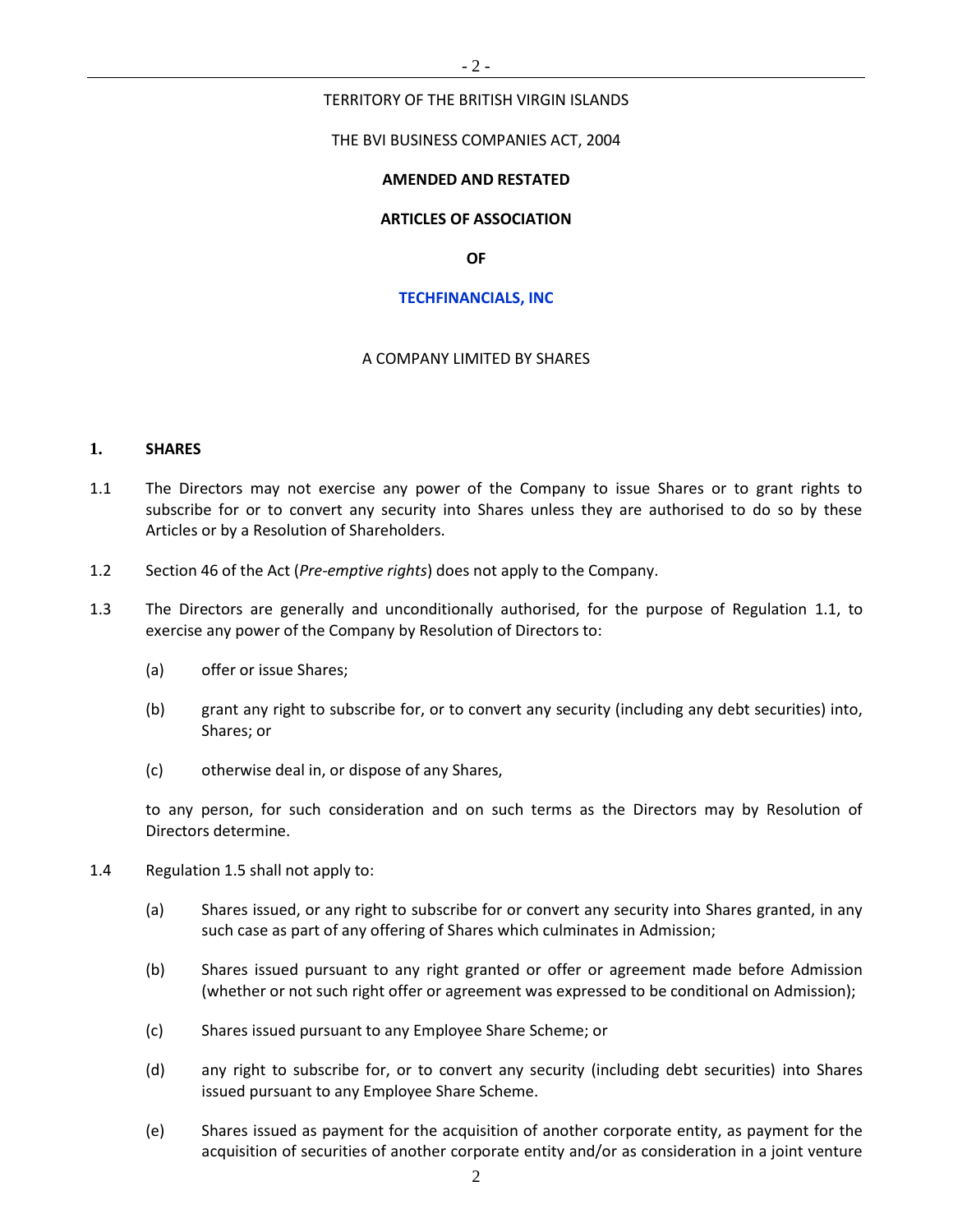to the other parties in such joint venture, provided, however, that such Shares shall not exceed 30% of the issued Shares of the Company in any single transaction.

- (f) 12,406,352 Shares issued to Shen Chaohui, Ma Liangliang and Ke Endian (together, the "**OptionFortune Shareholders**") pursuant a certain Joint Venture Agreement by and among (i) the Company; (ii) the OptionFortune Shareholders; and (iii) OptionFortune Trade Limited dated October 20, 2015 (the "**JV Agreement**"), as consideration for the second measurement payment pursuant to the JV Agreement, provided, however, that such Shares shall not exceed 17.1% of the issued Shares of the Company.
- <span id="page-9-1"></span>1.5 With effect from Admission, unless and until disapplied by the Shareholders as set forth in regulation [1.6](#page-9-0) below (the "**Disapplication**") and then only in accordance with the terms of the Disapplication, the following pre-emptive provisions will apply to any issue of Shares by the Company:
	- (a) if the Company, at any time, authorises the issuance of any Shares, the Company shall, prior to such issuance, first offer to issue to each Shareholder a pro rata portion of such Shares, based on the number of Shares held by such Shareholders at the time of such issuance (a "**Preemptive Rights Shareholder**"), as compared to aggregate number of Shares then outstanding (the "**New Shares**");
	- (b) in order to exercise their purchase rights hereunder, the Shareholders must, within fifteen (15) days or such longer period of time, if any approved by resolution of Directors (the **"Preemptive Acceptance Period"**) after receipt of written notice from the Company describing in reasonable detail the Shares, the purchase price thereof and the payment terms, deliver a written notice to the Company describing their election hereunder, which shall specify the number of Shares such Shareholder will subscribe for. The Company shall give the Shareholders no less than twenty (20) days or such longer period of time, if any, approved by resolution of the Directors, notice of the closing of the issuance of such Shares;
	- (c) all issuances of Shares pursuant to this Regulation 1.5 shall be consummated contemporaneously at the principal offices of the Company on the later of (i) a mutually satisfactory business day within their (30) days after the expiration of the Pre-emptive Acceptance Period, (ii) the fifth business day following the expiration or termination of all waiting periods, if any, required by applicable law, or (iii) at such other time and/or place as the Company and the Shareholders may agree. The delivery of certificates or other instruments evidencing such New Shares shall be made by the Company on such date against payment of the purchase price for such Shares together with all other documents which are necessary to effect such issuance; and
	- (d) upon the expiration of the Pre-emptive Acceptance Period, the Company shall be entitled to issue such Shares which the Pre-emptive Rights Shareholders have elected not to subscribe for during the one hundred and twenty (120) days following such expiration on terms and conditions no more favourable to the purchasers thereof than those offered to the Preemptive Rights Shareholders. Any Shares issued by the Company to any Person after such one hundred and twenty (120) day period must be reoffered to the Pre-emptive Rights Shareholder pursuant to the terms of this Regulation 1.5.
- <span id="page-9-0"></span>1.6 The Shareholders may authorize the Board, in advance and on an annual basis, to raise funds in an issue on a non-pre-emptive basis, by way of issuance of Shares representing up to 60% of the issued Shares of the Company (from time to time), and further provided, that the Company's general meeting may determine minimum terms and conditions (including price) for such issues, up to a 25% discount of the average mid-market price for the Shares of Company on the NEX Exchange over the 5 trading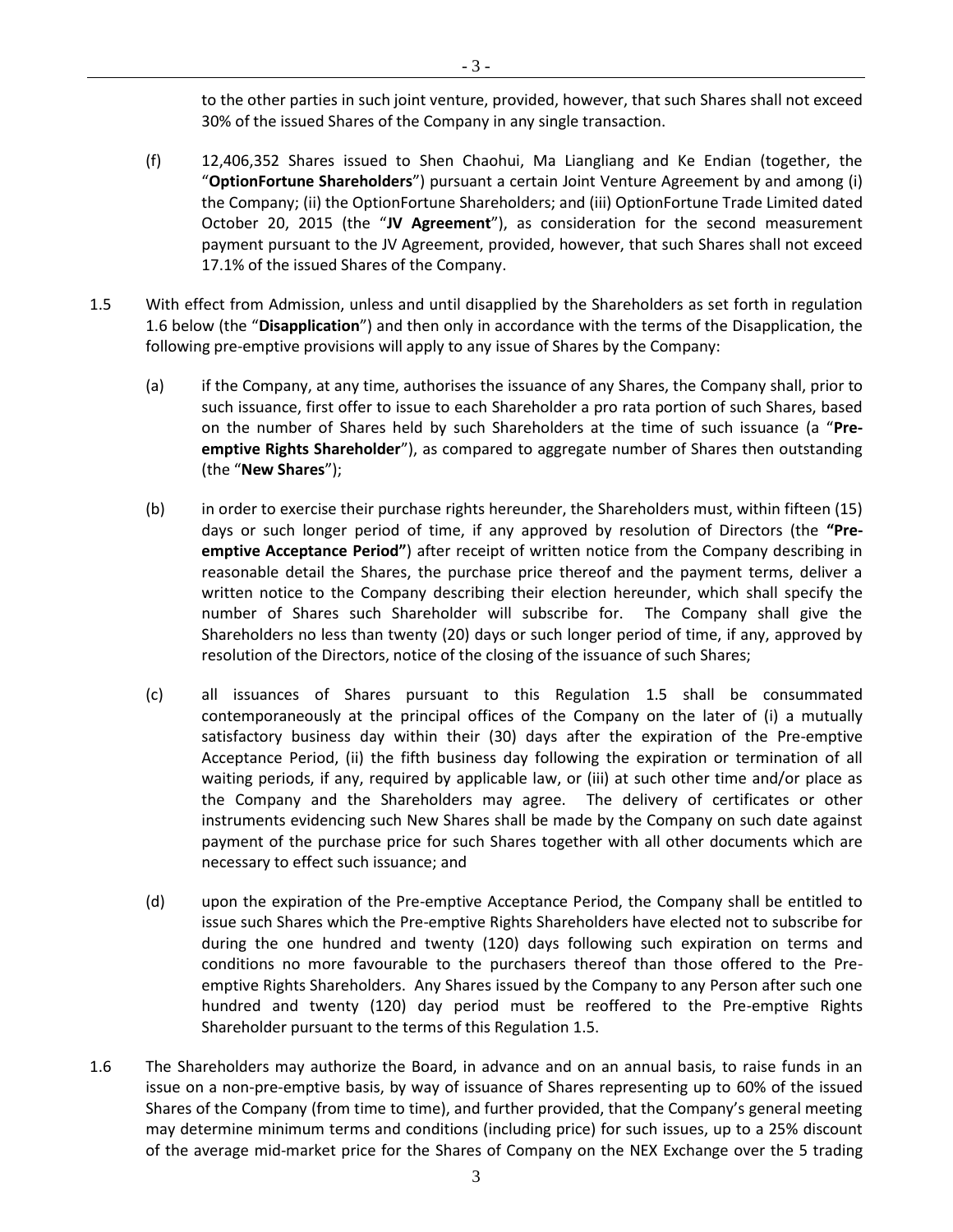days prior to the execution of a definitive agreement pursuant to which the Company undertakes to issue shares of the Company.

- 1.7 No breach of Regulation[s 1.1](#page-8-0) to [1.5](#page-9-1) shall affect the validity of any issuance of any Share.
- 1.8 A Share may be issued for consideration in any form, including money, a promissory note, or other written obligation to contribute money or property, real property, personal property (including goodwill and know-how), services rendered or a contract for future services.
- 1.9 No Shares may be issued for a consideration other than money, unless a Resolution of Directors has been passed stating:
	- (a) the amount to be credited for the issue of the Shares;
	- (b) the determination of the Directors of the reasonable present cash value of the non-money consideration for the issue; and
	- (c) that, in the opinion of the Directors, the present cash value of the non-money consideration for the issue is not less than the amount to be credited for the issue of the Shares.
- 1.10 The Company shall keep a register (the "**register of members**") containing:
	- (a) the names and addresses of the Persons who hold Shares;
	- (b) the number of each class and series of Shares held by each Shareholder;
	- (c) the date on which the name of each Shareholder was entered in the register of members; and
	- (d) the date on which any Person ceased to be a Shareholder.
- 1.11 The register of members may be in any such form as the Directors may approve, but if it is in magnetic, electronic or other data storage form, the Company must be able to produce legible evidence of its contents. Until the Directors otherwise determine, the magnetic, electronic or other data storage form shall be the original register of members.
- 1.12 A Share is deemed to be issued when the name of the Shareholder is entered in the register of members.
- 1.13 The Company shall have a first and paramount lien on every share issued for a promissory note or for any other binding obligation to contribute money or property or any combination thereof to the Company, and the Company shall also have a first and paramount lien on every share standing registered in the name of a member, whether singly or jointly with any other person or persons, for all the debts and liabilities of such member or his estate to the Company, whether the same shall have been incurred before or after notice to the Company of any interest of any person other than such member, and whether the time for the payment or discharge of the same shall have actually arrived or not, and notwithstanding that the same are joint debts or liabilities of such member or his estate and any other person, whether a member of the Company or not. The Company's lien on a share shall extend to all dividends payable thereon. The Board of Directors may at any time either generally, or in any particular case, waive any lien that has arisen or declare any share to be wholly or in part exempt from the provisions of this Regulation.
- 1.14 In the absence of express provisions regarding sale in the promissory note or other binding obligation to contribute money or property, the Company may sell, in such manner as the Board of Directors may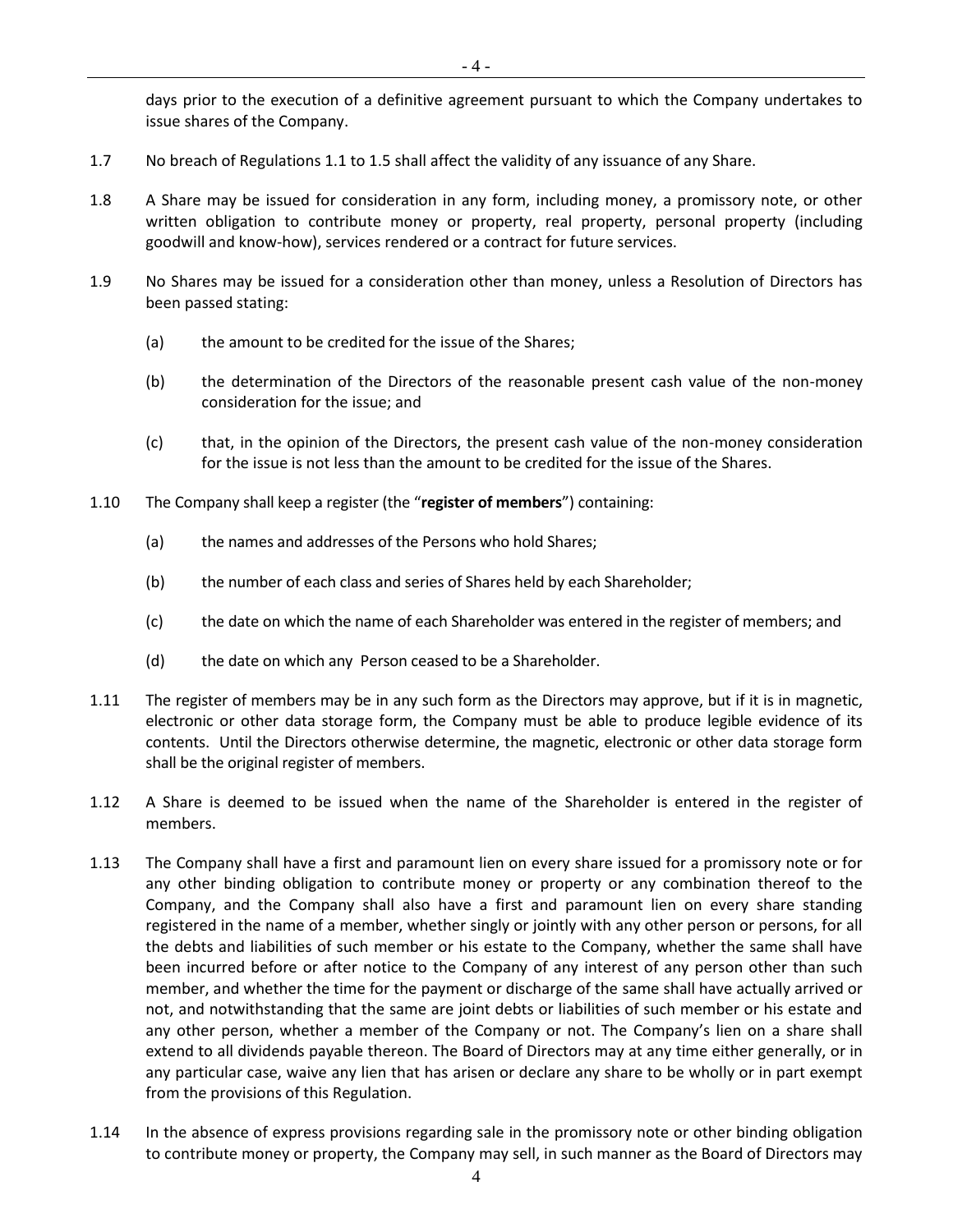by resolution of directors determine, any share on which the Company has a lien, but no sale shall be made unless some sum in respect of which the lien exists is presently payable nor until the expiration of twenty one days after a notice in writing, stating and demanding payment of the sum presently payable and giving notice of the intention to sell in default of such payment, has been served on the holder for the time being of the share.

1.15 In addition to any regulatory requirements, any shareholder of the Company holding at least 5% of the issued Shares of the Company shall be deemed to be a "Related Party" and that any transaction with a Related Party with an aggregate value of US \$50,000 or more, excluding employee and director compensation, share option schemes and (without prejudice to the foregoing) all other director / employee matters, shall require the approval of a general meeting with a regular majority, excluding the vote of such Related Party.

### **2. REDEMPTION OF SHARES AND TREASURY SHARES**

- 2.1 The Company may purchase, redeem or otherwise acquire and hold its own Shares save that the Company may not, except pursuant to Sub-Regulation [7.2,](#page-5-1) purchase, redeem or otherwise acquire its own Shares without the consent of Shareholders whose Shares are to be purchased, redeemed or otherwise acquired unless the Company is permitted by the Act or any other provision in the Memorandum or Articles to purchase, redeem or otherwise acquire the Shares without their consent.
- 2.2 The Company may only offer to purchase, redeem or otherwise acquire Shares if the Resolution of Directors authorising the purchase, redemption or other acquisition contains a statement that the Directors are satisfied, on reasonable grounds, that immediately after the acquisition the value of the Company's assets will exceed its liabilities and the Company will be able to pay its debts as they fall due.
- 2.3 Sections 60 (*Process for acquisition of own shares*), 61 (*Offer to one or more shareholders*) and 62 (*Shares redeemed otherwise than at the option of company*) of the Act shall not apply to the Company.
- 2.4 Shares that the Company purchases, redeems or otherwise acquires pursuant to this Regulation may be cancelled or held as Treasury Shares except to the extent that such Shares are in excess of 50 per cent of the issued Shares in which case they shall be cancelled but they shall be available for reissue.
- 2.5 All rights and obligations attaching to a Treasury Share are suspended and shall not be exercised by the Company while it holds the Share as a Treasury Share.
- 2.6 Treasury Shares may be disposed of by the Company on such terms and conditions (not otherwise inconsistent with the Memorandum and the Articles) as the Company may by Resolution of Directors determine.

#### **3. MORTGAGES AND CHARGES OF SHARES**

- 3.1 Shareholders may mortgage or charge their Shares.
- 3.2 There shall be entered in the register of members at the written request of the Shareholder:
	- (a) a statement that the Shares held by him are mortgaged or charged;
	- (b) the name of the mortgagee or chargee; and
	- (c) the date on which the particulars specified in subparagraphs (a) and (b) are entered in the register of members.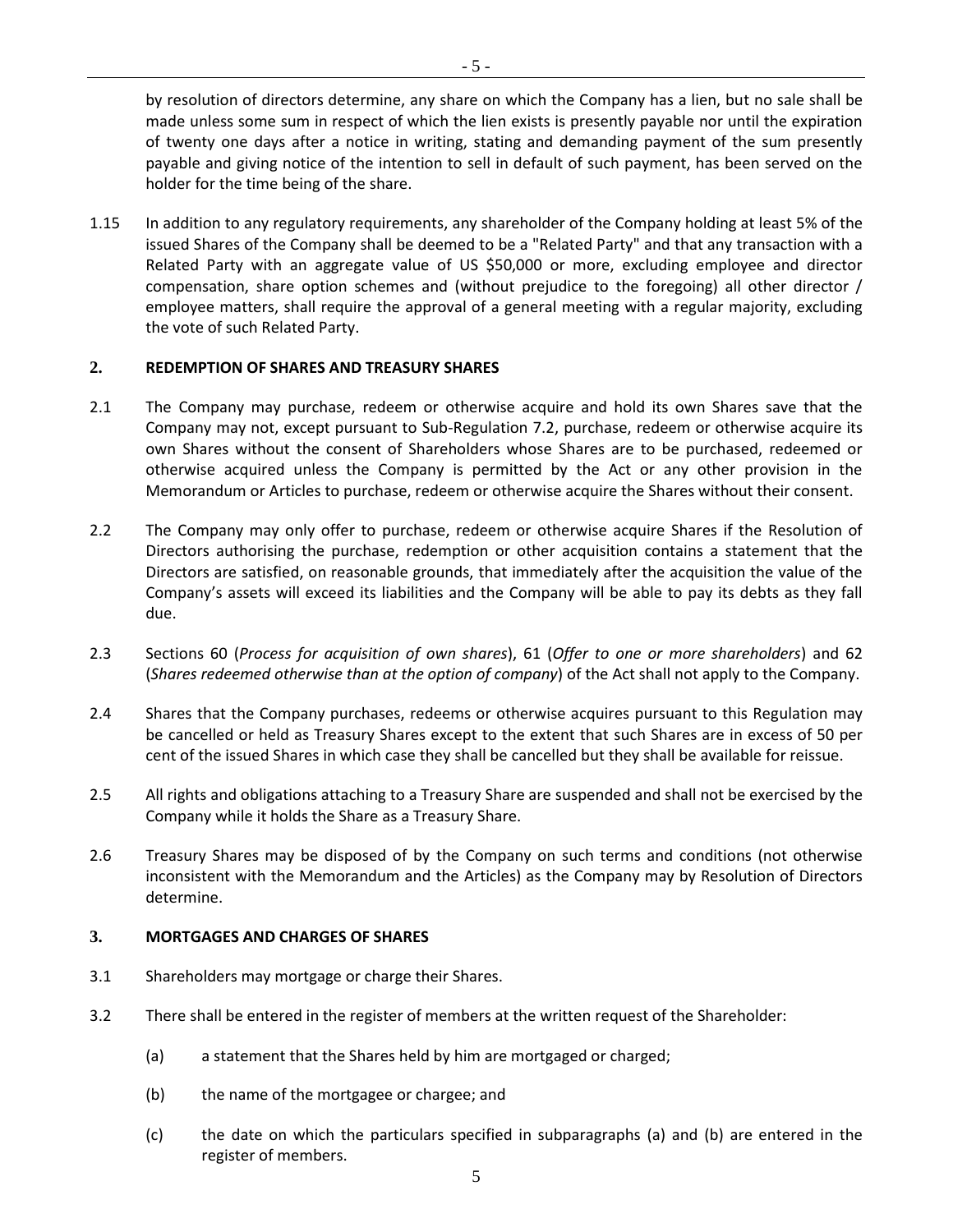- (a) with the written consent of the named mortgagee or chargee or anyone authorised to act on his behalf; or
- (b) upon evidence satisfactory to the Directors of the discharge of the liability secured by the mortgage or charge and the issue of such indemnities as the Directors shall consider necessary or desirable.
- 3.4 Whilst particulars of a mortgage or charge over Shares are entered in the register of members pursuant to this Regulation:
	- (a) no transfer of any Share the subject of those particulars shall be effected;
	- (b) the Company may not purchase, redeem or otherwise acquire any such Share; and
	- (c) no replacement certificate shall be issued in respect of such Shares,

without the written consent of the named mortgagee or chargee.

# **4. FORFEITURE**

- 4.1 Shares that are not fully paid on issue are subject to the forfeiture provisions set forth in this Regulation and for this purpose Shares issued for a promissory note, other written obligation to contribute money or property or a contract for future services are deemed to be not fully paid.
- <span id="page-12-1"></span>4.2 A written notice of call specifying the date for payment to be made shall be served on the Shareholder who defaults in making payment in respect of the Shares.
- <span id="page-12-2"></span>4.3 The written notice of call referred to in Sub-Regulation [4.2](#page-12-1) shall name a further date not earlier than the expiration of 14 days from the date of service of the notice on or before which the payment required by the notice is to be made and shall contain a statement that in the event of non-payment at or before the time named in the notice the Shares, or any of them, in respect of which payment is not made will be liable to be forfeited.
- <span id="page-12-3"></span>4.4 Where a written notice of call has been issued pursuant to Sub-Regulatio[n 4.3](#page-12-2) and the requirements of the notice have not been complied with, the Directors may, at any time before tender of payment, forfeit and cancel the Shares to which the notice relates.
- 4.5 The Company is under no obligation to refund any moneys to the Shareholder whose Shares have been cancelled pursuant to Sub-Regulation [4.4](#page-12-3) and that Shareholder shall be discharged from any further obligation to the Company.

# **5. TRANSFER AND TRANSMISSION OF SHARES AND SHARE CERTIFICATES**

- <span id="page-12-0"></span>5.1 Shares may be transferred by a written instrument of transfer signed by the transferor and containing the name and address of the transferee, which shall be sent to the Company for registration.
- 5.2 The transfer of a Share is effective when the name of the transferee is entered on the register of members.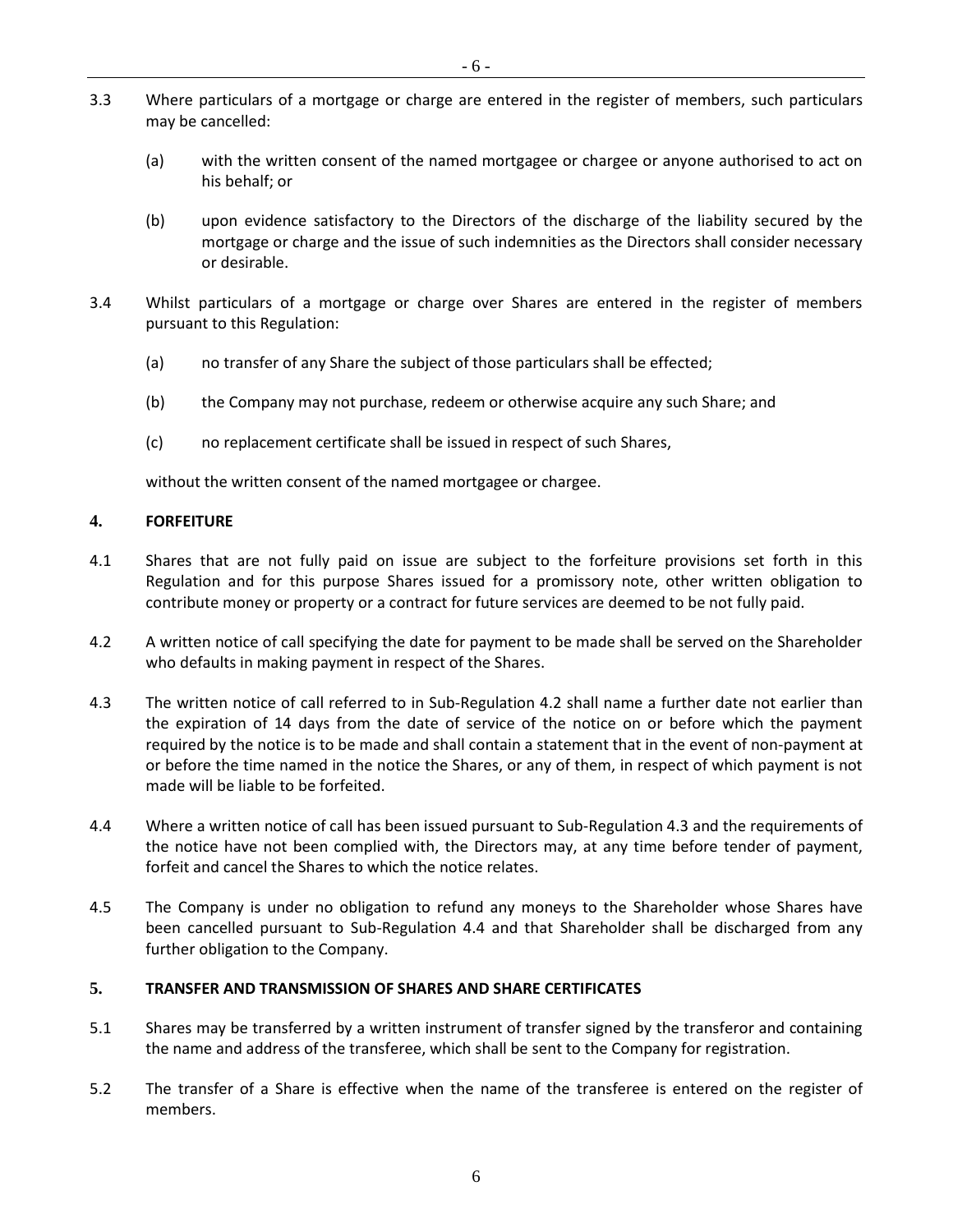- 5.3 Nothing in these Articles shall require title to any Shares or other Securities to be evidenced by a certificate if the Act and the rules (as defined in the CREST Regulations) permit otherwise. If within the discretion of the Board a certificate is issued it shall be issued under Seal or in such other manner as the Board may authorise. The Board may by Resolution of Directors determine, either generally or in any particular case or cases, that any signatures on any such certificate need not be autographic but may be affixed to such certificate by some mechanical or electronic means or may be printed thereon or that such certificate need not be signed by any person.
- 5.4 If a share certificate for certificated Shares is defaced, worn out, lost or destroyed it may be replaced without fee but on such terms (if any) as to evidence and indemnity and to payment of any exceptional out-of-pocket expenses of the Company in investigating such evidence and preparing such indemnity as the Board may think fit and, in the case of defacement or wearing out, on delivery up of the old certificate to the Company.
- 5.5 Any Shareholder receiving a share certificate for certificated Shares shall indemnify and hold the Company and its Directors and officer harmless from any loss or liability which it or they may incur by reason of any wrongful or fraudulent use or representation made by any person by virtue of the possession thereof.
- 5.6 If several Persons are registered as joint holders of any Shares, any one of such Persons may give an effectual receipt for any Distribution.
- 5.7 Subject to the Act, the Board, without further consultation with the holders of any Shares or other Securities, have power to implement and/or approve any arrangements the Board, may in its absolute discretion, think fit in relation to (without limitation) the evidencing of title to and transfer of interests in Shares in the form of depositary interests or similar interests, instruments or securities and may resolve that any class of Shares or other Securities or interests in Shares from time to time in issue or to be issued may be issued, held, registered, converted to, transferred or otherwise dealt with in uncertificated form in accordance with the CREST Regulations and practices instituted by the operator of the relevant systems and no provision of these Articles will apply to any uncertificated Share, other Securities or interests in Shares to the extent that they are inconsistent with the holding of such Shares, other Securities or interests in Shares in uncertificated form or the transfer of title to any such Shares, other Securities or interests in Shares by means of a relevant system or any provision of CREST Regulations.
- 5.8 Conversion of Shares held in certificated form into Shares held in uncertificated form, and vice versa, may be made in such manner as the Board may, in its absolute discretion, think fit (subject always to the CREST Regulations and the requirements of the relevant system concerned). The Company shall enter on the relevant register of members how many Shares are held by each Shareholder in uncertificated form and in certificated form and shall maintain each register of members in each case as is required by the CREST Regulations and the relevant system concerned. Notwithstanding any provision of these Articles, a class or series of Shares shall not be treated as two classes by virtue only of that class or series comprising both certificated Shares and uncertificated Shares or as a result of any provision of these Articles or the CREST Regulations which apply only in respect of certificated or uncertificated Shares.
- 5.9 If the Directors are satisfied that an instrument of transfer relating to Shares has been signed but that the instrument has been lost or destroyed, they may resolve by Resolution of Directors:
	- (a) to accept such evidence of the transfer of Shares as they consider appropriate; and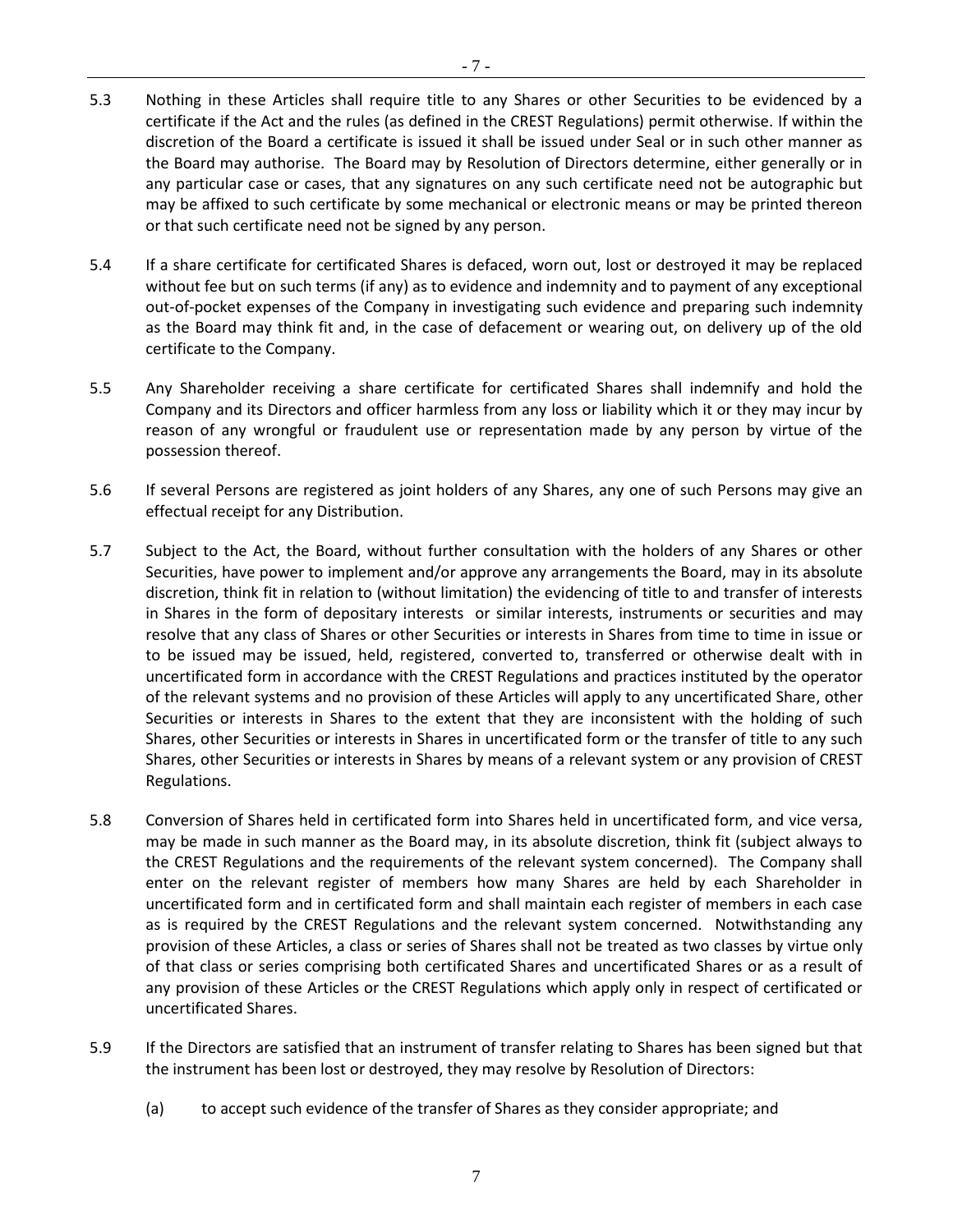- (b) that the transferee's name should be entered in the register of members notwithstanding the absence of the instrument of transfer.
- 5.10 Subject to the Memorandum, the personal representative of a deceased Shareholder may transfer a Share even though the personal representative is not a Shareholder at the time of the transfer.

# **6. MEETINGS AND CONSENTS OF SHAREHOLDERS**

- 6.1 Any Director may convene meetings of the Shareholders at such times and in such manner and places within or outside the British Virgin Islands as the Director considers necessary or desirable provided that once in every year the Directors shall convene an annual meeting of Shareholders (the "**Annual General Meeting**").
- 6.2 Upon the written request of Shareholders entitled to exercise 10% or more of the voting rights in respect of the matter for which the meeting is requested the Directors shall convene a meeting of Shareholders.
- 6.3 The Director convening a meeting shall give not less than 14 clear days' notice of a meeting of Shareholders to:
	- (a) those Shareholders whose names on the date the notice is given appear as Shareholders in the register of members of the Company and are entitled to vote at the meeting on a date to be determined by the Directors; and
	- (b) the other Directors.
- 6.4 The Director convening a meeting of Shareholders may fix as the record date for determining those Shareholders that are entitled to vote at the meeting the date notice is given of the meeting, or such other date as may be specified in the notice, being a date not earlier than the date of the notice.
- 6.5 A meeting of Shareholders held in contravention of the requirement to give notice is valid if Shareholders holding at least 90% of the total voting rights on all the matters to be considered at the meeting have waived notice of the meeting and, for this purpose, the presence of a Shareholder at the meeting shall constitute waiver in relation to all the Shares which that Shareholder holds.
- 6.6 The inadvertent failure of a Director who convenes a meeting to give notice of a meeting to a Shareholder or another Director, or the fact that a Shareholder or another Director has not received notice, does not invalidate the meeting.
- 6.7 A Shareholder may be represented at a meeting of Shareholders by a proxy who may speak and vote on behalf of the Shareholder.
- 6.8 The instrument appointing a proxy shall be produced at the place designated for the meeting before the time for holding the meeting at which the person named in such instrument proposes to vote. The notice of the meeting may specify an alternative or additional place or time at which the proxy shall be presented.
- 6.9 The instrument appointing a proxy shall be in substantially the following form or such other form as is approved by a Resolution of Directors from time to time.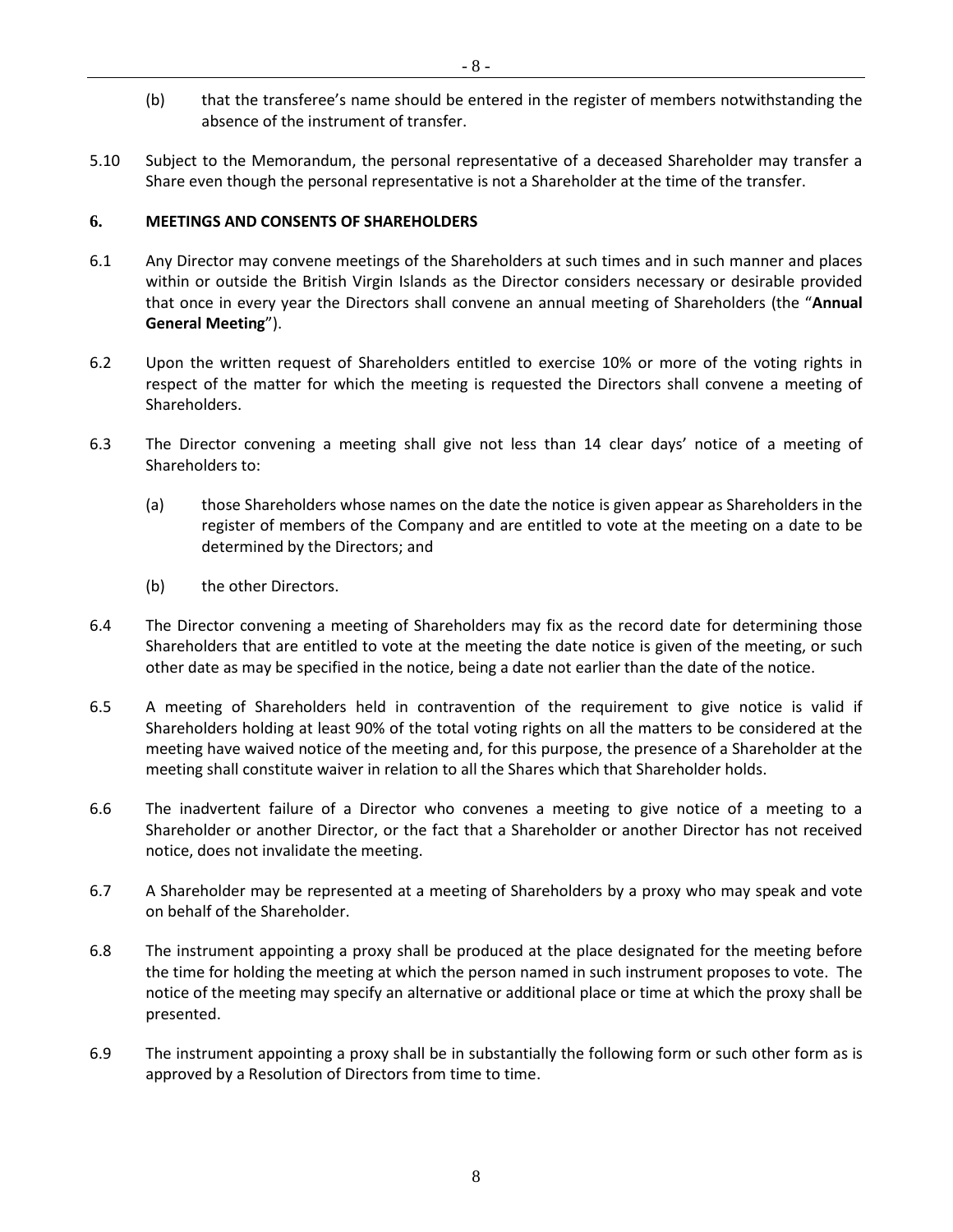| TECHNIFINANCIALS, INC.                            |                      |  |                        |  |  |         |             |  |         |         |               |         |  |  |         |
|---------------------------------------------------|----------------------|--|------------------------|--|--|---------|-------------|--|---------|---------|---------------|---------|--|--|---------|
| I/We                                              | being                |  | a Shareholder of<br>οf |  |  | the<br> | above<br>or |  | Company | failing | HEREBY<br>him | APPOINT |  |  |         |
| οf                                                |                      |  |                        |  |  |         |             |  |         |         |               |         |  |  | meeting |
| of                                                | adjournment thereof. |  |                        |  |  |         |             |  |         |         |               |         |  |  |         |
| (Any restrictions on voting to be inserted here.) |                      |  |                        |  |  |         |             |  |         |         |               |         |  |  |         |
|                                                   |                      |  |                        |  |  |         |             |  |         |         |               |         |  |  |         |
|                                                   |                      |  |                        |  |  |         |             |  |         |         |               |         |  |  |         |
|                                                   | Shareholder          |  |                        |  |  |         |             |  |         |         |               |         |  |  |         |

- 6.10 The following applies where Shares are jointly owned:
	- (a) if two or more persons hold Shares jointly each of them may be present in person or by proxy at a meeting of Shareholders and may speak as a Shareholder;
	- (b) if only one of the joint owners is present in person or by proxy he may vote on behalf of all joint owners; and
	- (c) if two or more of the joint owners are present in person or by proxy they must vote as one.
- 6.11 A Shareholder shall be deemed to be present at a meeting of Shareholders if he participates by telephone or other electronic means and all Shareholders participating in the meeting are able to hear each other.
- 6.12 No business shall be transacted at any meeting of Shareholders unless a quorum is present when the meeting proceeds to business. The absence of a quorum shall not preclude the appointment of a chairman in accordance with the provisions of these Articles, which shall not be treated as part of the business of the meeting. Two Shareholders present in person or by proxy and entitled to vote upon the business to be transacted at the meeting shall be a quorum.
- 6.13 If within two hours from the time appointed for the meeting a quorum is not present, the meeting, if convened upon the requisition of Shareholders, shall be dissolved; in any other case it shall stand adjourned to the next business day in the jurisdiction in which the meeting was to have been held at the same time and place or to such other time and place as the Directors may determine, and if a quorum is not present at any such adjourned meeting, the meeting shall be dissolved.
- 6.14 At every meeting of Shareholders, the Chairman of the Board shall preside as chairman of the meeting. If there is no Chairman of the Board or if the Chairman of the Board is not present at the meeting, the Shareholders present shall choose one of their number to be the chairman. If the Shareholders are unable to choose a chairman for any reason, then the person representing the greatest number of voting Shares present in person or by proxy at the meeting shall preside as chairman failing which the oldest individual Shareholder or representative of a Shareholder present shall take the chair. Neither the Chairman of the Board nor the chairman of the meeting (as relevant) shall have a casting vote.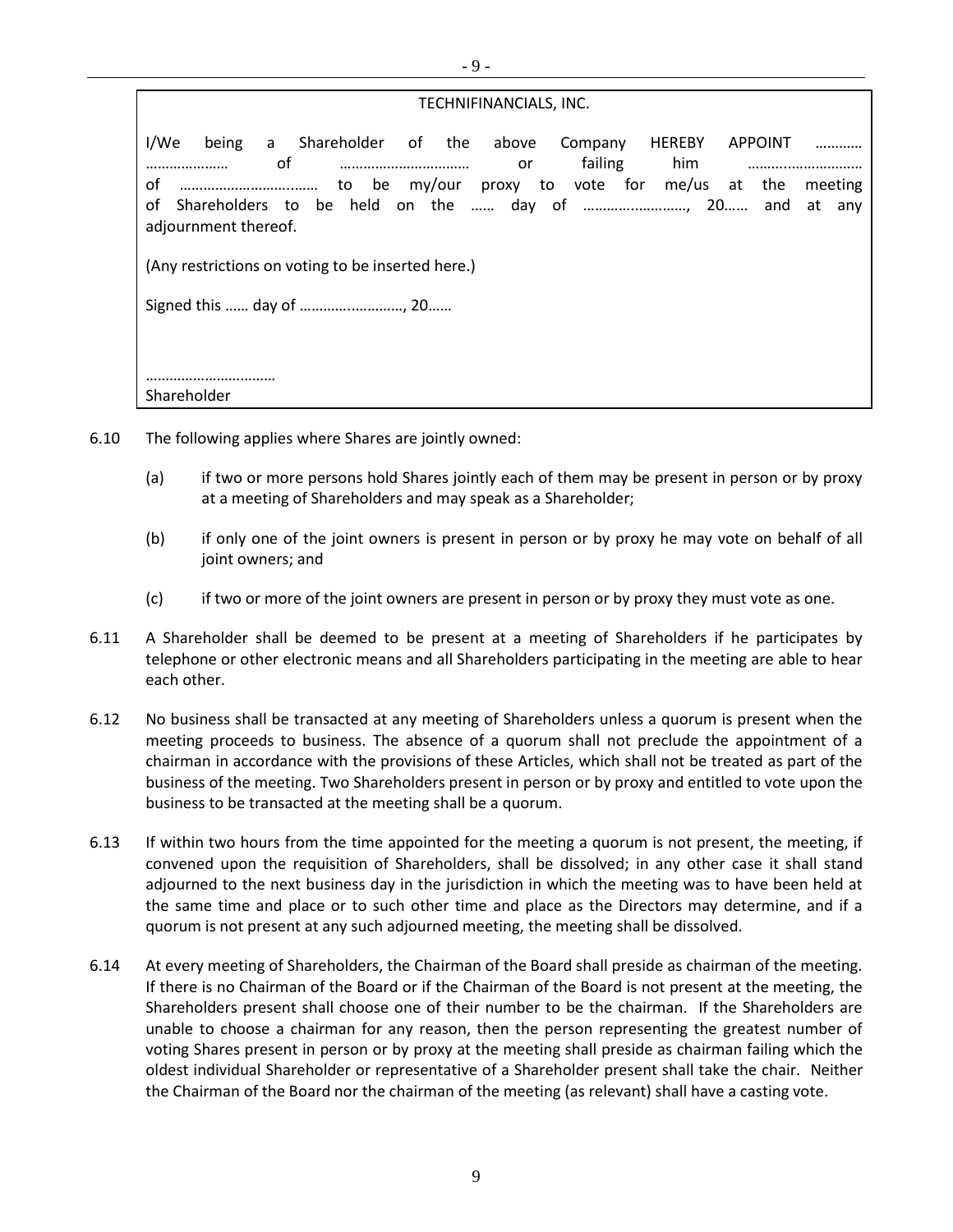- 6.15 The chairman may, with the consent of the meeting, adjourn any meeting from time to time, and from place to place, but no business shall be transacted at any adjourned meeting other than the business left unfinished at the meeting from which the adjournment took place.
- 6.16 At any meeting of the Shareholders the chairman is responsible for deciding in such manner as he considers appropriate whether any resolution proposed has been carried or not and the result of his decision shall be announced to the meeting and recorded in the minutes of the meeting. If the chairman has any doubt as to the outcome of the vote on a proposed resolution, he shall cause a poll to be taken of all votes cast upon such resolution. If the chairman fails to take a poll then any Shareholder present in person or by proxy who disputes the announcement by the chairman of the result of any vote may immediately following such announcement demand that a poll be taken and the chairman shall cause a poll to be taken. Any Shareholder present in person or by proxy may demand a poll at any time. If a poll is taken at any meeting, the result shall be announced to the meeting and recorded in the minutes of the meeting.
- 6.17 Subject to the specific provisions contained in this Regulation for the appointment of representatives of Persons other than individuals the right of any individual to speak for or represent a Shareholder shall be determined by the law of the jurisdiction where, and by the documents by which, the Person is constituted or derives its existence. In case of doubt, the Directors may in good faith seek legal advice from any qualified person and unless and until a court of competent jurisdiction shall otherwise rule, the Directors may rely and act upon such advice without incurring any liability to any Shareholder or the Company.
- 6.18 Any Person other than an individual which is a Shareholder may by resolution of its directors or other governing body authorise such individual as it thinks fit to act as its representative at any meeting of Shareholders or of any class of Shareholders, and the individual so authorised shall be entitled to exercise the same rights on behalf of the Shareholder which he represents as that Shareholder could exercise if it were an individual.
- 6.19 The chairman of any meeting at which a vote is cast by proxy or on behalf of any Person other than an individual may call for a notarially certified copy of such proxy or authority which shall be produced within 7 days of being so requested or the votes cast by such proxy or on behalf of such Person shall be disregarded.
- 6.20 Directors of the Company may attend and speak at any meeting of Shareholders and at any separate meeting of the holders of any class or series of Shares.
- 6.21 An action that may be taken by the Shareholders at a meeting may also be taken by a resolution consented to in writing, without the need for any notice, but if any Resolution of Shareholders is adopted otherwise than by the unanimous written consent of all Shareholders, a copy of such resolution shall forthwith be sent to all Shareholders not consenting to such resolution. The consent may be in the form of counterparts, each counterpart being signed by one or more Shareholders. If the consent is in one or more counterparts, and the counterparts bear different dates, then the resolution shall take effect on the earliest date upon which Shareholders holding a sufficient number of votes of Shares to constitute a Resolution of Shareholders, have consented to the resolution by signed counterparts.
- 6.22 The provisions of these Articles that apply to a meeting of Shareholders shall equally apply mutatis mutandis to a meeting of a class of Shareholders.

# **7. DIRECTORS**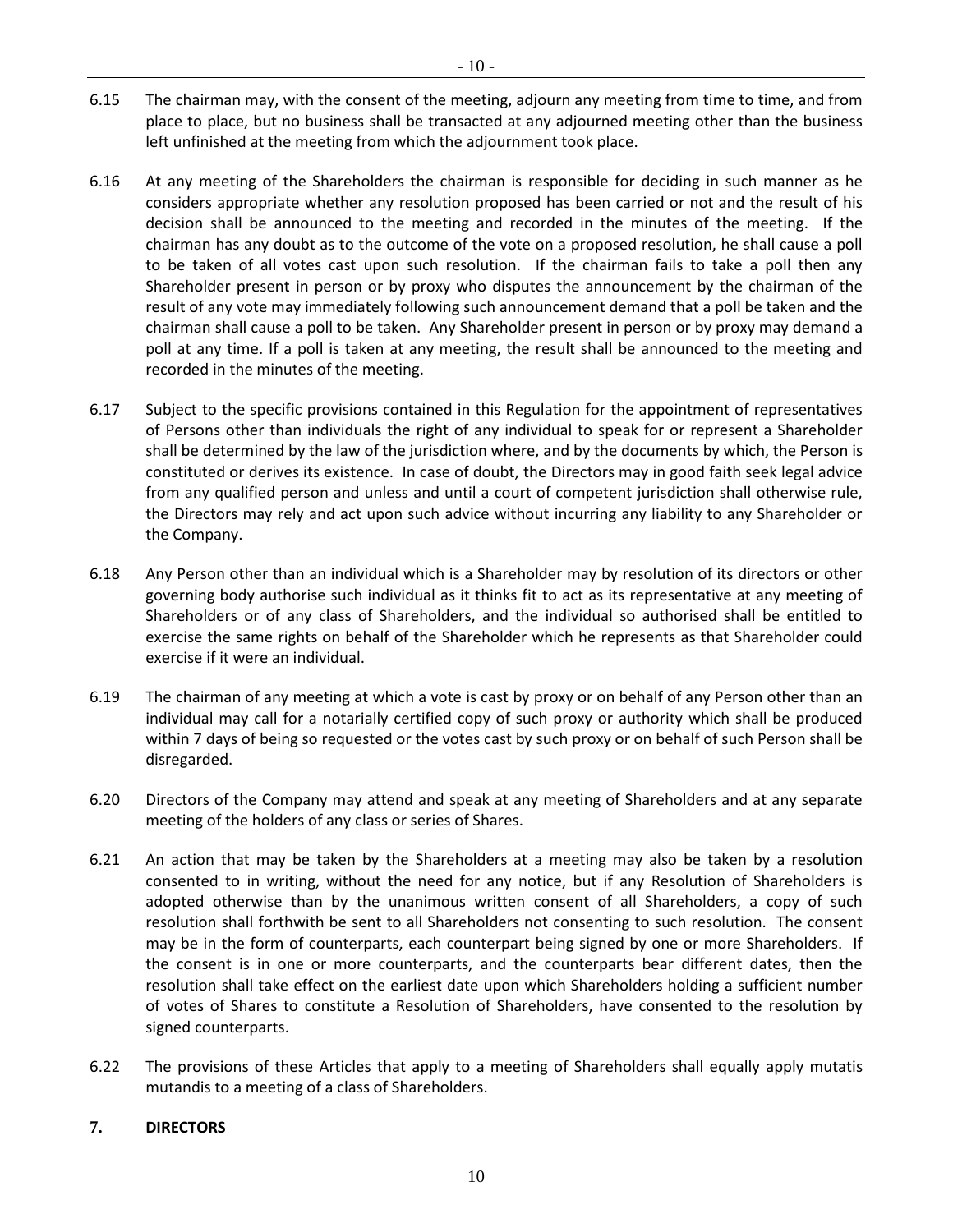- 7.1 The Directors shall be elected by Resolution of Shareholders or by Resolution of Directors.
- 7.2 No person shall be appointed as a Director unless he has consented in writing to be a Director.
- 7.3 Subject to Sub-Regulation 7.1, the minimum number of Directors shall be one and the maximum number shall be five.
- 7.4 Each Director holds office for the term, if any, fixed by the Resolution of Shareholders or the Resolution of Directors appointing him, or until his earlier death, resignation or removal. If no term is fixed on the appointment of a Director, the Director serves indefinitely until his earlier death, resignation or removal.
- 7.5 At the first Annual General Meeting all the Directors shall retire from office, and at every subsequent Annual General Meeting one-third of the Directors who are subject to retirement by rotation or, if their number is not three or a multiple of three, the number nearest to one-third shall retire from office; but, if there is only one Director who is subject to retirement by rotation, he shall retire.
- 7.6 Subject to the provisions of the Act, the Directors to retire by rotation shall be those who have been longest in office since their last appointment or reappointment, but as between persons who became or were last reappointed Directors on the same day those to retire shall (unless they otherwise agree among themselves) be determined by lot.
- 7.7 Subject to Sub-Regulation 7.3 above, if the Company, at the Annual General Meeting at which a Director retires by rotation, does not fill the vacancy the retiring Director shall, if willing to act, be deemed to have been reappointed, subject to Regulation 7.2 above, unless at the Annual General Meeting it is resolved not to fill the vacancy or unless a resolution for the reappointment of the Director is put to the Annual General Meeting and lost.
- 7.8 No person other than a Director retiring by rotation shall be appointed or reappointed a Director at any Annual General Meeting unless-
	- (a) he is recommended by the Directors; or
	- (b) not less than fourteen nor more than thirty-five clear days before the date appointed for the Annual General Meeting, notice executed by a member qualified to vote at the Annual General Meeting has been given to the Company of the intention to propose that person for appointment or reappointment stating the particulars which would, if he were so appointed or reappointed, be required to be included in the Company's register of Directors together with notice executed by that person of his willingness to be appointed or reappointed.
- 7.9 Not less than 14 clear days before the date appointed for holding a Annual General Meeting notice shall be given to all who are entitled to receive notice of the meeting of any person (other than a Director retiring by rotation at the meeting) who is recommended by the Directors for appointment or reappointment as a Director at the meeting or in respect of whom notice has been duly given to the Company of the intention to propose him at the meeting for appointment or reappointment as a Director. The notice shall give the particulars of that person which would, if he were so appointed or reappointed, be required to be included in the Company's register of directors.
- 7.10 A Director may be removed from office:
	- (a) with or without cause, by a 75% Resolution of Shareholders passed at a meeting of Shareholders called for the purposes of removing the Director or for purposes including the removal of the Director or by a 75% Resolution of Shareholders consented to in writing; or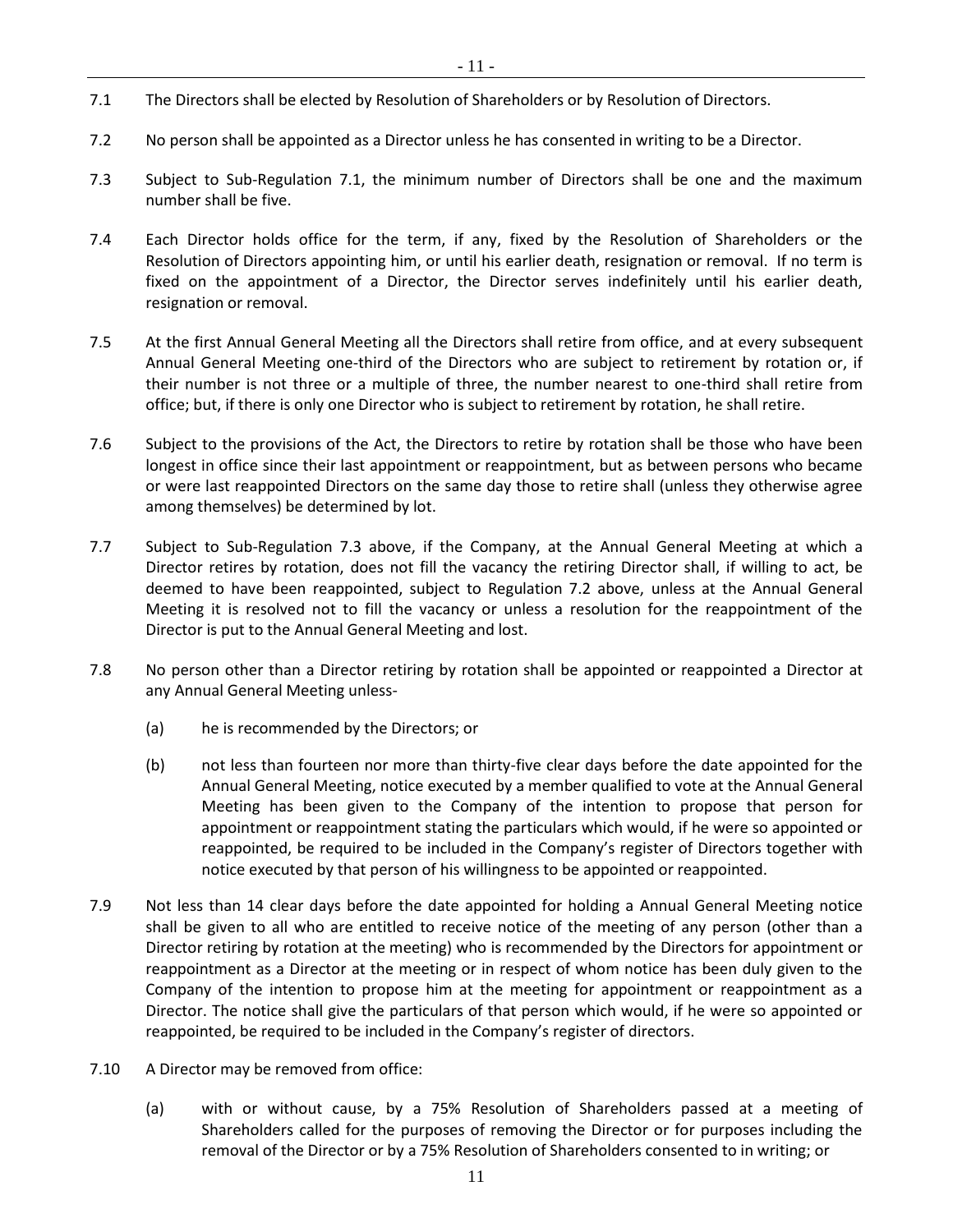- (b) with cause, by Resolution of Directors passed at a meeting of Directors called for the purpose of removing the Director or for purposes including the removal of the Director.
- 7.11 A Director may resign his office by giving written notice of his resignation to the Company and the resignation has effect from the date the notice is received by the Company or from such later date as may be specified in the notice. A Director shall resign forthwith as a Director if he is, or becomes, disqualified from acting as a Director under the Act.
- 7.12 The Directors may at any time appoint any person to be a Director either to fill a vacancy or as an addition to the existing Directors. Where the Directors appoint a person as Director to fill a vacancy, the term shall not exceed the term that remained when the person who has ceased to be a Director ceased to hold office. A Director so appointed shall hold office only until the next following Annual General Meeting and shall not be taken into account in determining the Directors who are to retire by rotation at the Annual General Meeting. If not reappointed at such Annual General Meeting, he shall vacate office at the conclusion thereof.
- 7.13 Subject as aforesaid, the Company may by Resolution of Shareholders appoint a person who is willing to act to be a Director either to fill a vacancy or as an additional Director and may also determine the rotation in which any additional Directors are to retire.
- 7.14 Subject as aforesaid, a Director who retires at an Annual General Meeting may, if willing to act, be reappointed. If he is not reappointed, he shall retain office until the Annual General Meeting appoints someone in his place, or if it does not do so, until the end of the Annual General Meeting.
- 7.15 A vacancy in relation to Directors occurs if a Director dies or otherwise ceases to hold office prior to the expiration of his term of office.
- 7.16 The Company shall keep a register of directors containing:
	- (a) the names and addresses of the persons who are directors of the Company;
	- (b) the date on which each person whose name is entered in the register was appointed as a Director;
	- (c) the date on which each person named as a Director ceased to be a Director; and
	- (d) such other information as may be prescribed by the Act.
- 7.17 The register of directors may be kept in any such form as the Directors may approve, but if it is in magnetic, electronic or other data storage form, the Company must be able to produce legible evidence of its contents. Until a Resolution of Directors determining otherwise is passed, the magnetic, electronic or other data storage shall be the original register of directors.
- 7.18 The Directors may, by Resolution of Directors, fix the emoluments of Directors with respect to services to be rendered in any capacity to the Company.
- 7.19 A Director is not required to hold a Share as a qualification to office.

#### **8. POWERS OF DIRECTORS**

8.1 The business and affairs of the Company shall be managed by, or under the direction or supervision of, the Directors. The Directors have all the powers necessary for managing, and for directing and supervising, the business and affairs of the Company. The Directors may pay all expenses incurred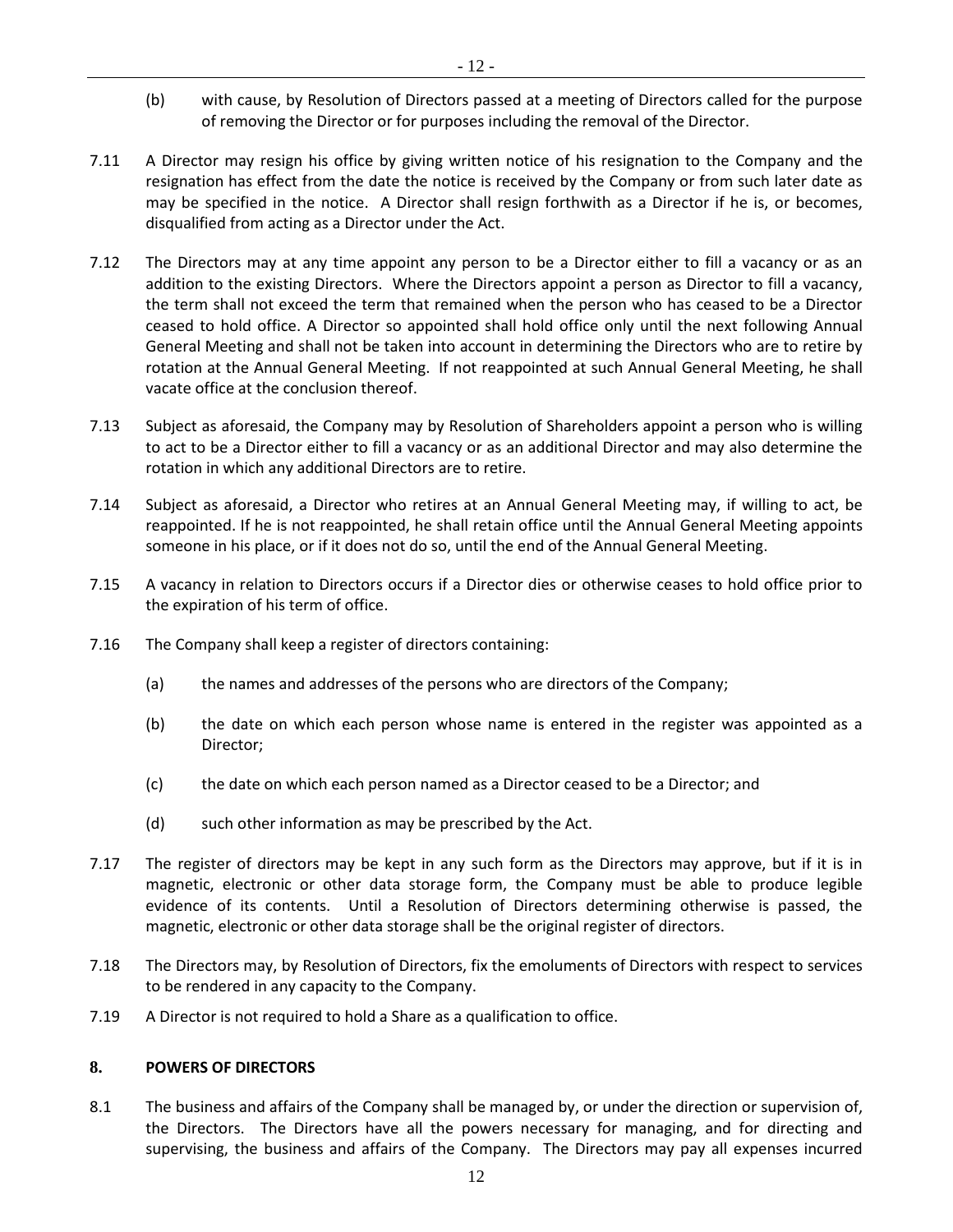preliminary to and in connection with the incorporation of the Company and may exercise all such powers of the Company as are not by the Act or by the Memorandum or the Articles required to be exercised by the Shareholders.

- 8.2 Each Director shall exercise his powers for a proper purpose and shall not act or agree to the Company acting in a manner that contravenes the Memorandum, the Articles or the Act. Each Director, in exercising his powers or performing his duties, shall act honestly and in good faith in what the Director believes to be the best interests of the Company.
- 8.3 If the Company is the wholly owned subsidiary of a holding company, a Director may, when exercising powers or performing duties as a Director, act in a manner which he believes is in the best interests of the holding company even though it may not be in the best interests of the Company.
- 8.4 Any Director which is a body corporate may appoint any individual as its duly authorised representative for the purpose of representing it at meetings of the Directors, with respect to the signing of consents or otherwise.
- 8.5 The continuing Directors may act notwithstanding any vacancy in their body.
- 8.6 The Directors may by Resolution of Directors exercise all the powers of the Company to incur indebtedness, liabilities or obligations and to secure indebtedness, liabilities or obligations whether of the Company or of any third party. The Directors shall have unlimited power to borrow money on behalf of the Company.
- 8.7 All cheques, promissory notes, drafts, bills of exchange and other negotiable instruments and all receipts for moneys paid to the Company shall be signed, drawn, accepted, endorsed or otherwise executed, as the case may be, in such manner as shall from time to time be determined by Resolution of Directors.
- 8.8 For the purposes of Section 175 (*Disposition of assets*) of the Act, the Directors may by Resolution of Directors determine that any sale, transfer, lease, exchange or other disposition is in the usual or regular course of the business carried on by the Company and such determination is, in the absence of fraud, conclusive.
- 8.9 The Company has no power to grant loans to the Directors.

# **9. PROCEEDINGS OF DIRECTORS**

- 9.1 Any one Director may call a meeting of the Directors by sending a written notice to each other Director.
- 9.2 The Directors or any committee thereof may meet at such times and in such manner and places within or outside the British Virgin Islands as the Directors may determine to be necessary or desirable
- 9.3 A Director is deemed to be present at a meeting of Directors if he participates by telephone or other electronic means and all Directors participating in the meeting are able to hear each other.
- 9.4 A Director shall be given not less than 3 days' notice of meetings of Directors, but a meeting of Directors held without 3 days' notice having been given to all Directors shall be valid if all the Directors entitled to vote at the meeting who do not attend waive notice of the meeting, and for this purpose the presence of a Director at a meeting shall constitute waiver by that Director. The inadvertent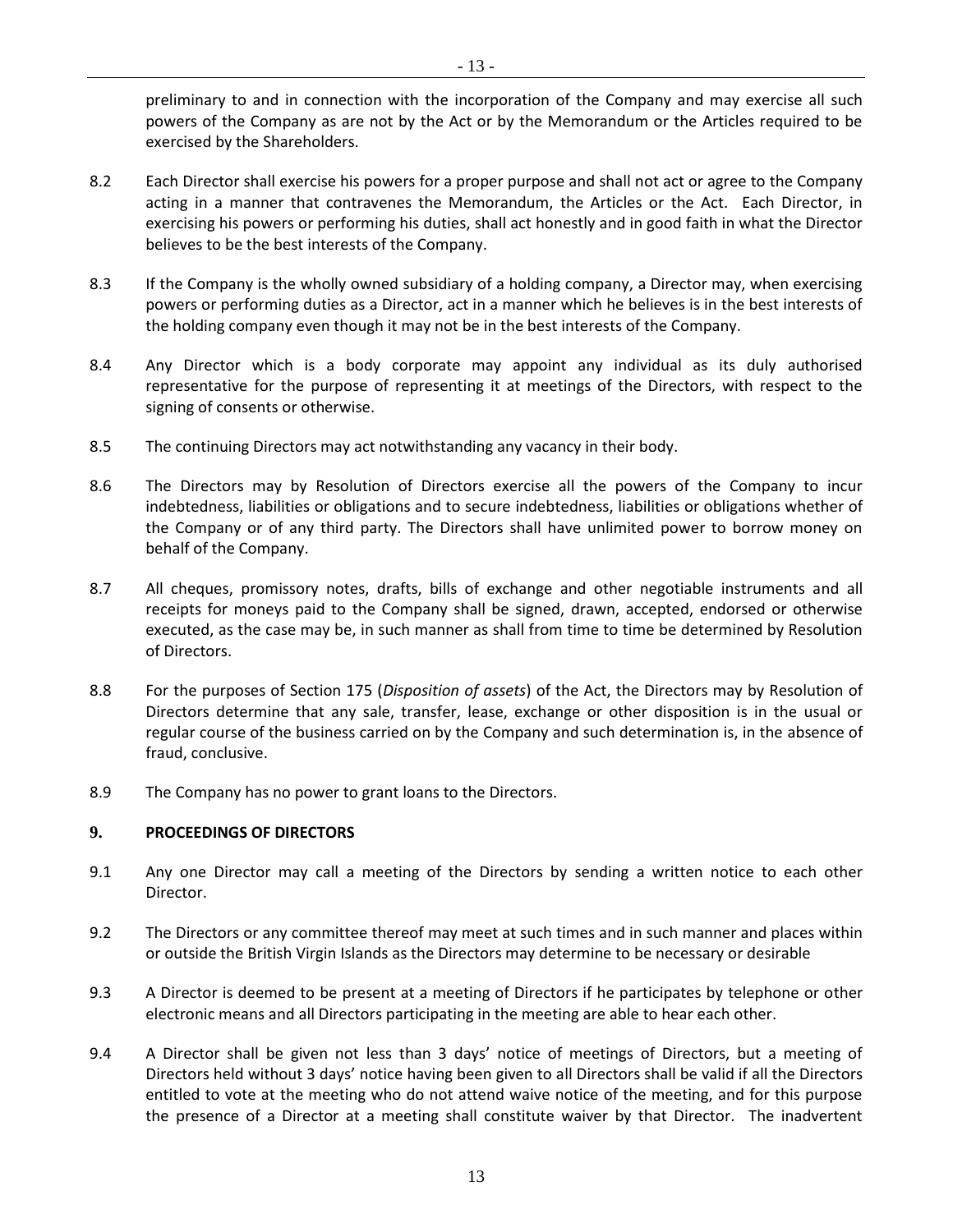failure to give notice of a meeting to a Director, or the fact that a Director has not received the notice, does not invalidate the meeting.

- 9.5 A Director may by a written instrument appoint an alternate who need not be a Director and the alternate shall be entitled to attend meetings in the absence of the Director who appointed him and to vote in place of the Director until the appointment lapses or is terminated.
- 9.6 A meeting of Directors is duly constituted for all purposes if at the commencement of the meeting there are present in person or by alternate not less than one-half of the total number of Directors, unless there are only 2 Directors in which case the quorum is 2.
- 9.7 If the Company has only one Director the provisions herein contained for meetings of Directors do not apply and such sole Director has full power to represent and act for the Company in all matters as are not by the Act, the Memorandum or the Articles required to be exercised by the Shareholders. In lieu of minutes of a meeting the sole Director shall record in writing and sign a note or memorandum of all matters requiring a Resolution of Directors. Such a note or memorandum constitutes sufficient evidence of such resolution for all purposes.
- 9.8 At meetings of Directors at which the Chairman of the Board is present, he shall preside as chairman of the meeting. If there is no Chairman of the Board or if the Chairman of the Board is not present, the Directors present shall choose one of their number to be chairman of the meeting. Neither the Chairman of the Board nor the chairman of the meeting (as relevant) shall have a casting vote.
- 9.9 An action that may be taken by the Directors or a committee of Directors at a meeting may also be taken by a Resolution of Directors or a resolution of a committee of Directors consented to in writing by all Directors or by all members of the committee, as the case may be, without the need for any notice. The consent may be in the form of counterparts each counterpart being signed by one or more Directors. If the consent is in one or more counterparts, and the counterparts bear different dates, then the resolution shall take effect on the date upon which the last Director has consented to the resolution by signed counterparts.

# **10. COMMITTEES**

- 10.1 The Directors may, by Resolution of Directors, designate one or more committees, each consisting of one or more Directors, and delegate one or more of their powers, including the power to affix the Seal, to the committee.
- <span id="page-20-1"></span><span id="page-20-0"></span>10.2 The Directors have no power to delegate to a committee of Directors any of the following powers:
	- (a) to amend the Memorandum or the Articles;
	- (b) to designate committees of Directors;
	- (c) to delegate powers to a committee of Directors;
	- (d) to appoint or remove Directors;
	- (e) to appoint or remove an agent;
	- (f) to approve a plan of merger, consolidation or arrangement;
	- (g) to make a declaration of solvency or to approve a liquidation plan; or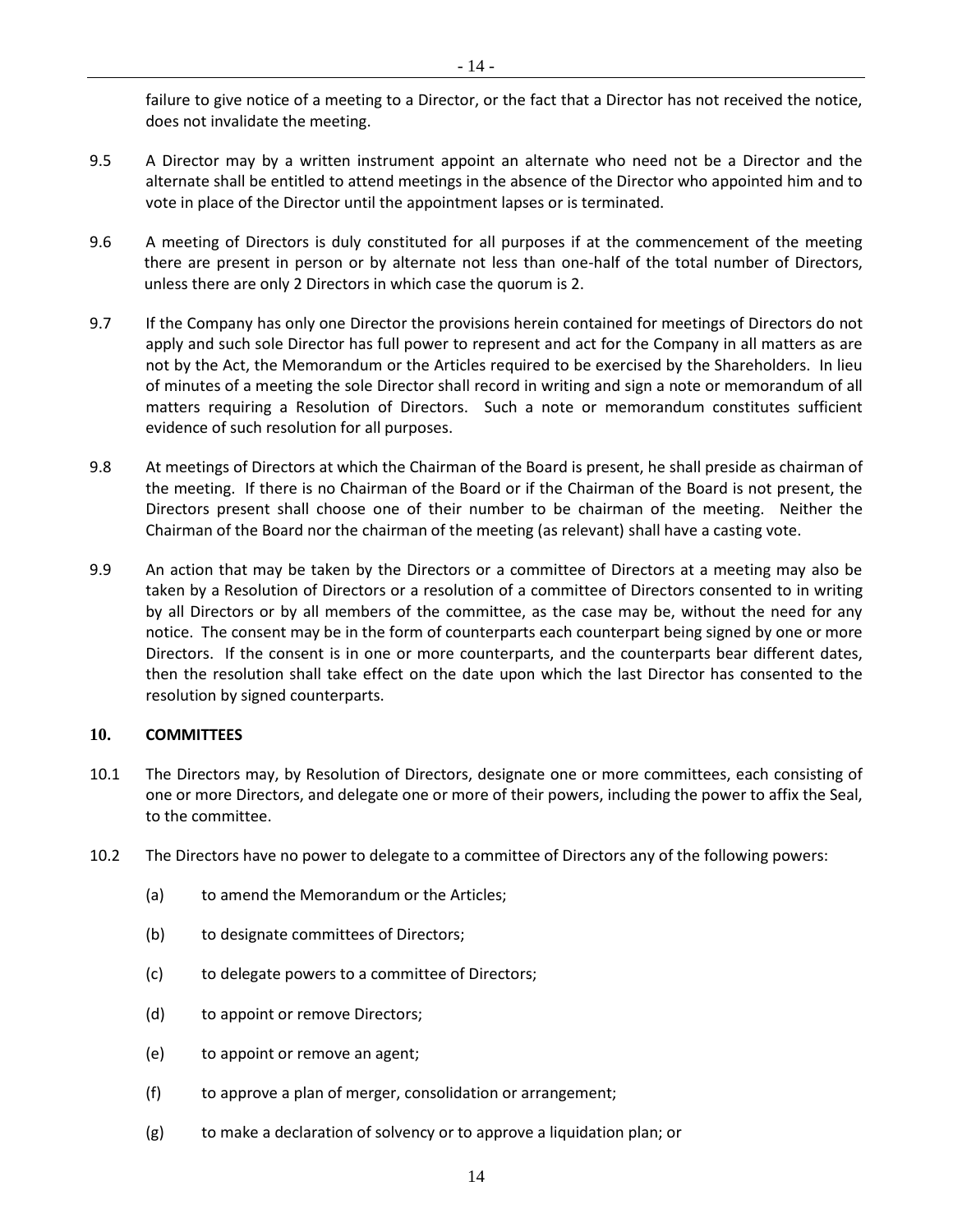- (h) to make a determination that immediately after a proposed Distribution the value of the Company's assets will exceed its liabilities and the Company will be able to pay its debts as they fall due.
- 10.3 Sub-Regulations [10.2\(b\)](#page-20-0) and [\(c\)](#page-20-1) do not prevent a committee of Directors, where authorised by the Resolution of Directors appointing such committee or by a subsequent Resolution of Directors, from appointing a sub-committee and delegating powers exercisable by the committee to the subcommittee.
- 10.4 The meetings and proceedings of each committee of Directors consisting of 2 or more Directors shall be governed *mutatis mutandis* by the provisions of the Articles regulating the proceedings of Directors so far as the same are not superseded by any provisions in the Resolution of Directors establishing the committee.
- 10.5 Where the Directors delegate their powers to a committee of Directors they remain responsible for the exercise of that power by the committee, unless they believed on reasonable grounds at all times before the exercise of the power that the committee would exercise the power in conformity with the duties imposed on Directors under the Act.

# **11. OFFICERS AND AGENTS**

- 11.1 The Company may by Resolution of Directors appoint officers of the Company at such times as may be considered necessary or expedient. Any number of offices may be held by the same person.
- 11.2 The officers shall perform such duties as are prescribed at the time of their appointment subject to any modification in such duties as may be prescribed thereafter by Resolution of Directors. In the absence of any specific prescription of duties it shall be the responsibility of the Chairman of the Board to preside at meetings of Directors and Shareholders, the president to manage the day to day affairs of the Company, the vice-presidents to act in order of seniority in the absence of the president but otherwise to perform such duties as may be delegated to them by the president, the secretaries to maintain the register of members, minute books and records (other than financial records) of the Company and to ensure compliance with all procedural requirements imposed on the Company by applicable law, and the treasurer to be responsible for the financial affairs of the Company.
- 11.3 The emoluments of all officers shall be fixed by Resolution of Directors.
- 11.4 The officers of the Company shall hold office until their successors are duly appointed, but any officer elected or appointed by the Directors may be removed at any time, with or without cause, by Resolution of Directors. Any vacancy occurring in any office of the Company may be filled by Resolution of Directors.
- 11.5 The Directors may, by Resolution of Directors, appoint any person, including a person who is a Director, to be an agent of the Company.
- 11.6 An agent of the Company shall have such powers and authority of the Directors, including the power and authority to affix the Seal, as are set forth in the Articles or in the Resolution of Directors appointing the agent, except that no agent has any power or authority with respect to the following:
	- (a) to amend the Memorandum or the Articles;
	- (b) to change the registered office or agent;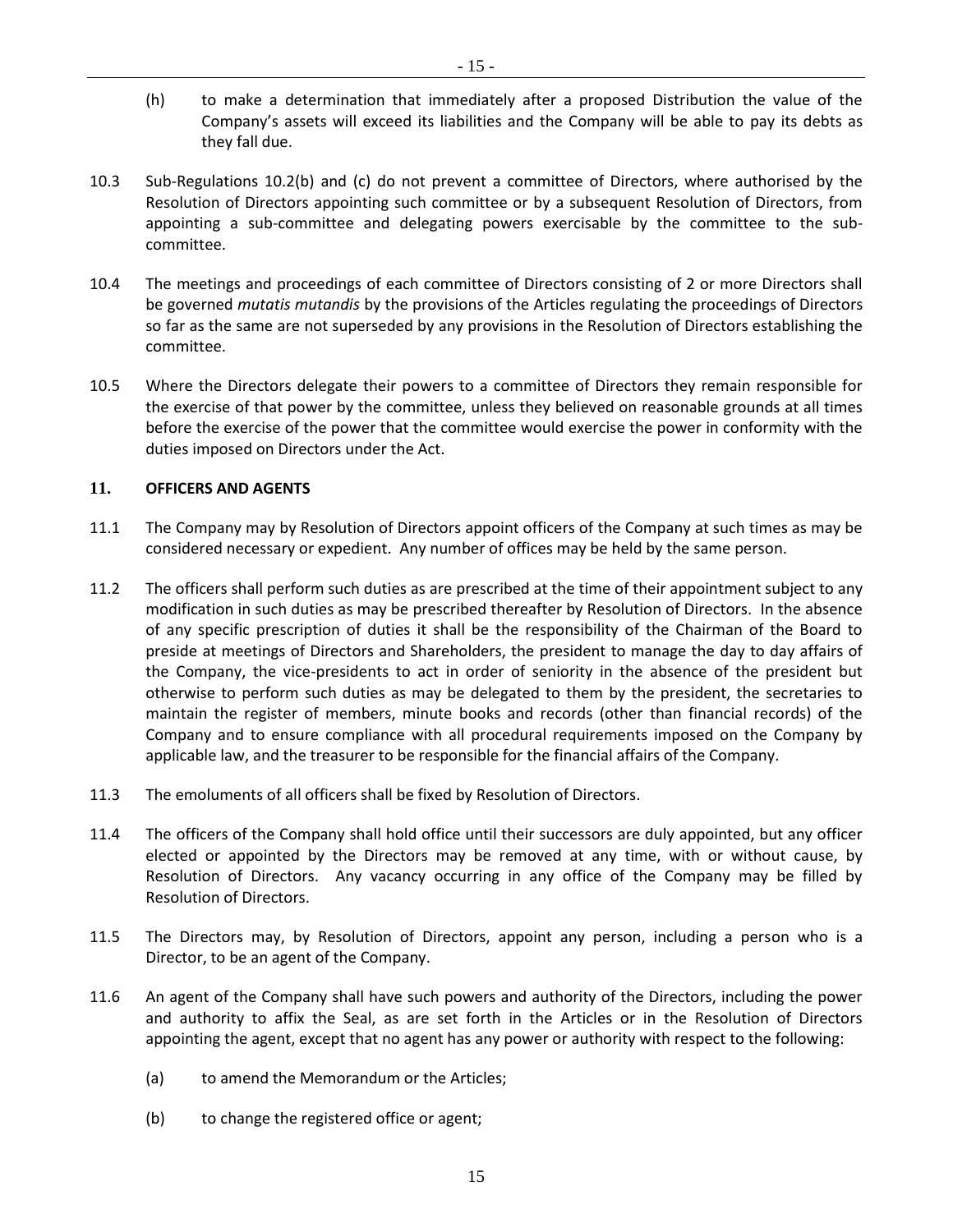- (c) to designate committees of Directors;
- (d) to delegate powers to a committee of Directors;
- (e) to appoint or remove Directors;
- (f) to appoint or remove an agent;
- (g) to fix emoluments of Directors;
- (h) to approve a plan of merger, consolidation or arrangement;
- (i) to make a declaration of solvency or to approve a liquidation plan;
- (j) to make a determination that immediately after a proposed Distribution the value of the Company's assets will exceed its liabilities and the Company will be able to pay its debts as they fall due; or
- (k) to authorise the Company to continue as a company incorporated under the laws of a jurisdiction outside the British Virgin Islands.
- 11.7 The Resolution of Directors appointing an agent may authorise the agent to appoint one or more substitutes or delegates to exercise some or all of the powers conferred on the agent by the Company.
- 11.8 The Directors may remove an agent appointed by the Company and may revoke or vary a power conferred on him.

#### **12. CONFLICT OF INTERESTS**

- 12.1 A Director shall, forthwith after becoming aware of the fact that he is interested in a transaction entered into or to be entered into by the Company, disclose the interest to all other Directors.
- 12.2 For the purposes of Sub-Regulation 12.1, a disclosure to all other Directors to the effect that a Director is a member, director or officer of another named entity or has a fiduciary relationship with respect to the entity or a named individual and is to be regarded as interested in any transaction which may, after the date of the entry into the transaction or disclosure of the interest, be entered into with that entity or individual, is a sufficient disclosure of interest in relation to that transaction.
- 12.3 A Director who is interested in a transaction entered into or to be entered into by the Company may:
	- (a) vote on a matter relating to the transaction;
	- (b) attend a meeting of Directors at which a matter relating to the transaction arises and be included among the Directors present at the meeting for the purposes of a quorum; and
	- (c) sign a document on behalf of the Company, or do any other thing in his capacity as a Director, that relates to the transaction,

and, subject to compliance with the Act shall not, by reason of his office be accountable to the Company for any benefit which he derives from such transaction and no such transaction shall be liable to be avoided on the grounds of any such interest or benefit.

#### **13. INDEMNIFICATION**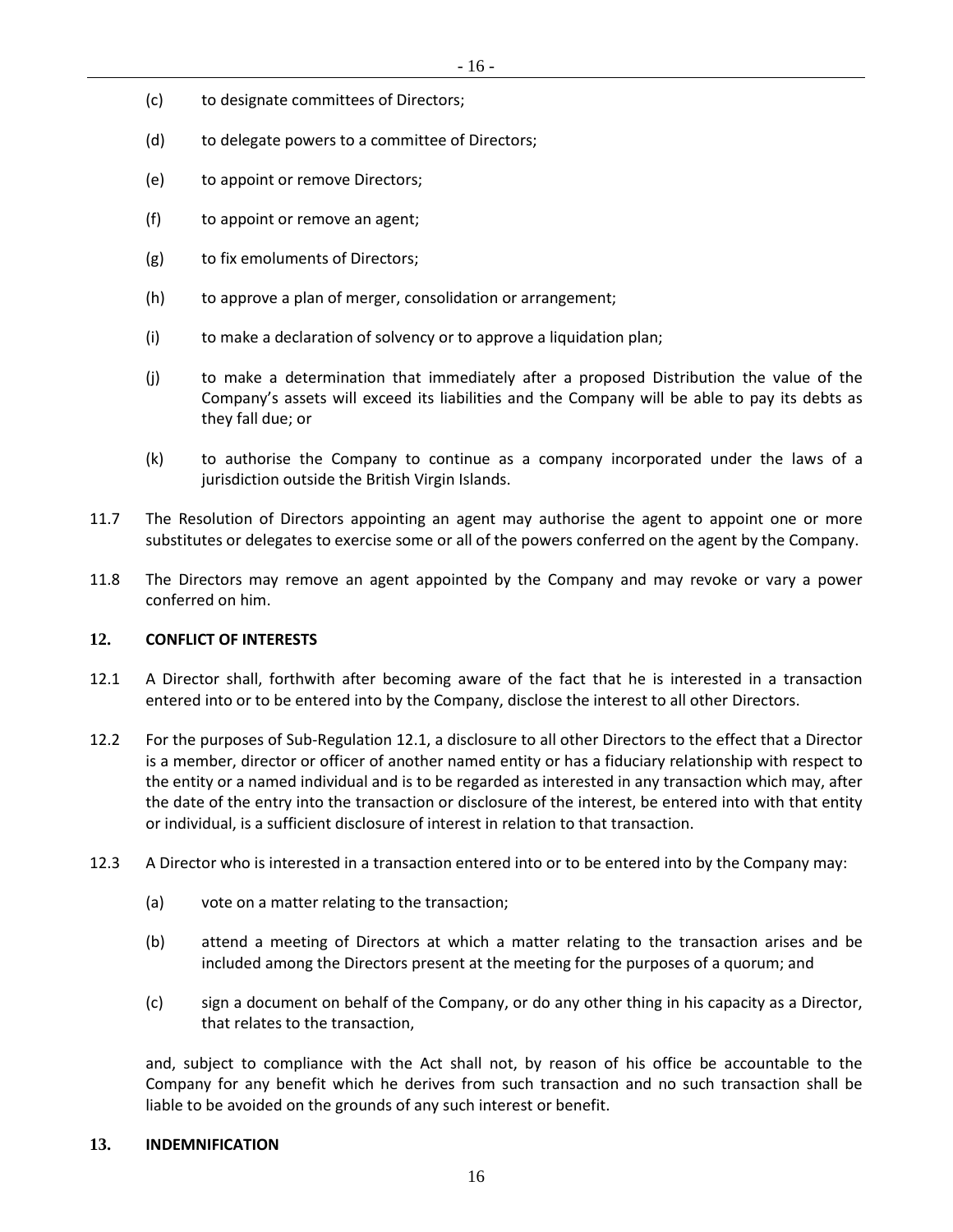- 13.1 Subject to the limitations hereinafter provided the Company shall indemnify against all expenses, including legal fees, and against all judgments, fines and amounts paid in settlement and reasonably incurred in connection with legal, administrative or investigative proceedings any person who:
	- (a) is or was a party or is threatened to be made a party to any threatened, pending or completed proceedings, whether civil, criminal, administrative or investigative, by reason of the fact that the person is or was a Director; or
	- (b) is or was, at the request of the Company, serving as a director of, or in any other capacity is or was acting for, another body corporate or a partnership, joint venture, trust or other enterprise.
- 13.2 The indemnity in Sub-Regulation 13.1 only applies if the person acted honestly and in good faith with a view to the best interests of the Company and, in the case of criminal proceedings, the person had no reasonable cause to believe that their conduct was unlawful.
- 13.3 The decision of the Directors as to whether the person acted honestly and in good faith and with a view to the best interests of the Company and as to whether the person had no reasonable cause to believe that his conduct was unlawful is, in the absence of fraud, sufficient for the purposes of the Articles, unless a question of law is involved.
- 13.4 The termination of any proceedings by any judgment, order, settlement, conviction or the entering of a *nolle prosequi* does not, by itself, create a presumption that the person did not act honestly and in good faith and with a view to the best interests of the Company or that the person had reasonable cause to believe that his conduct was unlawful.
- 13.5 Expenses, including legal fees, incurred by a Director in defending any legal, administrative or investigative proceedings may be paid by the Company in advance of the final disposition of such proceedings upon receipt of an undertaking by or on behalf of the Director to repay the amount if it shall ultimately be determined that the Director is not entitled to be indemnified by the Company in accordance with Sub-Regulation 13.1.
- 13.6 Expenses, including legal fees, incurred by a former Director in defending any legal, administrative or investigative proceedings may be paid by the Company in advance of the final disposition of such proceedings upon receipt of an undertaking by or on behalf of the former Director to repay the amount if it shall ultimately be determined that the former Director is not entitled to be indemnified by the Company in accordance with Sub-Regulation 13.1 and upon such terms and conditions, if any, as the Company deems appropriate.
- 13.7 The indemnification and advancement of expenses provided by, or granted pursuant to, this section is not exclusive of any other rights to which the person seeking indemnification or advancement of expenses may be entitled under any agreement, Resolution of Shareholders, resolution of disinterested Directors or otherwise, both as acting in the person's official capacity and as to acting in another capacity while serving as a Director.
- 13.8 If a person referred to in Sub-Regulation 13.1 has been successful in defence of any proceedings referred to in Sub-Regulation 13.1, the person is entitled to be indemnified against all expenses, including legal fees, and against all judgments, fines and amounts paid in settlement and reasonably incurred by the person in connection with the proceedings.
- 13.9 The Company may purchase and maintain insurance in relation to any person who is or was a Director, officer or liquidator of the Company, or who at the request of the Company is or was serving as a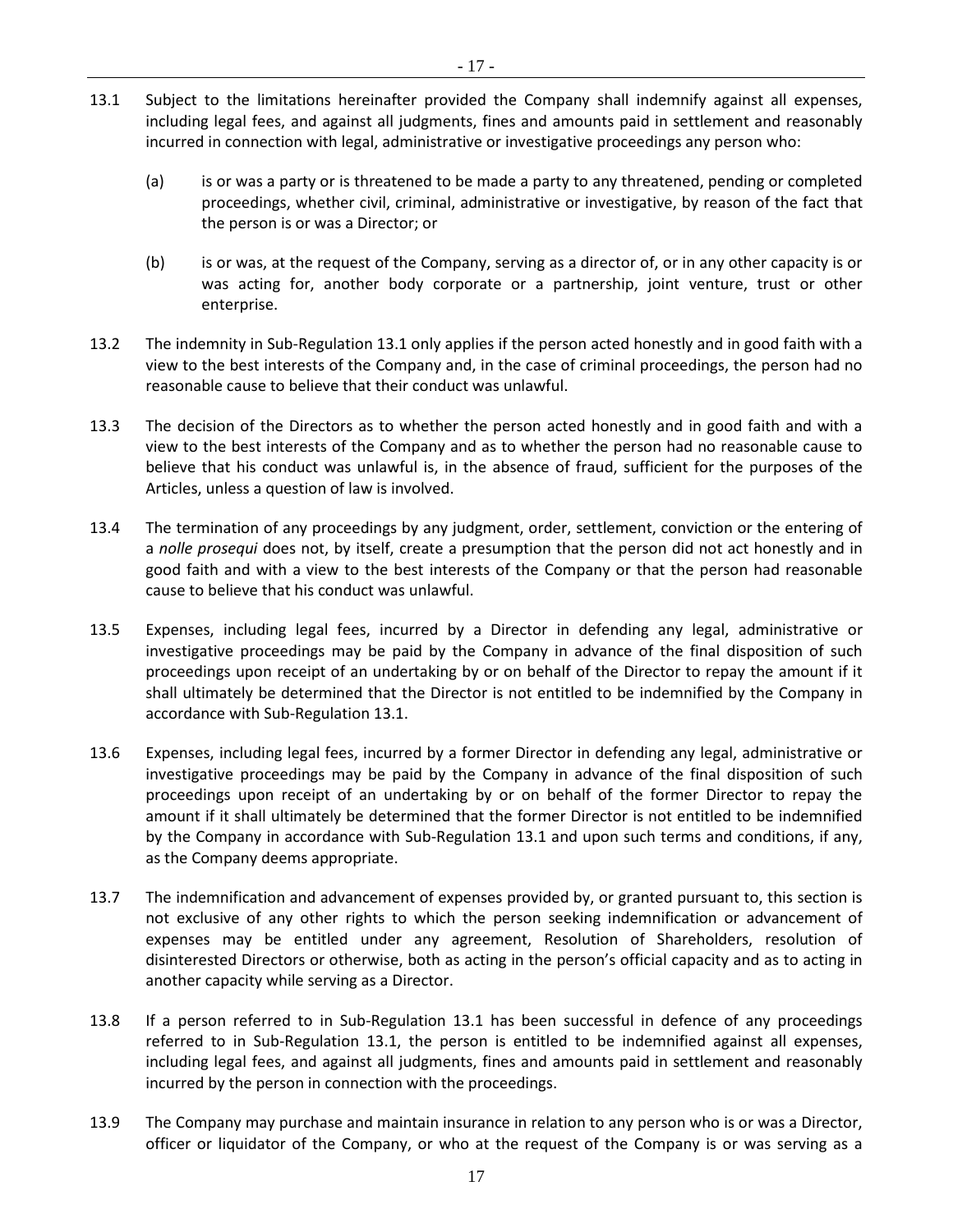director, officer or liquidator of, or in any other capacity is or was acting for, another body corporate or a partnership, joint venture, trust or other enterprise, against any liability asserted against the person and incurred by the person in that capacity, whether or not the Company has or would have had the power to indemnify the person against the liability as provided in the Articles.

# **14. RECORDS**

- 14.1 The Company shall keep the following documents at the office of its registered agent:
	- (a) the Memorandum and the Articles;
	- (b) the register of members, or a copy of the register of members;
	- (c) the register of directors, or a copy of the register of directors; and
	- (d) copies of all notices and other documents filed by the Company with the Registrar of Corporate Affairs in the previous 10 years.
- 14.2 Until the Directors determine otherwise by Resolution of Directors the Company shall keep the original register of members and original register of directors at the office of its registered agent.
- 14.3 If the Company maintains only a copy of the register of members or a copy of the register of directors at the office of its registered agent, it shall:
	- (a) within 15 days of any change in either register, notify the registered agent in writing of the change; and
	- (b) provide the registered agent with a written record of the physical address of the place or places at which the original register of members or the original register of directors is kept.
- 14.4 The Company shall keep the following records at the office of its registered agent or at such other place or places, within or outside the British Virgin Islands, as the Directors may determine:
	- (a) minutes of meetings and Resolutions of Shareholders and classes of Shareholders; and
	- (b) minutes of meetings and Resolutions of Directors and committees of Directors.
- 14.5 Where any original records referred to in this Regulation are maintained other than at the office of the registered agent of the Company, and the place at which the original records is changed, the Company shall provide the registered agent with the physical address of the new location of the records of the Company within 14 days of the change of location.
- 14.6 The records kept by the Company under this Regulation shall be in written form or either wholly or partly as electronic records complying with the requirements of the Electronic Transactions Act, 2001 as from time to time amended or re-enacted.

# **15. REGISTER OF CHARGES**

The Company shall maintain at the office of its registered agent, a register of charges in which there shall be entered the following particulars regarding each mortgage, charge and other encumbrance created by the Company:

(a) the date of creation of the charge;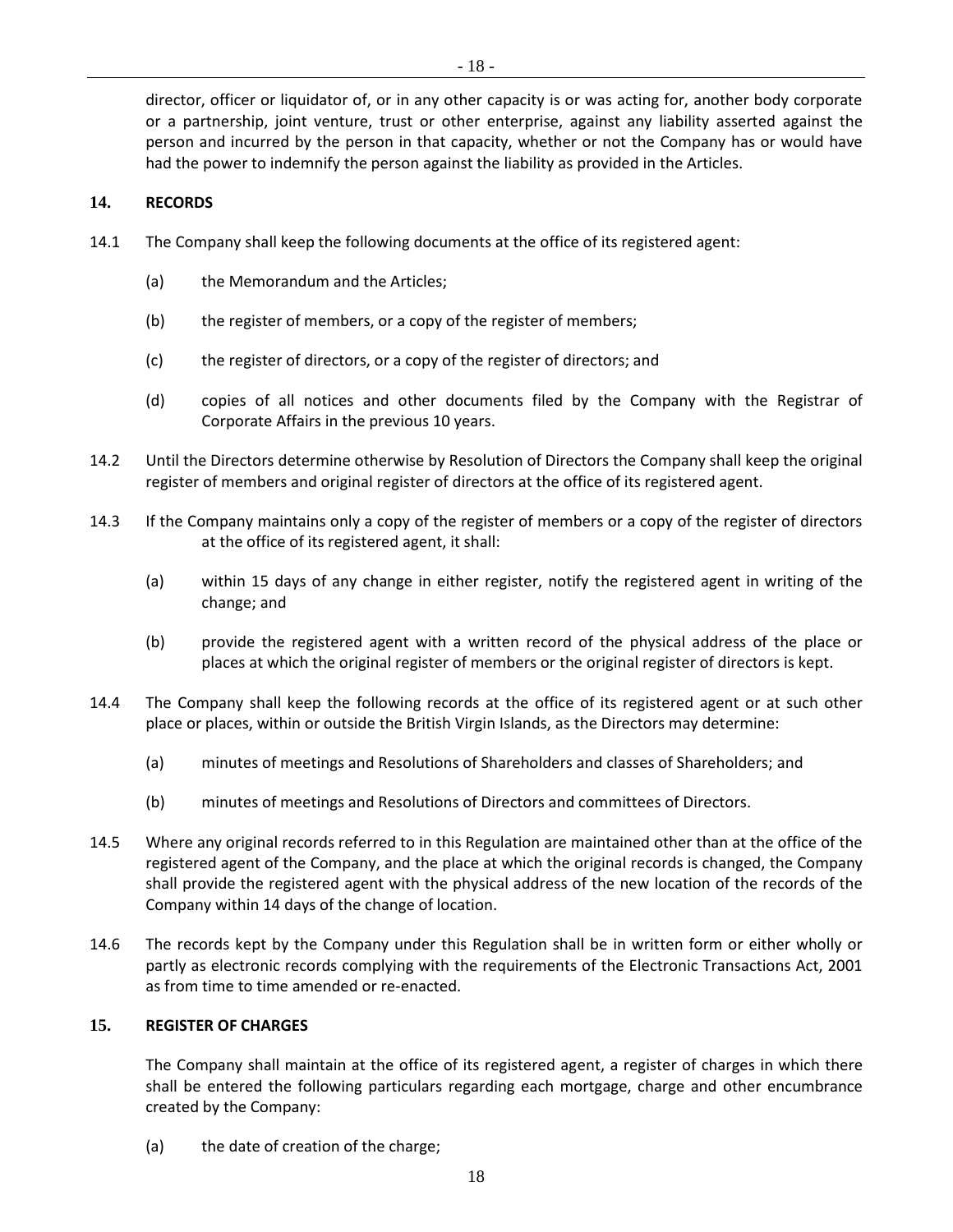- (b) a short description of the liability secured by the charge;
- (c) a short description of the property charged;
- (d) the name and address of the trustee for the security or, if there is no such trustee, the name and address of the chargee;
- (e) unless the charge is a security to bearer, the name and address of the holder of the charge; and
- (f) details of any prohibition or restriction contained in the instrument creating the charge on the power of the Company to create any future charge ranking in priority to or equally with the charge.

#### **16. SEAL**

The Company shall have a Seal an impression of which shall be kept at the office of the registered agent of the Company. The Company may have more than one Seal and references herein to the Seal shall be references to every Seal which shall have been duly adopted by Resolution of Directors. The Directors shall provide for the safe custody of the Seal and for an imprint thereof to be kept at the registered office. Except as otherwise expressly provided herein the Seal when affixed to any written instrument shall be witnessed and attested to by the signature of any one Director or other person so authorised from time to time by Resolution of Directors. Such authorisation may be before or after the Seal is affixed, may be general or specific and may refer to any number of sealings. The Directors may provide for a facsimile of the Seal and of the signature of any Director or authorised person which may be reproduced by printing or other means on any instrument and it shall have the same force and validity as if the Seal had been affixed to such instrument and the same had been attested to as hereinbefore described.

# **17. DISTRIBUTIONS BY WAY OF DIVIDEND**

- 17.1 The Directors of the Company may, by Resolution of Directors, authorise a Distribution by way of dividend at a time and of an amount they think fit if they are satisfied, on reasonable grounds, that, immediately after the Distribution, the value of the Company's assets will exceed its liabilities and the Company will be able to pay its debts as they fall due.
- 17.2 Dividends may be paid in money, shares, or other property.
- 17.3 Notice of any dividend that may have been declared shall be given to each Shareholder as specified in Sub-Regulation 19 and all dividends unclaimed for 3 years after having been declared may be forfeited by Resolution of Directors for the benefit of the Company.
- 17.4 No dividend shall bear interest as against the Company and no dividend shall be paid on Treasury Shares.

#### **18. ACCOUNTS AND AUDIT**

- 18.1 The Company shall keep records that are sufficient to show and explain the Company's transactions and that will, at any time, enable the financial position of the Company to be determined with reasonable accuracy.
- 18.2 The Company may by Resolution of Shareholders call for the directors to prepare periodically and make available a profit and loss account and a balance sheet. The profit and loss account and balance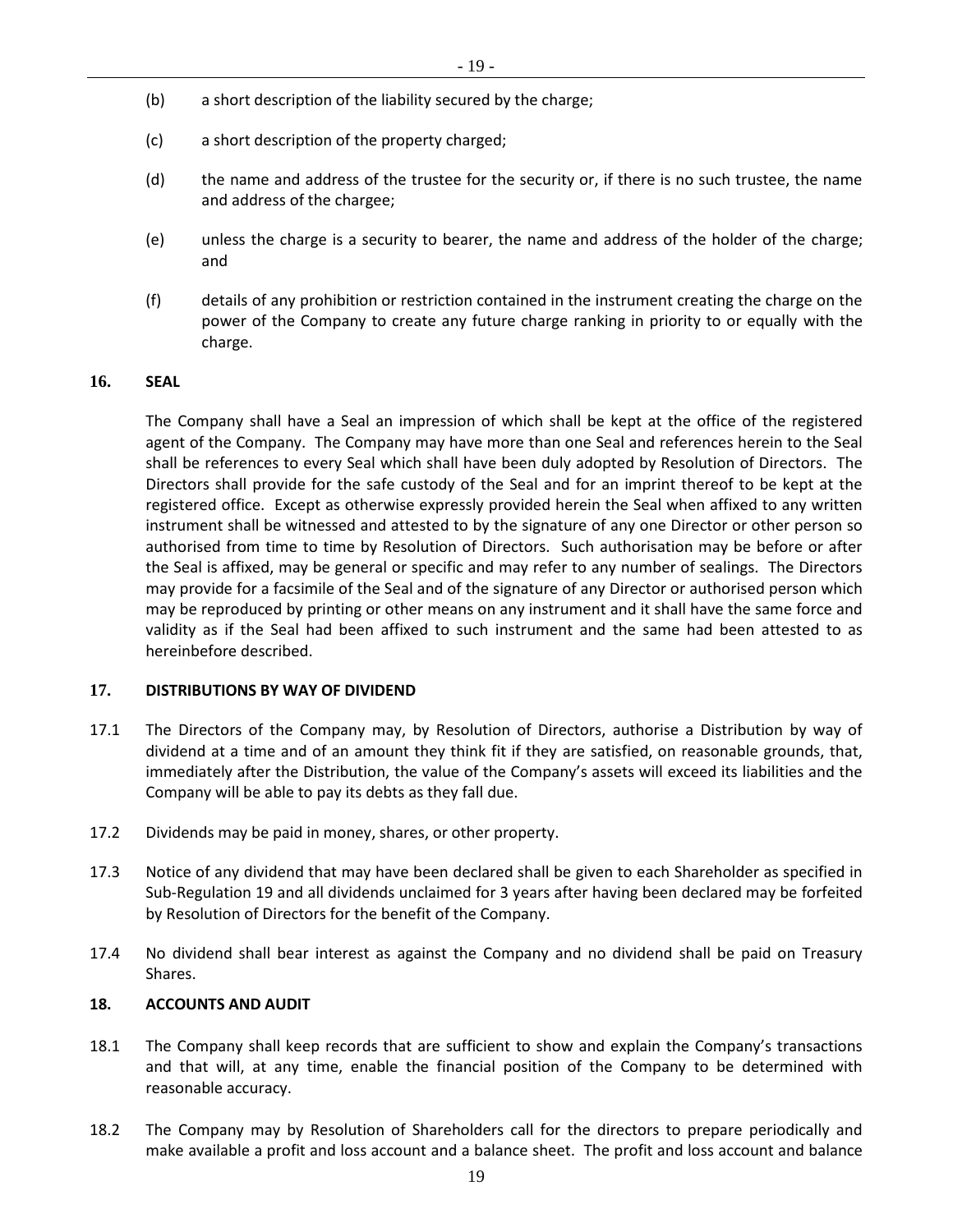sheet shall be drawn up so as to give respectively a true and fair view of the profit and loss of the Company for a financial period and a true and fair view of the assets and liabilities of the Company as at the end of a financial period.

- 18.3 The Company may by Resolution of Shareholders call for the accounts to be examined by auditors.
- 18.4 The first auditors shall be appointed by Resolution of Directors; subsequent auditors shall be appointed by Resolution of Shareholders or by Resolution of Directors.
- 18.5 The auditors may be Shareholders, but no director or other officer shall be eligible to be an auditor of the Company during their continuance in office.
- 18.6 The remuneration of the auditors of the Company may be fixed by Resolution of Directors.
- 18.7 The auditors shall examine each profit and loss account and balance sheet required to be laid before a meeting of the Shareholders or otherwise given to Shareholders and shall state in a written report whether or not:
	- (a) in their opinion the profit and loss account and balance sheet give a true and fair view respectively of the profit and loss for the period covered by the accounts, and of the assets and liabilities of the Company at the end of that period; and
	- (b) all the information and explanations required by the auditors have been obtained.
- 18.8 The report of the auditors shall be annexed to the accounts and shall be read at the meeting of Shareholders at which the accounts are laid before the Company or shall be otherwise given to the Shareholders.
- 18.9 Every auditor of the Company shall have a right of access at all times to the books of account and vouchers of the Company, and shall be entitled to require from the directors and officers of the Company such information and explanations as he thinks necessary for the performance of the duties of the auditors.
- 18.10 The auditors of the Company shall be entitled to receive notice of, and to attend any meetings of Shareholders at which the Company's profit and loss account and balance sheet are to be presented.

# **19. NOTICES**

- 19.1 **Notices to Shareholders.** Notices shall be in writing and may be given by the Company to any Shareholder either personally or by sending it by courier, post, fax or e-mail to him or to his address as shown in the register of members (or where the notice is given by e-mail by sending it to the e-mail address provided by such Shareholder). Any notice, if posted from one country to another, is to be sent airmail. E-mail notices may be sent by e-mail text and/or by way of a document attached to an email in portable document format (PDF) or in Microsoft Word format and/or by any other method separately agreed between the Company and its Shareholders.
- 19.2 **Notices to the Company.** Any summons, notice, order, document, process, information or written statement to be served on the Company may be served by leaving it, or by sending it by registered mail addressed to the Company, at its registered office, or by leaving it with, or by sending it by registered mail to, the registered agent of the Company.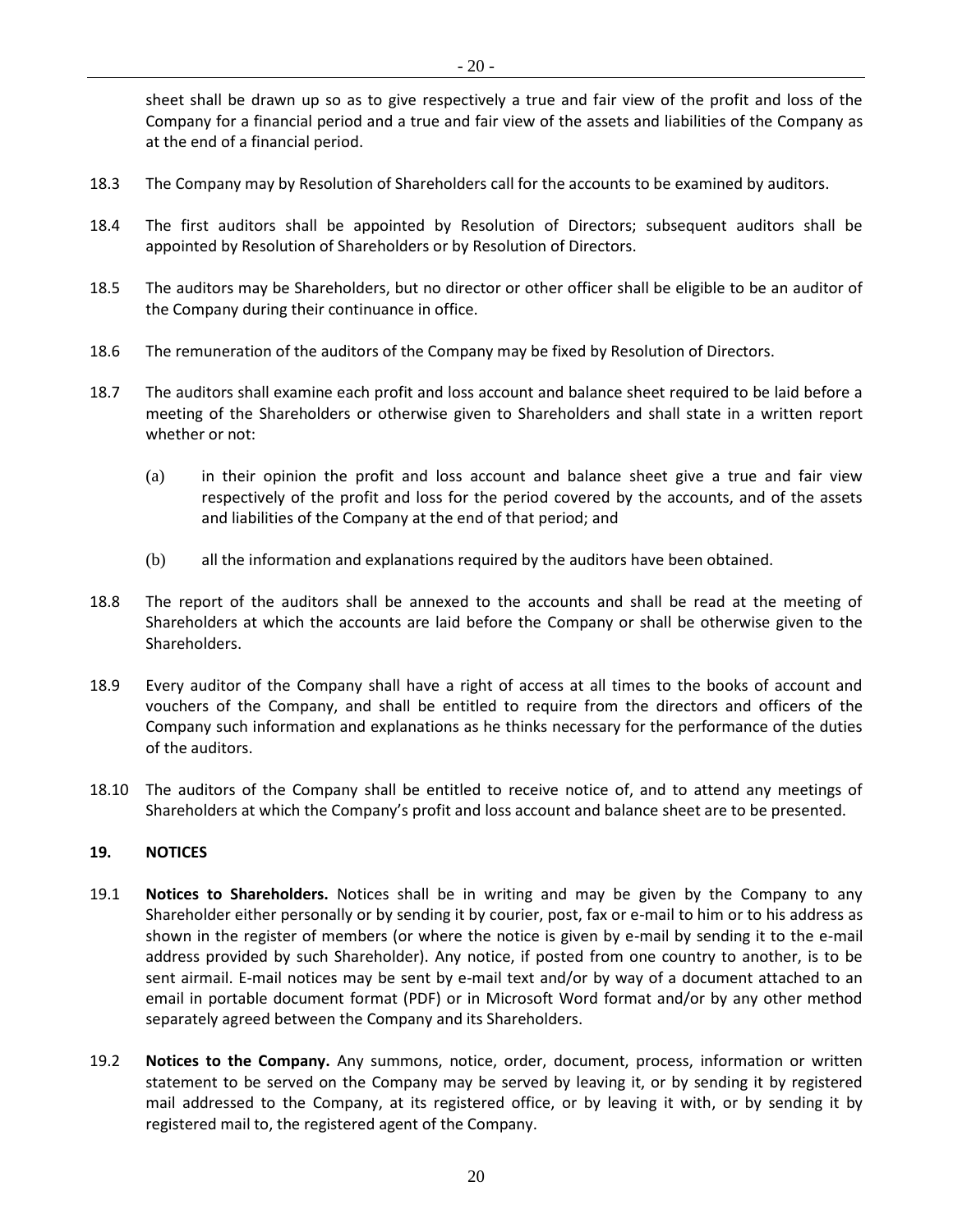- 19.3 **Calculation of Elapsed Time.** Subject to the laws of the British Virgin Islands, where any period of time is expressed as required for the giving of any notice or in any other case where some other action is required to be undertaken within or omitted from being taken during a specified period of time, the calculation of the requisite period of time will not include the day on which the notice is given (or deemed to be given) or the day on which the event giving rise to the need to take or omit action occurred, but shall include the day on which the period of time expires.
- 19.4 **Deemed Receipt.** Where a notice is sent by courier, service of the notice shall be deemed to be effected by delivery of the notice to a courier company, and shall be deemed to have been received on the third day (not including Saturdays or Sundays or public holidays) following the day on which the notice was delivered to the courier. Where a notice is sent by post, service of the notice shall be deemed to be effected by properly addressing, pre-paying and posting a letter containing a notice, and shall be deemed to have been received on the fifth day (not including Saturdays or Sundays or public holidays) following the day on which the notice was posted. Where a notice is sent by fax, service of the notice shall be deemed to have been received on the same day that it was transmitted. Where a notice is given by e-mail service it shall be deemed to be effected by transmitting the e-mail to the e-mail address provided by the intended recipient and shall be deemed to have been received on the same day that it was sent, and it shall not be necessary for the receipt of the e-mail to be acknowledged by the recipient.

#### **20. VOLUNTARY LIQUIDATION**

The Company may by Resolution of Shareholders or by Resolution of Directors appoint a voluntary liquidator.

#### **21. CONTINUATION**

The Company may by Resolution of Shareholders or by a resolution passed unanimously by all Directors of the Company continue as a company incorporated under the laws of a jurisdiction outside the British Virgin Islands in the manner provided under those laws.

#### **22. DISCLOSURE OF INTEREST IN SHARES AND FAILURE TO DISCLOSE**

- 22A. A person must notify the Company of the percentage of voting rights held if the percentage of voting rights which he holds directly as Shareholder or indirectly as a holder of interests in Shares or through his direct or indirect holding of Qualifying Financial Instruments (or a combination of such holdings:
	- (a) reaches, exceeds or falls below 3 per cent and each 1 per cent threshold thereafter up to 100 per cent (each a "**Threshold**"); or
	- (b) reaches, exceeds or falls below a Threshold as a result of events changing the breakdown of voting rights and on the basis of information disclosed by the Company in accordance with Regulation 22C,

such notification to be made to the Company without delay and in any event before the end of the second business day on which the obligation arises.

22B. The Company shall, on receipt of a notice pursuant to Regulation 22A, notify a Regulatory Information Service without delay.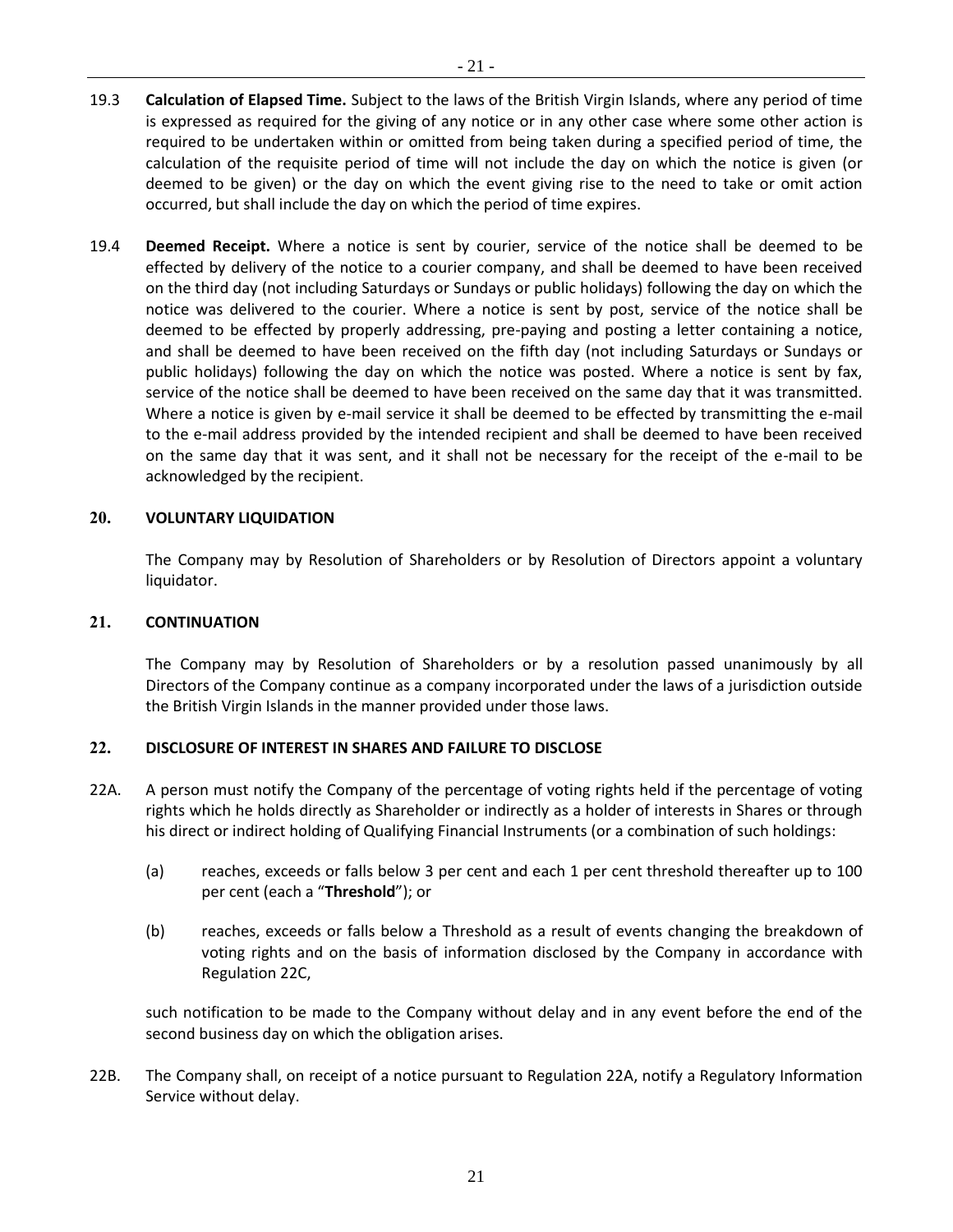- 22C. At the end of each calendar month during which an increase or decrease has occurred, the Company must notify to a Regulatory Information Service for distribution to the public:
	- (a) the total number of voting rights in respect of each class of Share which it issues; and

(b) the total number of voting rights attaching to Shares of the Company which are held by it in treasury.

- 22D. In the event that the total number of voting rights in respect of any class of Shares issued by the Company increases or decreases by 1 per cent or more following completion of a transaction by the Company, then, notwithstanding Regulation 22C, the Company must notify a Regulatory Information Service without delay.
- 22E. A notification given by (i) a person to the Company in accordance with Regulation 22A, or (ii) the Company to a Regulatory Information Service in accordance with Regulations 22B to 22D (inclusive), shall include the following information:
	- (a) the resulting situation in terms of voting rights and the date on which the relevant Threshold was reached or crossed;
	- (b) if applicable, the chain of controlled undertakings through which voting rights are effectively held;
	- (c) so far as known, the identity of the Shareholder, even if that Shareholder is not entitled to exercise voting rights and of the person entitled to exercise voting rights on behalf of that Shareholder;
	- (d) the price, amount and class of Shares concerned;
	- (e) in the case of a holding of Qualifying Financial Instruments, the following information must also be disclosed:
		- (i) for the Qualifying Financial Instruments with an exercise period, an indication of the date or time period where Shares will or can be acquired, if applicable;
		- (ii) the date of maturity or expiration of the Qualifying Financial Instruments;
		- (iii) the identity of the holder;
		- (iv) the name of the underlying company; and
		- (v) the detailed nature of the Qualifying Financial Instruments, including full details of the exposure to Shares; and
	- (f) any other information required by the Company.
- 22F. If the Company determines that the person upon whom a notification obligation has occurred pursuant to Regulation 22A has not notified the Company as required, the Company shall have the right, but not the obligation, to serve the person in default a direction notice in accordance with Regulation 23.

#### **REGISTER OF SUBSTANTIAL INTERESTS**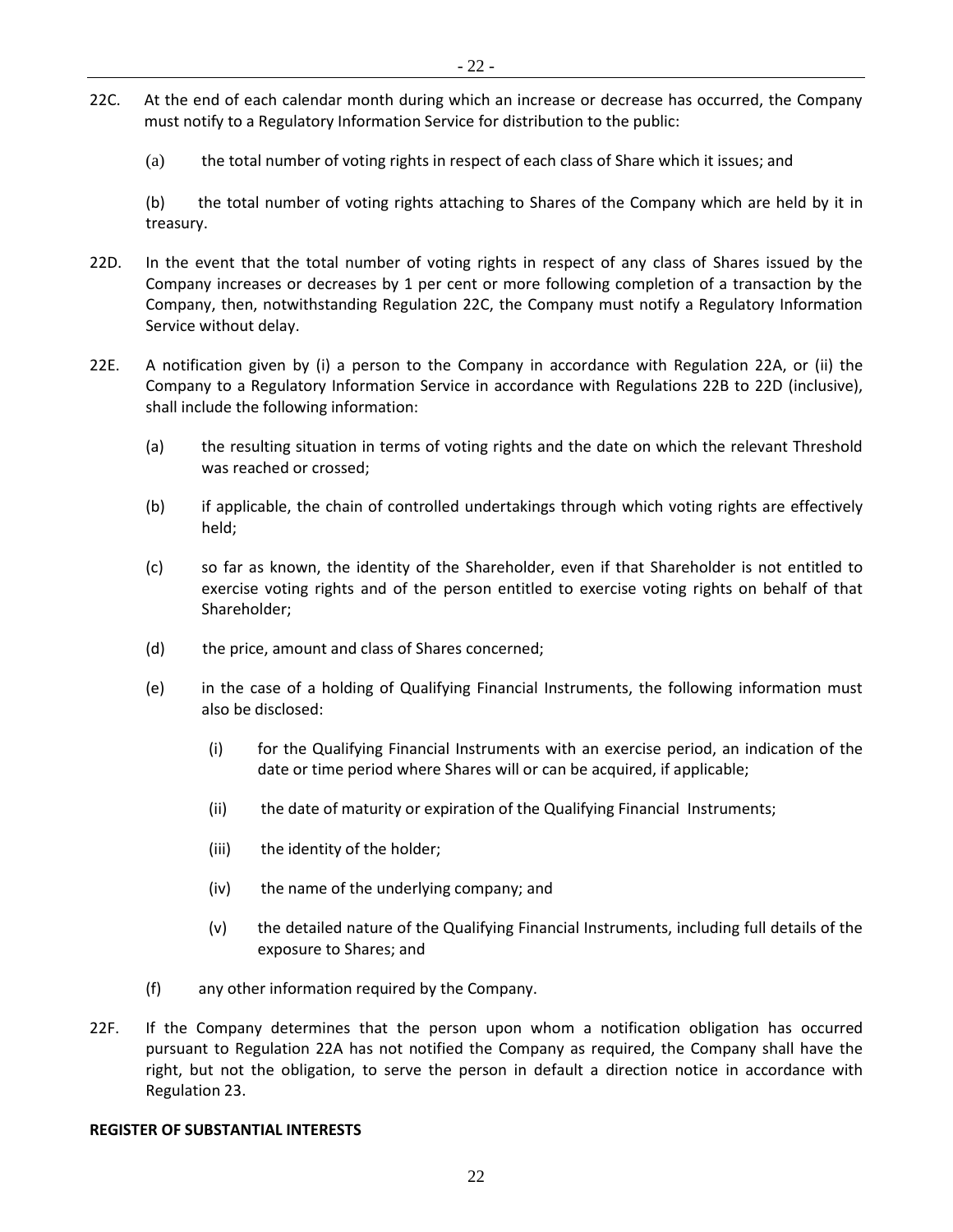- 22G. The directors shall keep a register for the purposes of Regulations 22A to 22F (inclusive) (in this Regulation, hereafter referred to as the "**Register of Substantial Interests**") and shall procure that, whenever the Company receives information from a person in consequence of the fulfilment of an obligation imposed on him by Regulation 22A, that information is within three business days thereafter written up in the Register of Substantial Interests against that person's name, together with the date of the inscription.
- 22H. The Register of Substantial Interests shall be kept at the registered office of the Company or at any other place determined by the Directors.

# **INTERPRETATION OF REGULATIONS 22A – 22H (INCLUSIVE)**

- 22I. In Regulations 22A to 22H (inclusive):
	- (a) a person's percentage interest in voting rights is to be calculated on the basis of all the Shares to which voting rights are attached even if the exercise of such rights is suspended. The number of voting rights to be considered when calculating whether a threshold has been reached, exceeded or fallen below is the number of voting rights in existence according to the Company's most recent disclosure made in accordance with Regulations 22B or 22C;
	- (b) "Qualifying Financial Instruments" means transferable securities and options, futures, swaps, forward rate agreements and any other derivative contracts provided that they result in an entitlement to acquire, on the holder's own initiative alone, under a formal agreement, Shares to which voting rights are attached, already issued by the Company;
	- (c) "Regulatory Information Service" means a service approved by the London Stock Exchange for the distribution to the public of announcements; and
	- (d) a person will be treated as having an "**interest**" in Shares if:
		- (i) he owns them;
		- (ii) he has the right (whether conditional or absolute) to exercise or direct the exercise of the voting rights attaching to them or has general control of them;
		- (iii) by virtue of any agreement to purchase, option or derivative he has the right or option to acquire them or call for their delivery; or he is under an obligation to take delivery of them, whether the right, option or obligation is conditional or absolute;
		- (iv) he is party to any derivative whose value is determined by reference to their price and which results, or may result, in his having a long position in them; or
		- (v) he has received an irrevocable commitment in respect of them;
- 22J. For the purposes of Regulations 22A to 22H (inclusive), voting rights attaching to the following Shares are to be disregarded for the purposes of determining whether a person has a notification obligation:
	- (a) Shares acquired for the sole purpose of clearing and settlement within a settlement cycle not exceeding the period beginning with the transaction and ending at the close of the third trading day following the day of the execution of the transaction (irrespective of whether the transaction is conducted on-exchange);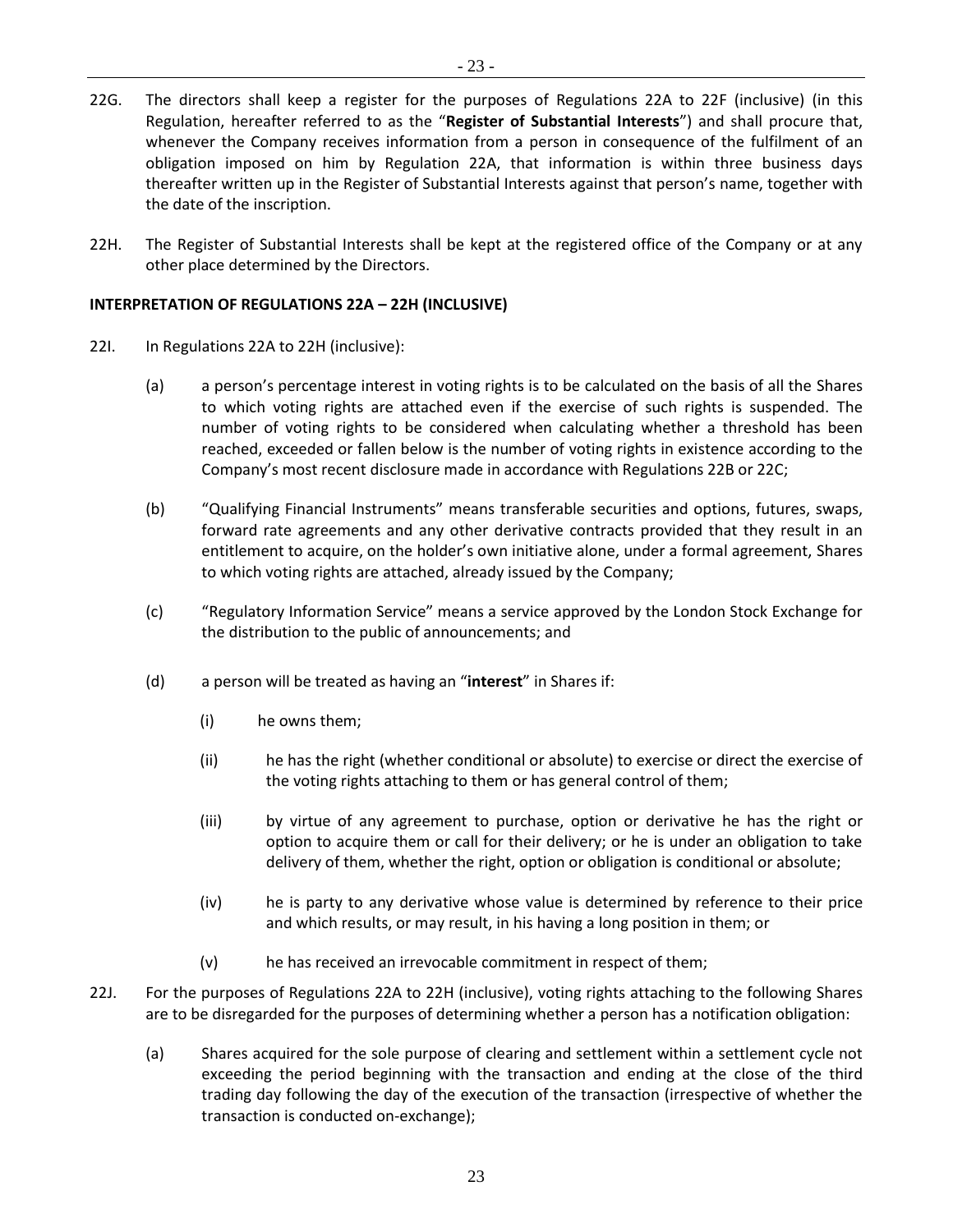- (b) Shares held by a custodian (or nominee) in its custodian (or nominee) capacity (whether operating from an establishment in the UK or elsewhere) provided such a person can only exercise the voting rights attached to such Shares under instructions given in writing or by electronic means;
- (c) Shares held by a market maker acting in that capacity subject to the percentage of such Shares not being equal to or in excess of 10%;
- (d) Shares held or Shares underlying financial instruments to the extent that such financial instruments are held by a credit institution or investment firm provided that:
	- (i) the Shares, or financial instruments, are held within the trading book of the credit institution or investment firm;
	- (ii) the voting rights attached to such Shares do not exceed 5%; and
	- (iii) the credit institution, or investment firm, ensures that the voting rights attached to Shares in, or related to financial instruments in, the trading book are not exercised or otherwise used to intervene in the management of the Company;
- (e) Shares held by a collateral taker under a collateral transaction which involves the outright transfer of securities provided the collateral taker does not declare any intention of exercising (and does not exercise) the voting rights attaching to such Shares; and
- (f) Shares acquired by a borrower under a stock lending agreement provided that:
	- (i) such Shares (or equivalent stock) are on-lent or otherwise disposed of by the borrower by not later than close of business on the next trading day; and
	- (ii) the borrower does not declare any intention of exercising (and does not exercise) the voting rights attaching to the Shares.
- 22K. Regulations 22K to 28 apply where the Company gives to a Shareholder or to any person appearing to be interested in a Share a notice requiring any of the following information (a "**Disclosure Notice**"):
	- (a) confirmation as to whether such person is or was, at any time during the three years immediately preceding the date on which the notice is issued (the "Three Year Period"), interested in Shares comprised in the Company's share capital;
	- (b) if he is or was so interested, particulars of his own past or present interest in Shares comprised in the share capital of the Company held by him at any time during the Three Year Period;
	- (c) if he is presently interested in Shares comprised in the Company's share capital and any other interest in the Shares persists (or in any case where another interest in the Shares subsisted during the Three Year Period at any time when his own interest subsisted), such particulars (so far as lies within his knowledge) with respect to that other interest as may be required by the disclosure notice;
	- (d) if he was interested in Shares comprised in the Company's share capital during the Three Year Period but is no longer interested, particulars (so far as lies within his knowledge) of the identity of the person who had that interest immediately upon him ceasing to hold it.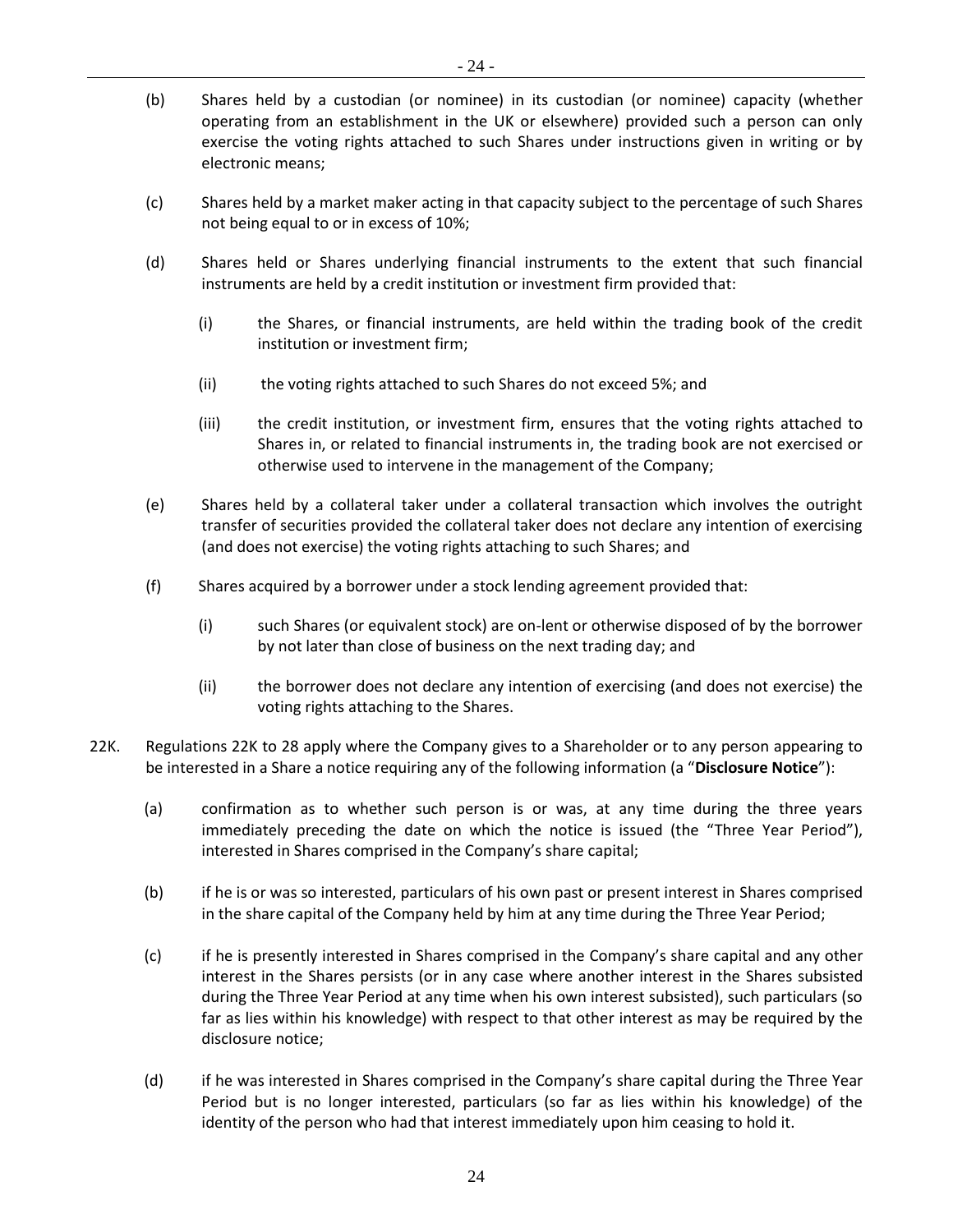If a disclosure notice is given by the Company to a person appearing to be interested in any Share, a copy shall at the same time be given to the holding Shareholder, but the accidental omission to do so or the non-receipt of the copy by the Shareholder shall not prejudice the operation of the provisions of Regulations 22 to 28.

- 23. If at any time the Board is satisfied that any Shareholder, or any other person appearing to be interested in Shares held by such Shareholder, has been duly served with a disclosure notice and is in default for the prescribed period in supplying to the Company the information thereby required, or, in purported compliance with such a notice, has made a statement which is false or inadequate in a material particular, then the Board may, in its absolute discretion at any time thereafter by notice (a "direction notice") to such Shareholder direct that:
	- (a) in respect of the Shares in relation to which the default occurred (the "Default Shares") the Shareholder shall not be entitled to vote at a Annual General Meeting either personally or by proxy or to exercise any other right conferred by membership in relation to meetings of the Company;
	- (b) where the Default Shares represent at least  $\frac{1}{4}$  per cent. of the total number of Shares of the class concerned less any Shares of that class held in treasury by the Company, then the direction notice may additionally direct that:
		- (i) except in a liquidation of the Company, no payment shall be made of any sums due from the Company on the Default Shares, whether in respect of dividend or otherwise;
		- (ii) no other distribution shall be made on the Default Shares;
		- (iii) no transfer of any of the Shares held by such Shareholder shall be registered unless:
			- (A) the Shareholder is not himself in default as regards supplying the information requested and the transfer when presented for registration is accompanied by a certificate by the Shareholder in such form as the Board may in its absolute discretion require to the effect that after due and careful enquiry the Shareholder is satisfied that no person in default as regards supplying such information is interested in any of the Shares the subject of the transfer; or
			- (B) the transfer is an approved transfer.

The Company shall send to each other person appearing to be interested in the Shares the subject of any direction notice a copy of the notice, but the failure or omission by the Company to do so shall not invalidate such notice.

- 24. Any direction notice shall cease to have effect:-
	- (a) in relation to any Shares which are transferred by such Shareholder by means of an approved transfer; or
	- (b) when the Board is satisfied that such Shareholder and any other person appearing to be interested in Shares held by such Shareholder, has given to the Company the information required by the relevant notice.
- 25. The Board may at any time give notice cancelling a direction notice.
- 26. For the purposes of Regulations 22L to 26:-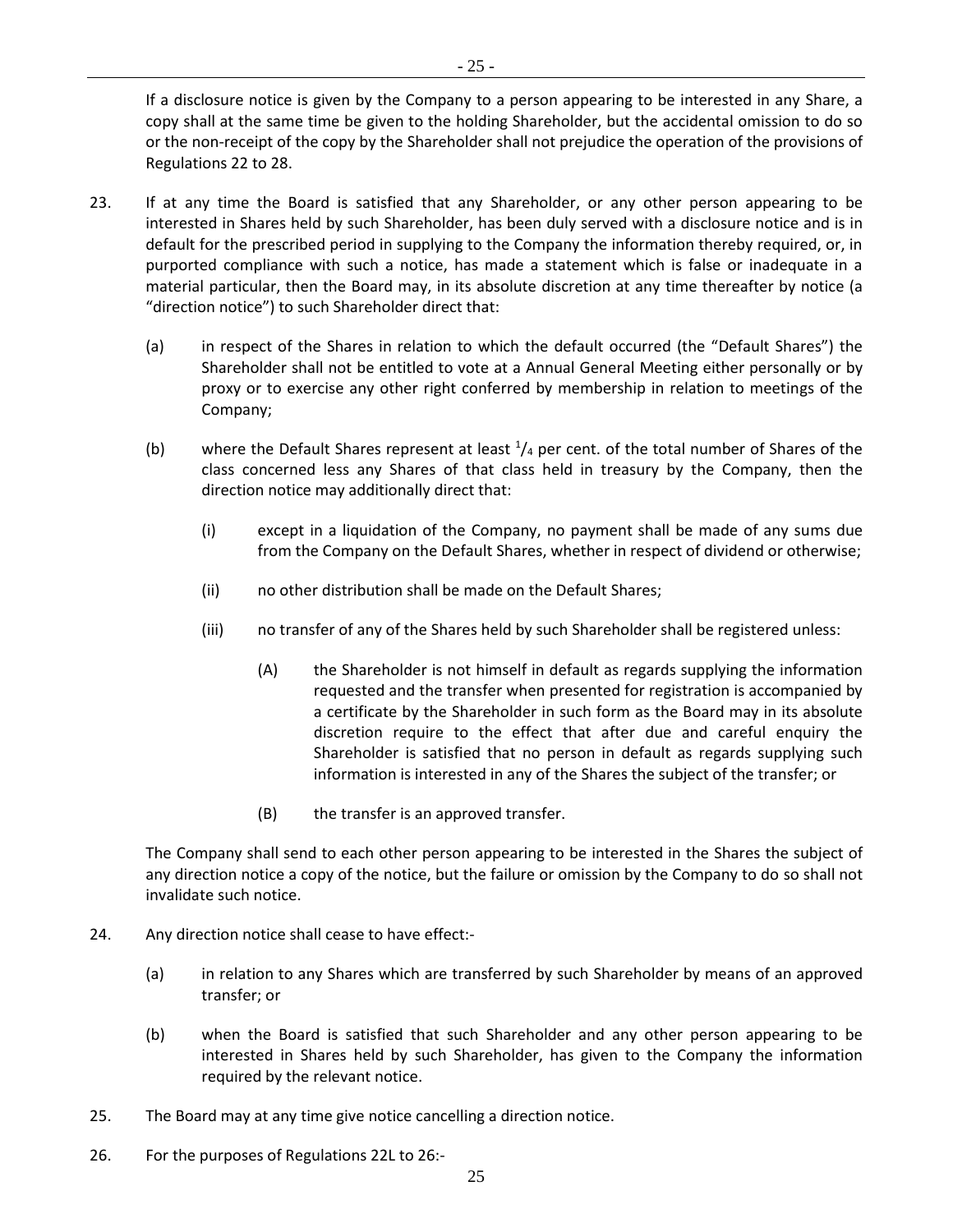- (a) a person shall be treated as appearing to be interested in any Shares if the Shareholder holding such Shares has given to the Company a notification which either (i) names such person as being so interested or (ii) fails to establish the identities of all those interested in the Shares and (after taking into account any such notification and any other relevant information) the Company knows or has reasonable cause to believe that the person in question is or may be interested in the Shares;
- (b) the prescribed period is 28 days from the date of service of the said notice unless the Default Shares represent at least  $\frac{1}{4}$  per cent. of the total number of Shares of the class concerned less any Shares of that class held in treasury by the Company, when the prescribed period is 14 days from that date;
- (c) a transfer of Shares is an approved transfer if but only if:
	- (i) it is a transfer of Shares to an offer or by way or in pursuance of acceptance of a takeover offer, meaning an offer to acquire all the Shares, or all the Shares of any class or classes in the Company (other than Shares which at the date of the offer are already held by the offeror), being an offer on terms which are the same in relation to all the Shares to which the offer relates or, where those Shares include Shares of different classes, in relation to all the Shares of each class; or
	- (ii) the Board is satisfied that the transfer is made pursuant to a sale of the whole of the beneficial ownership of the Shares the subject of the transfer to a party unconnected with the Shareholder and with other persons appearing to be interested in such Shares; or
	- (iii) the transfer results from a sale made through a recognised investment exchange as defined in Cyprus Law or any other investment exchange on which the Company's Shares are normally traded including the NEX Exchange.
- 27. If any dividend or other distribution is withheld under Regulation 23, the Shareholder shall be entitled to receive it as soon as practicable after the restrictions contained in Regulation 23 cease to apply.
- 28. If, while any of the restrictions referred to above apply to a Share, another Share is allotted as of right pursuant to the rights attached to such Share, the same restrictions shall apply to that other Share as if it were a Default Share. For this purpose, Shares which the Company allots, or procures to be offered, pro rata (disregarding fractional entitlements) to holders of Shares of the same class as the Default Share shall be treated as Shares allotted as of right of existing Shares from the date on which the allotment is unconditional or, in the case of Shares so offered, the date of the acceptance of the offer.

# **29. UNTRACED SHAREHOLDERS**

29.1 When the registered address of any Shareholder appears to the Board to be incorrect or out of date such Shareholder may, if the Board so resolves, be treated as if he had no registered address and the Company will not thereafter be obliged to send to such Shareholder cheques, warrants, notices of meetings or copies of the documents referred to in these Articles; provided that no resolution as aforesaid shall be proposed by the Board until cheques or warrants sent to the registered address of such Shareholder have been returned by the Post Office or left uncashed on at least two consecutive occasions or, following one such occasion, reasonable enquiries have failed to establish any new address of such Shareholder.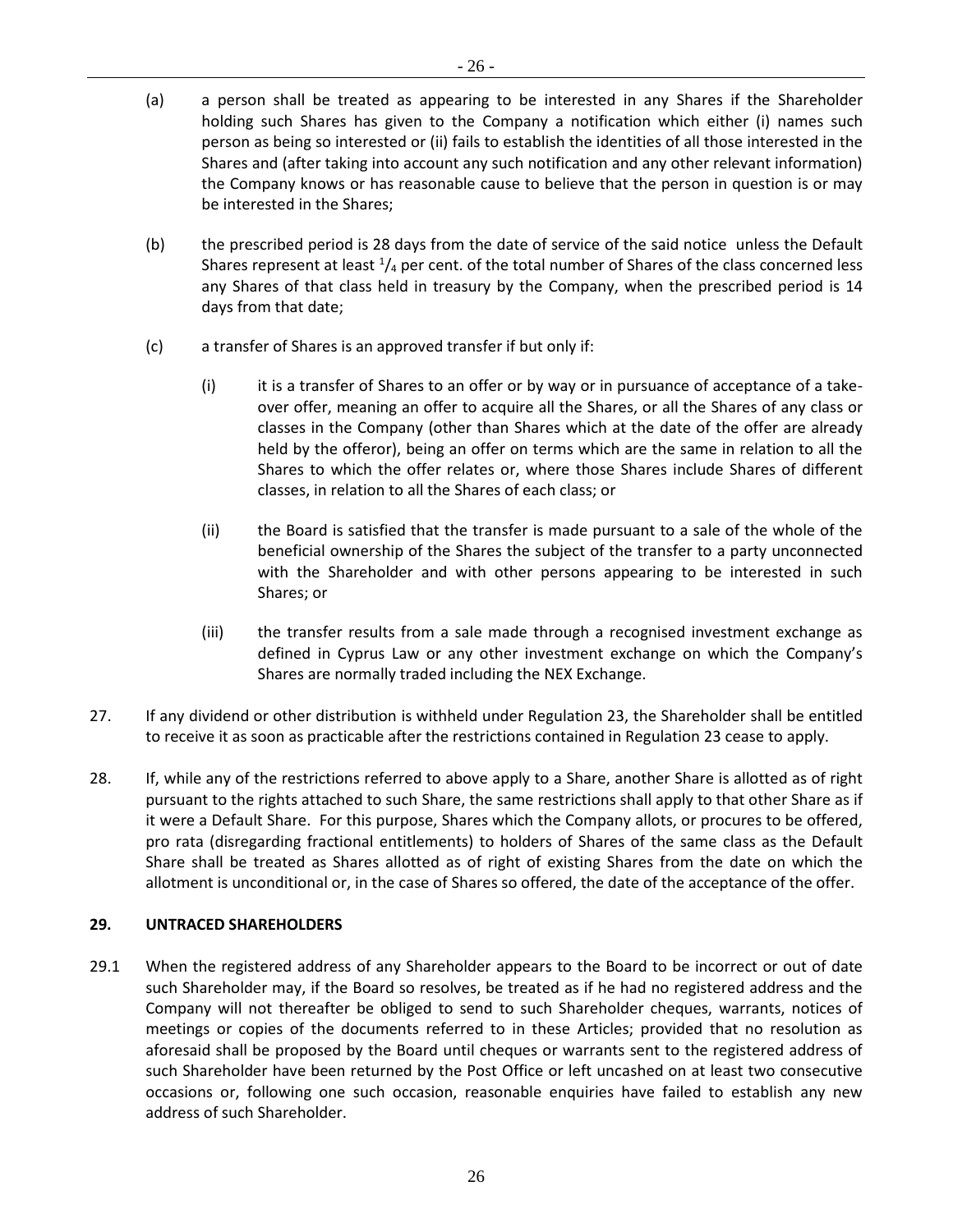- 29.2 The Company shall be entitled to sell at the best price reasonably obtainable any Share of a Shareholder or any Share to which a person is entitled by transmission if and provided that:
	- (b) for a period of twelve years in the course of which at least three dividends have become payable in respect of the Share in question, no cheque or warrant sent by the Company through the post in a prepaid letter addressed to the Shareholder or to the person entitled by transmission to the Share at his address on the register of members or the other last known address given by the Shareholder or the person entitled by transmission to which cheques and warrants are to be sent has been cashed and no communication has been received by the Company from the Shareholder or the person entitled by transmission; and
	- (c) the Company has at the expiration of the said period of twelve years by advertisement in both a leading national newspaper and in a newspaper circulating in the area in which the address referred to in paragraph (a) above is located given notice of its intention to sell such Share; and
	- (d) the Company has not during the further period of three months after the date of the advertisement and prior to the exercise of the power of sale received any communication from the Shareholder or person entitled by transmission.
- 29.3 To give effect to any such sale the Company may appoint any person (a) in the case of certificated Shares to execute as transferor an instrument of transfer of such Share and such instrument of transfer and/or (b) in the case of uncertificated Shares to authorise and procure the execution of such transfer in accordance with and subject to the regulations and facilities and requirements of the relevant system concerned and such instrument of transfer and/or transfer shall be as effective as if it had been executed by the registered holder of or person entitled by transmission to such Share. The Company shall account to the Shareholder or other person entitled to such Share for the net proceeds of such sale and shall be deemed to be his debtor and not a trustee for him in respect of the same. Any money not accounted for to the Shareholder or other person entitled to such Share shall be carried to a separate account and shall be a permanent debt of the Company. Money carried to such separate account may either be employed in the business of the Company or invested in such investments (other than Shares or its holding company, if any) as the Directors may from time to time think fit.

# **30. TAKEOVER PROVISIONS**

- 30.1 For the purposes of this Regulation 30:
	- (a) "**Takeover Code**" means the UK City Code on Takeovers and Mergers, as issued from time to time by or on behalf of the UK Panel on Takeovers and Mergers (or any successor to or replacement thereof) (the "**Panel**") as the same for the time being has effect;
	- (b) "**Interest**" and "**Interested**" shall be construed in accordance with the definition of "interests in securities" as set out in the Takeover Code;
	- (c) references to Rules 4, 5, 6 and 9 shall be references to Rules 4, 5, 6 and 9 of the Takeover Code;
	- (d) "**Limit**" refers to the limits imposed by each of paragraphs (a), (b) and (c) respectively of Regulation 30.3 below;
	- (e) an acquisition is a "**Permitted Acquisition**" if: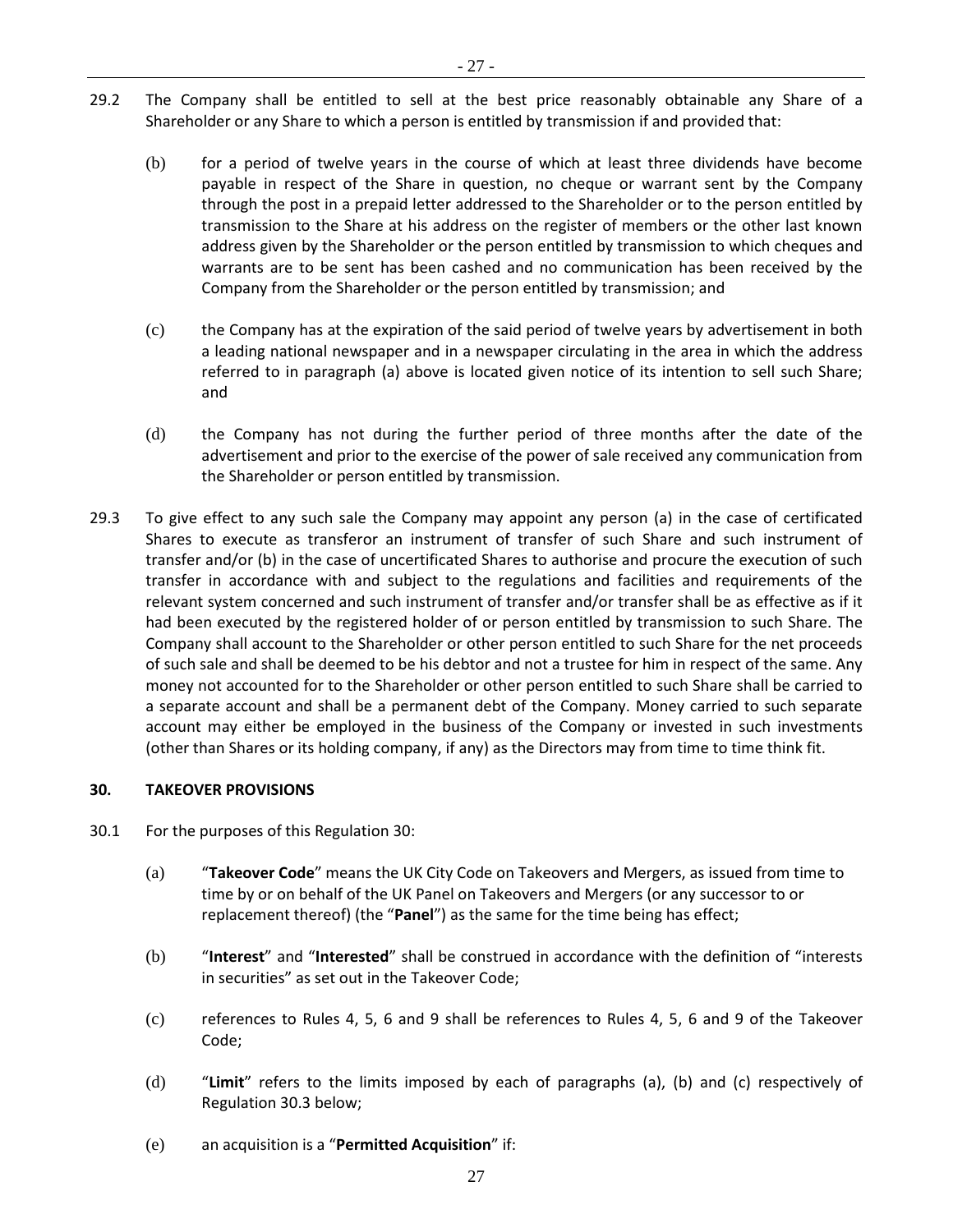- (i) the Board consents to the acquisition (even if, in the absence of such consent, the acquisition would be a Prohibited Acquisition) save in relation to paragraph (c) of Regulation 30.3 below which cannot be consented to by the Directors for the purposes of satisfying CySEC;
- (ii) the acquisition is made in circumstances in which the Takeover Code, if it applied to the Company, would require an offer to be made as a consequence and such offer is made in accordance with Rule 9 of the Takeover Code, as if it so applied;
- (iii) if the acquisition arises from repayment of a stock borrowing arrangement (on arm's length commercial terms); or
- (iv) only in relation to an acquisition which is relevant to paragraph (c) of Regulation 30.3 below, if CySEC has provided its approval and, where such approval is conditional, the condition(s) remain satisfied.
- (f) an acquisition is a "**Prohibited Acquisition**" if Rules 4, 5, 6 or 9 of the Takeover Code would in whole or part apply to the acquisition if the Company was subject to the Takeover Code and the acquisition was made (or, if not yet made, would when made be) in breach of or otherwise not comply with Rules 4, 5, 6 or 9 of the Takeover Code or for the purposes of paragraph (c) of Regulation 30.3 below CySEC has not provided its approval or the condition(s) of such approval do not remain satisfied;
- (g) "**Depositary**" any person who is a Shareholder by virtue of its holding shares in the Company as trustee for those individuals who have elected to hold shares in the Company in dematerialised form through depositary interests;
- (h) an "**arms length transfer**" in relation to any Shares is a transfer which is shown to the satisfaction of the Board to be made pursuant to:
	- (i) a sale of those Shares to a bona fide unconnected third party on a recognised investment exchange, or on any stock exchange or market on which the Shares are normally traded; or
	- (ii) an acceptance of a takeover offer for the Company, being an offer to acquire all the Shares, or all the Shares of any class or classes in the Company (other than Shares which are at the date of the offer already held by the offeror or persons acting in concert with the offeror); and
- (i) the Company will be entitled to treat any persons as appearing to be interested in any shares if:
	- (aa) the Shareholder holding such Shares or any person who is or may be interested in such Shares either fails to respond to a written notice served on that Shareholder by the Company requiring the Shareholder to disclose any interests in those Shares (a "**Disclosure Notice**") or has given to the Company a notification pursuant to a Disclosure Notice which in the opinion of the Director fails to establish the identities of those interested in the Shares and if, after taking into account such notification and any other relevant notification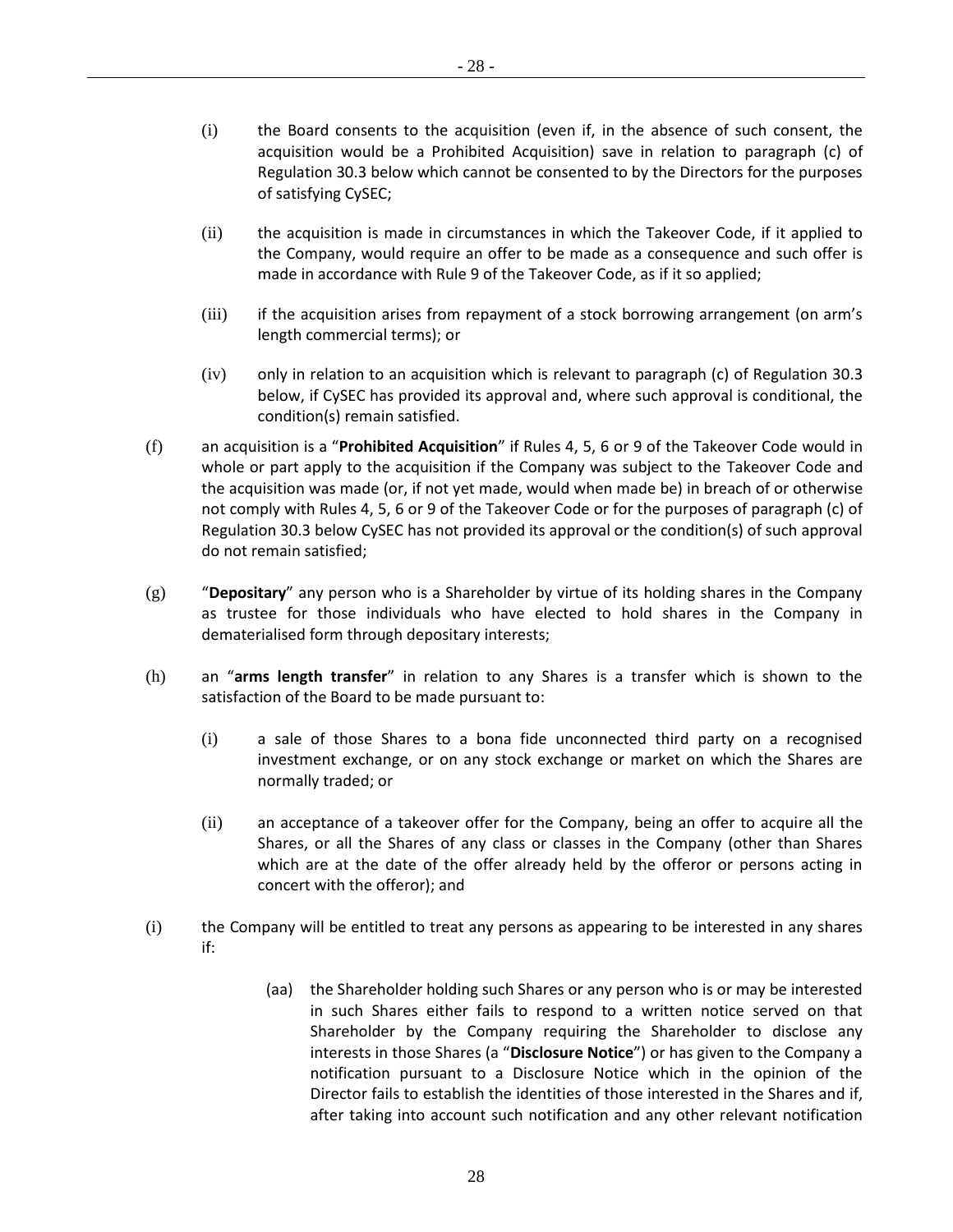pursuant to a Disclosure Notice, the Company knows or has reasonable cause to believe that the person in question is or may be interested in the Shares; or

- (bb) that person, not being the Shareholder, is interested in those Shares in any manner or the Company otherwise has reasonable cause to believe that it is.
- 30.2 Section 176 of the Act shall not apply to the Company.
- 30.3 A person must not (other than solely as Depositary) (the "**Offeror**"):
	- (a) whether by himself or with persons determined by the Board to be acting in concert with him, acquire after the date of Admission (the "**Effective Date**") an interest in shares which, taken together with shares in which persons determined by the Board to be acting in concert with him have become interested since the Effective Date, carry 30 per cent. or more of the voting rights attributable to all the shares of the Company except as a result of a Permitted Acquisition; or
	- (b) whilst he, together with persons determined by the Board to be acting in concert with him, is interested in shares which in aggregate carry 30 per cent or more of the voting rights attributable to all the shares in the Company but does not hold shares carrying more than 50 per cent. of such voting rights, acquire after the Effective Date, whether by himself or with persons determined by the Board to be acting in concert with him, an interest in additional shares which, taken together with shares in which persons determined by the Board to be acting in concert with him are interested, increases the percentage of shares carrying voting rights in which he is interested, except as a result of a Permitted Acquisition;
	- (c) whether by himself or with those acting in concert with him, acquire after the Effective Date 10 per cent. or more of the Shares or voting rights in the Shares, or be able to exercise significant influence in relation to, a CIF or its parent undertaking without giving advance written notice to CySEC which will then decide whether to approve the acquisition, either conditionally or unconditionally, or to object to it. Should CySEC approve such an acquisition (and where the approval is conditional, the condition(s) remain satisfied), then the acquisition shall constitute a Permitted Acquisition. There is also a general duty to give prior notification to the CySEC of any proposal for a controller to cease to have control over a CIF or to reduce an existing level of control from specified thresholds; or
	- (d) effect or purport to effect a Prohibited Acquisition.
- 30.4 Where any person breaches any Limit, except as a result of a Permitted Acquisition or becomes interested in any shares as a result of a Prohibited Acquisition, that person is in breach of these Regulations.
- 30.5 The Board may do all or any of the following where it has reason to believe that any Limit is or may be breached or any Prohibited Acquisition has been or may be effected:
	- (a) require any Shareholder or person appearing or purporting to be interested in any shares to provide such information as the Board considers appropriate to determine any of the matters under this Regulation 30;
	- (b) have regard to such public filings or as it considers appropriate to determine any of the matters under this Regulation 30;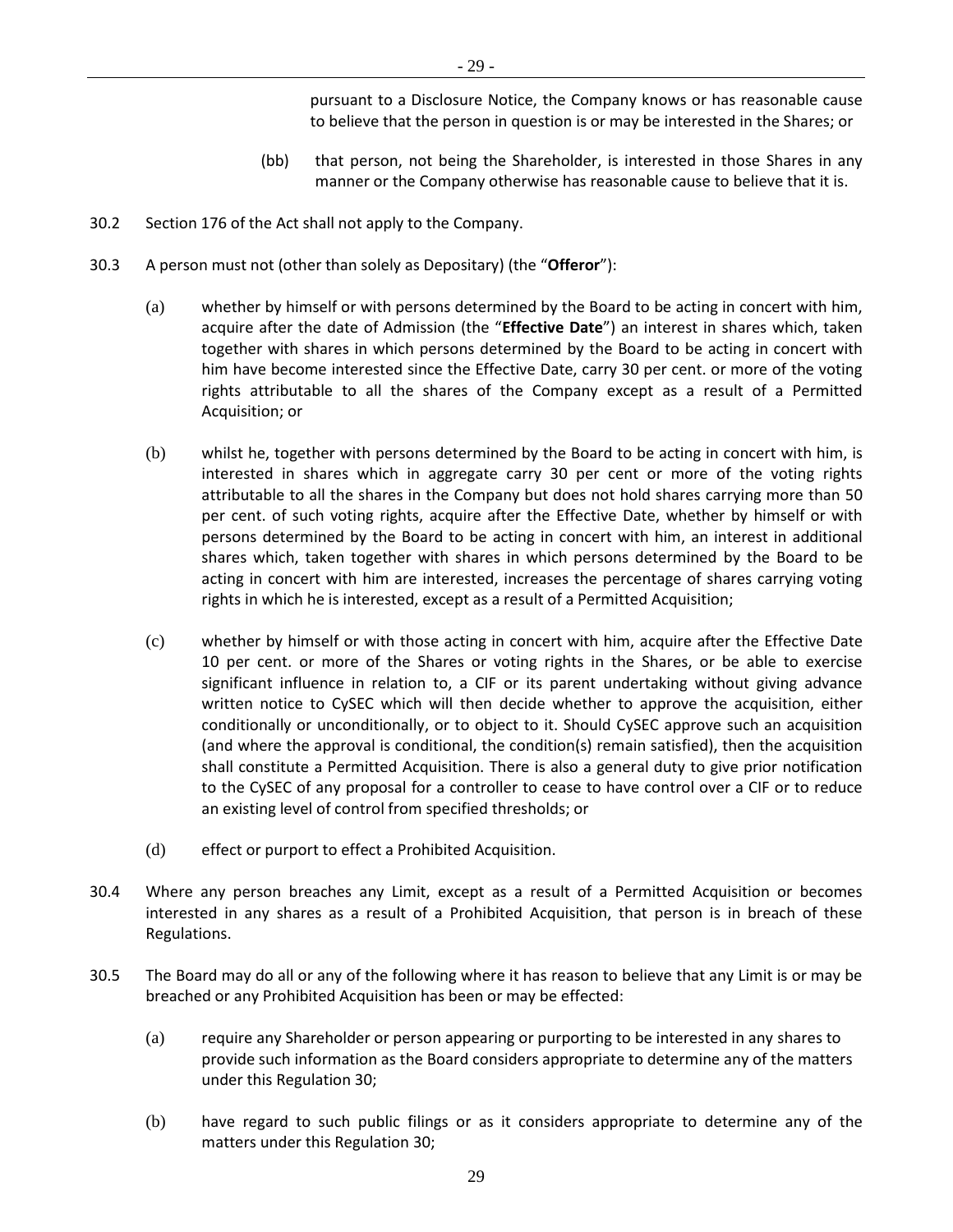- (c) make such determinations under this Regulation 30 as it thinks fit, either after calling for submissions from affected Shareholder or other persons or without calling for such submissions;
- (d) require that some or all of any shares which the Board may determine to be held, or in which the Board may determine that any persons are or may be interested, in breach of these Articles ("**Excess Shares**") be sold;
- (e) in respect of some or all of any Excess Shares remove from the holder(s) thereof the right to vote at any meeting of Shareholders and/or any right to any dividends or other distributions (whether of income or of capital) from a particular time for a definite period (or, in the event that the circumstances would, if the Takeover Code applied to the Company, require an offer to be made under Rule 9 of the Takeover Code, then from a particular time until such an offer is made in accordance with Rule 9 of the Takeover Code as if so applied, or (if earlier) until such Excess Shares are sold to a person who is demonstrated to the satisfaction of the Board not to be acting in concert with the holder pursuant to an arm's length transfer (as defined below); and
- (f) take such other action as it thinks fit for the purposes of this Regulation 30 including:
	- prescribing rules (not inconsistent with this Regulation 30);
	- setting deadlines for the provision of information;
	- drawing adverse inferences where information requested is not provided;
	- making determinations or interim determinations;
	- executing documents on behalf of a Shareholder;
	- converting any Excess Shares held in uncertificated form into certificated form, or vice versa;
	- paying costs and expenses out of proceeds of sale; and/or
	- changing any decision or determination or rule previously made by it.
- 30.6 If an offer shall be made pursuant to this Regulation 30 and:
	- (a) the Offeror (together with persons acting in concert with him) has by virtue of acceptance of the offer acquired or contracted to acquire some (but not all) of the Shares to which the offer relates; and
	- (b) those Shares, with or without any other Shares which the Offeror (together with persons acting in concert with him) holds or has acquired or contracted to acquire,

would result in the Offeror (together with persons acting in concert with him) obtaining or holding an interest in Shares conferring in aggregate 90 per cent. or more of the voting rights conferred by all the Shares then in issue then the Offeror shall be entitled to give a notice (the "**Squeeze Out Notice**") to all other holders of Shares in respect of all the Shares then in issue and held by them in respect of which the offer has not yet been accepted. The Squeeze Out Notice shall be made in writing, be at the same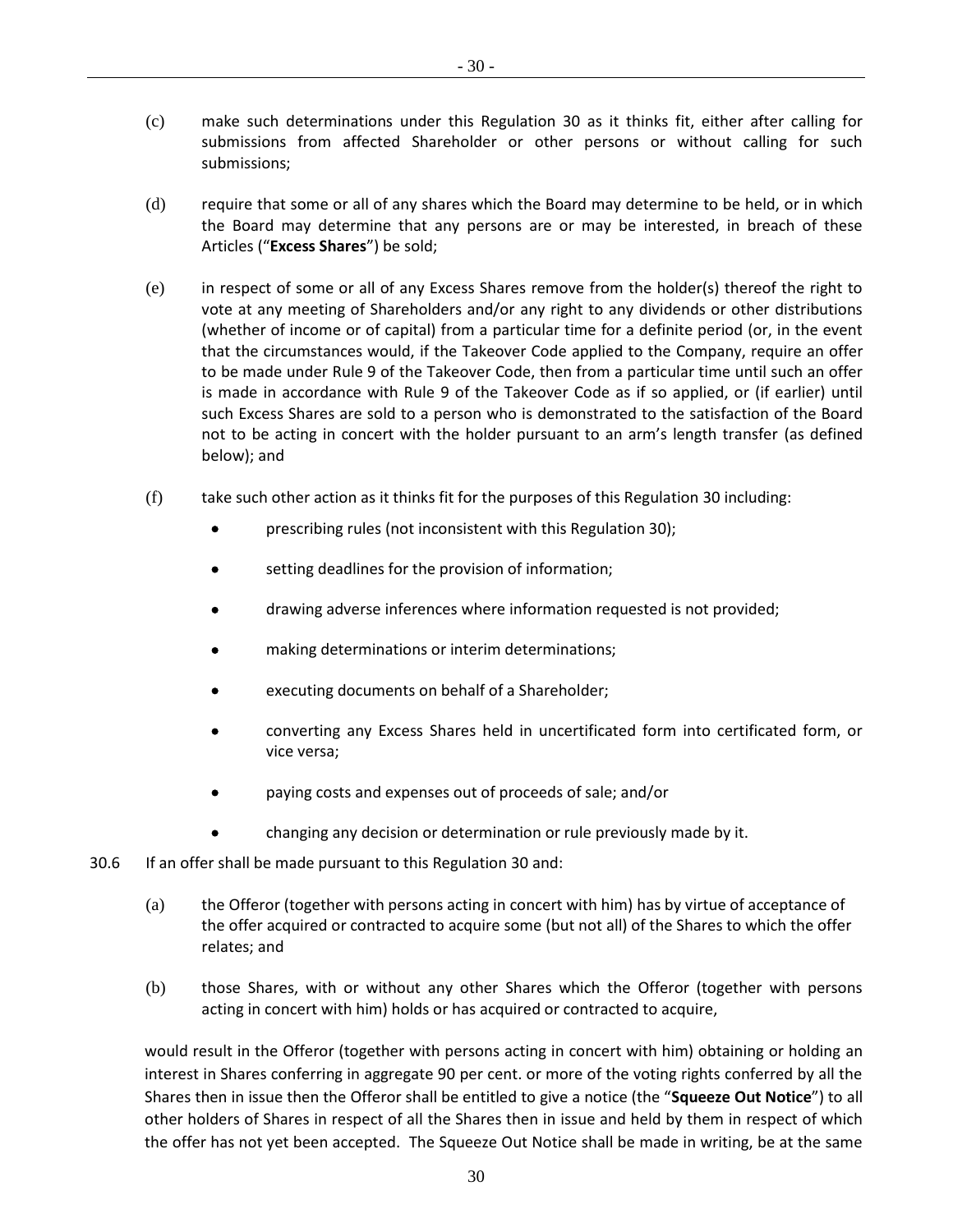price and on the same terms as the offer and be capable of acceptance for a period of not less than 30 days after the date of the Squeeze Out Notice.

- 30.7 Upon delivery of the Squeeze Out Notice each of the recipients (the "**Called Shareholders**") (a) shall be deemed to have accepted the offer in respect of all Shares held by it and (b) shall become obliged to deliver to the Offeror or as the Offeror may direct an executed transfer of such Shares and (if it exists) the certificate(s) in respect of the same. Squeeze Out Notices shall be irrevocable but will lapse if for any reason there is not a sale of the Called Shareholders' Shares within 60 days after the date of service of the Squeeze Out Notice. The Offeror shall be entitled to serve further Squeeze Out Notices following the lapse of any particular Squeeze Out Notice.
- 30.8 Completion of the sale of Shares pursuant to a Squeeze Out Notice shall take place on the same date on which Shares are sold under the offer (or, if later, within 7 days of expiry of the period for acceptances as set out in the Squeeze Out Notice).
- 30.9 Upon any person, following the issue of a Squeeze Out Notice, becoming a member of the Company pursuant to the exercise of a pre-existing option or right to acquire Shares in the Company (a "**New Member**"), a Squeeze Out Notice shall be deemed to have been served upon the New Member on the same terms as the previous Squeeze Out Notice who shall thereupon be bound to sell and transfer all such Shares acquired by him to the Offeror or as the Offeror may direct and the provisions of this Regulation shall apply mutatis mutandis to the New Member save that completion of the sale of such Shares shall take place forthwith upon the Squeeze Out Notice being deemed served on the New Member.
- 30.10 The Board has full authority to determine the application of this Regulation 30, including as to the deemed application of the whole or any part of the Takeover Code and the interpretation of any term used in these Articles and/or the Takeover Code, provided that no infringement is ever made to the general principle of equality between the Shareholders. Such authority shall include all discretion vested in the Panel as if the whole or any part of the Takeover Code applied including, without limitation, the determination of conditions and consents, the consideration to be offered and any restrictions on the exercise of control. Any resolution or determination of, or decision or exercise of any discretion of power by, the Board, a Shareholder or any Director acting in good faith under or pursuant to the provisions of this Regulation 30 shall be final and conclusive; and anything done by, or on behalf of, or on the authority of, the Board, a Shareholder or any Director acting in good faith pursuant to the provisions of this Regulation 30 shall not be open to challenge, whether as to its validity or otherwise on any ground whatsoever. The Board shall not be required to give the reasons for any decision, determination or declaration taken or made in accordance with this Regulation 30.
- 30.11 Any one or more of the Directors may act as the attorney(s) of a Shareholder in relation to the execution of documents and other actions to be taken for the sale of Excess Shares determined by the Board under this Regulation 30.

We, ARIAS FABREGA & FABREGA TRUST CO. BVI LIMITED of 325 Waterfront Drive, Omar Hodge Building, 2<sup>nd</sup> Floor, Wickham's Cay, Road Town, Tortola, British Virgin Islands for the purpose of incorporating a BVI Business Company under the laws of the British Virgin Islands hereby sign these Articles of Association on 16<sup>th</sup> day of June 2009.

Incorporator

………………………………… (Sgd.) Francis Maximin